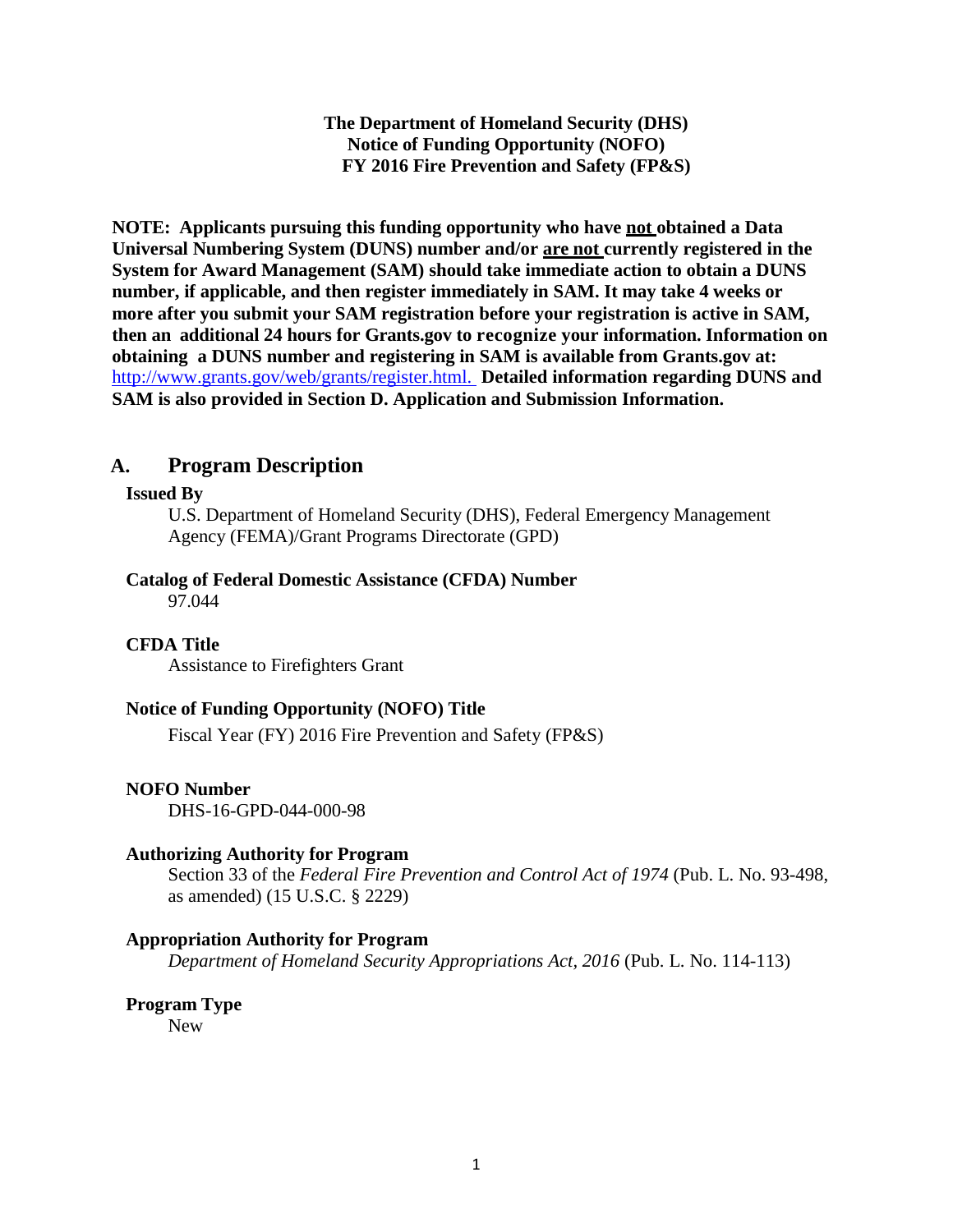#### **Program Overview, Objectives, and Priorities**

#### **Program Overview**

The Department of Homeland Security (DHS) Federal Emergency Management Agency's (FEMA) Grant Programs Directorate is responsible for the implementation and administration of the Assistance to Firefighters Grant (AFG) Program. The Grant Programs Directorate administers the Fire Prevention and Safety (FP&S) Grant Program as part of the AFG Program.

The purpose of the FP&S Grant Program is to enhance the safety of the public and firefighters with respect to fire and fire-related hazards by assisting fire prevention programs and supporting firefighter health and safety research and development.

In awarding grants, the Administrator of FEMA shall consider the following:

- The findings and recommendations of the Technical Evaluation Panel (TEP);
- The degree to which an award will reduce deaths, injuries, and property damage by reducing the risks associated with fire related and other hazards; and
- The extent of an applicant's need for an FP&S Grant and the need to protect the United States as a whole.

FP&S Grants are offered to support projects in two activities. This NOFO provides potential applicants with application requirements and details for processing and evaluating applications for financial assistance for both of these activity areas.

• **Fire Prevention and Safety Activity:** FP&S Activities are projects designed to reach high-risk target groups and mitigate the incidence of death and injuries caused by fire and fire-related hazards.

Accordingly, the four project categories eligible for funding under this activity are:

- o Community Risk Reduction (formerly General Education/Awareness);
- o Code Enforcement/Awareness;
- o Fire & Arson Investigation; and
- o National/State/Regional Programs and Studies.

Each category within this activity has specific priorities. For additional details, please see Appendix B., Section IV. Funding Priorities.

• **Firefighter Safety Research and Development (R&D) Activity:** R&D projects are aimed at improving firefighter safety, health, or wellness through research and development that reduces firefighter fatalities and injuries.

The five project categories eligible for funding under this activity are:

- o Clinical Studies;
- o Technology and Product Development;
- o Database System Development;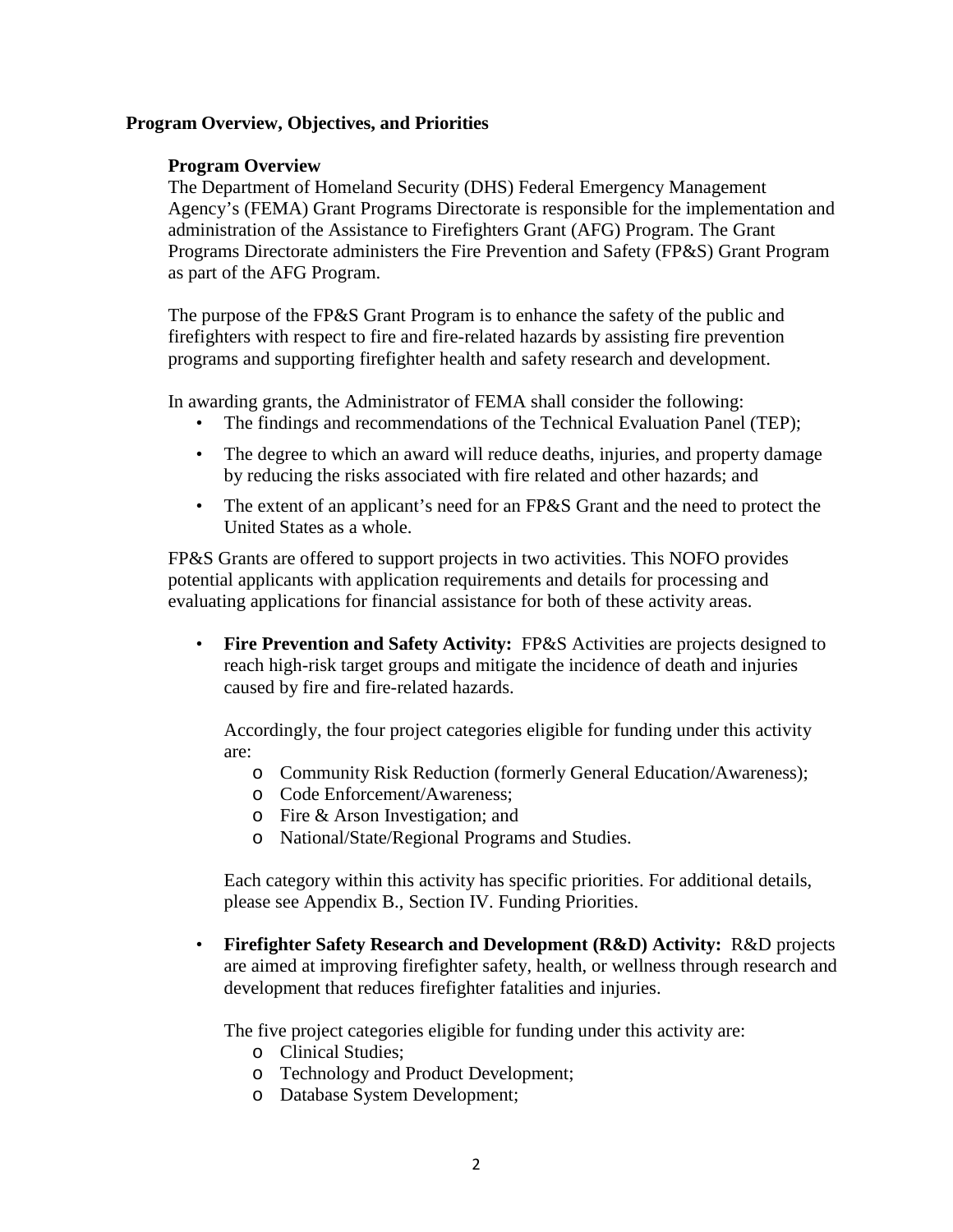- o Dissemination and Implementation Research; and
- o Preliminary Studies.

For additional information on program priorities and objectives for the FY 2016 FP&S Grant Program, refer to Appendix B., FY 2016 FP&S Programmatic Information and Priorities.

#### **Program Objectives**

The objective of the FY 2016 FP&S Grant Program is to award grants directly to eligible applicants in order to carry out fire prevention and education, fire code enforcement, fire and arson investigation, and firefighter safety and health programming and prevention efforts.

The FY 2016 FP&S Grant Program also plays an important role in the implementation of the National Preparedness System. The National Preparedness System is the instrument the Nation employs to build, sustain, and deliver core capabilities in order to achieve the National Preparedness Goal (Goal) of a secure and resilient Nation. Complex and far-reaching threats and hazards require a collaborative and whole community approach to national preparedness that engages individuals, families, communities, private and nonprofit sectors, faith-based organizations, and all levels of government. The guidance, programs, processes, and systems that support each component of the National Preparedness System allow for the integration of preparedness efforts that build, sustain, and deliver core capabilities and achieve the desired outcomes identified in the Goal while maintaining the civil rights of individuals.

The FY 2016 FP&S Grant Program's allowable costs support efforts to build and sustain core capabilities across the Prevention, Protection, Mitigation, Response, and Recovery mission areas. Examples of tangible outcomes that may be seen for projects funded in FY 2016 FP&S include building and sustaining core capabilities, such as Fire Management and Suppression and Long term Vulnerability Reduction.

Additional details on the National Preparedness Goal can be found at [https://www.fema.gov/national-preparedness-goal.](https://www.fema.gov/national-preparedness-goal)

# **B. Federal Award Information**

#### **Award Amounts, Important Dates, and Extensions**

| <b>Available Funding for the NOFO:</b> | \$34,500,000   |
|----------------------------------------|----------------|
| <b>Projected number of Awards:</b>     | 100            |
| <b>Period of Performance:</b>          | $12-36$ months |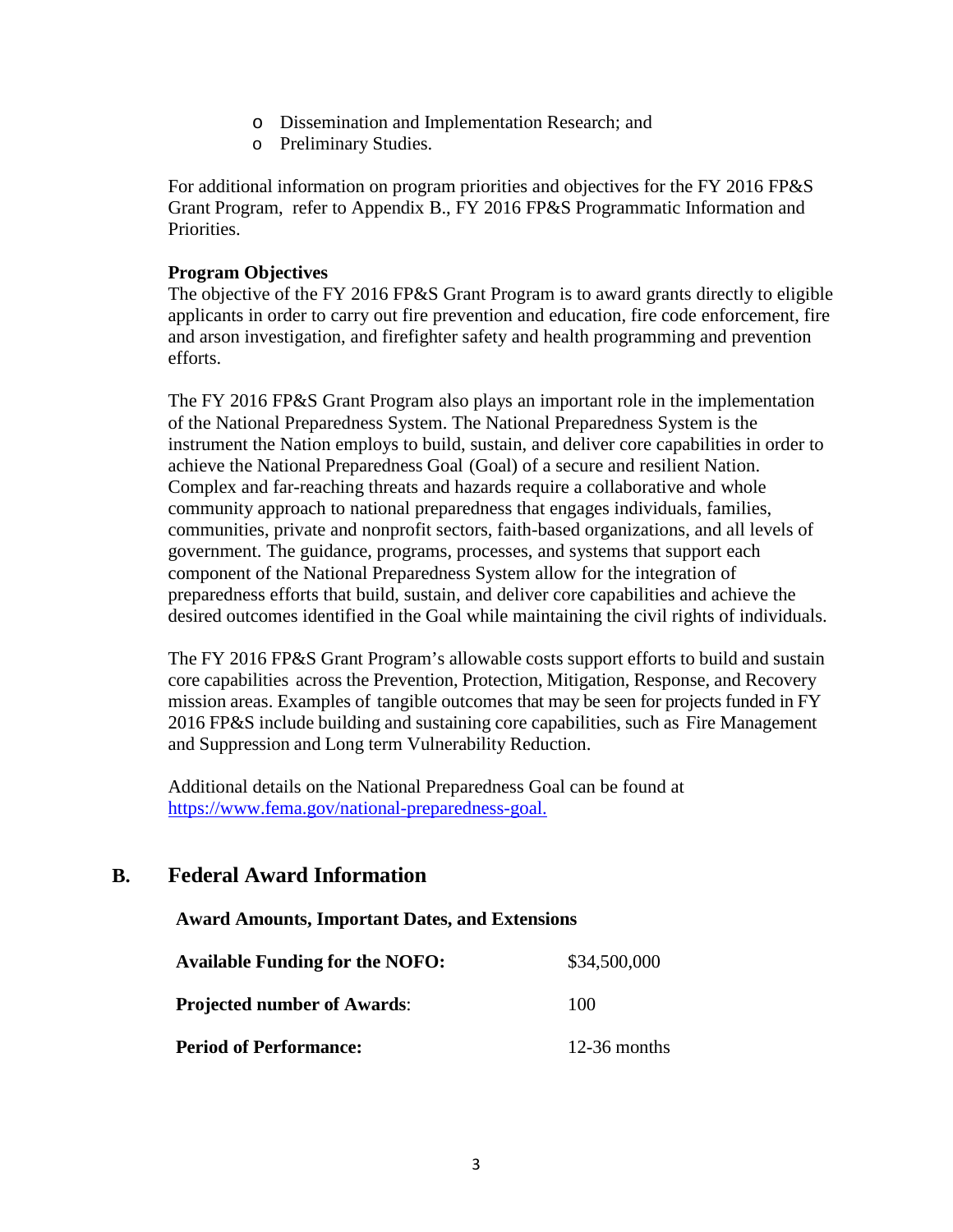- **FP&S Activity:** The period of performance for projects funded under the FP&S Activity is generally 12 months. Eligible applicants who propose complex projects, such as those under the national/regional/state Programs and Studies project category, may apply for up to a 24 month period of performance from the date of award.
- **R&D Activity:** The period of performance for projects proposed under the R&D Activity is 12, 24, or 36 months from the date of award.

| Projected Period of Performance Start Date(s):      | 08/01/2017  |
|-----------------------------------------------------|-------------|
| <b>Projected Period of Performance End Date(s):</b> | 08/31/2018- |
| 08/31/2020                                          |             |

**Funding Instrument:** Grant

# **C. Eligibility Information**

#### **Eligible Applicants**

The following entities are eligible to apply directly to FEMA under this NOFO:

#### **1. Fire Prevention and Safety Activity (FP&S)**

Fire departments; and national, regional, state, local, tribal, and non-profit organizations that are recognized for their experience and expertise in fire prevention and safety programs and activities. Both private and public nonprofit organizations are eligible to apply for funding in this activity.

For-profit organizations, federal agencies, and individuals are not eligible to receive a FP&S Grant Award under the FP&S Activity.

#### **2. Firefighter Safety Research and Development Activity (R&D)**

National, state, local, Native American tribal, and non-profit organizations, such as academic (e.g., universities), public health, occupational health, and injury prevention institutions. Both private and public non-profit organizations are eligible to apply for funding in this activity.

Fire departments are not eligible to apply for funding in the R&D Activity. Additionally, for-profit organizations, federal agencies, and individuals are not eligible to receive a grant award under the R&D Activity.

#### **Eligibility Criteria**

FP&S Grants are offered to support projects in two activities: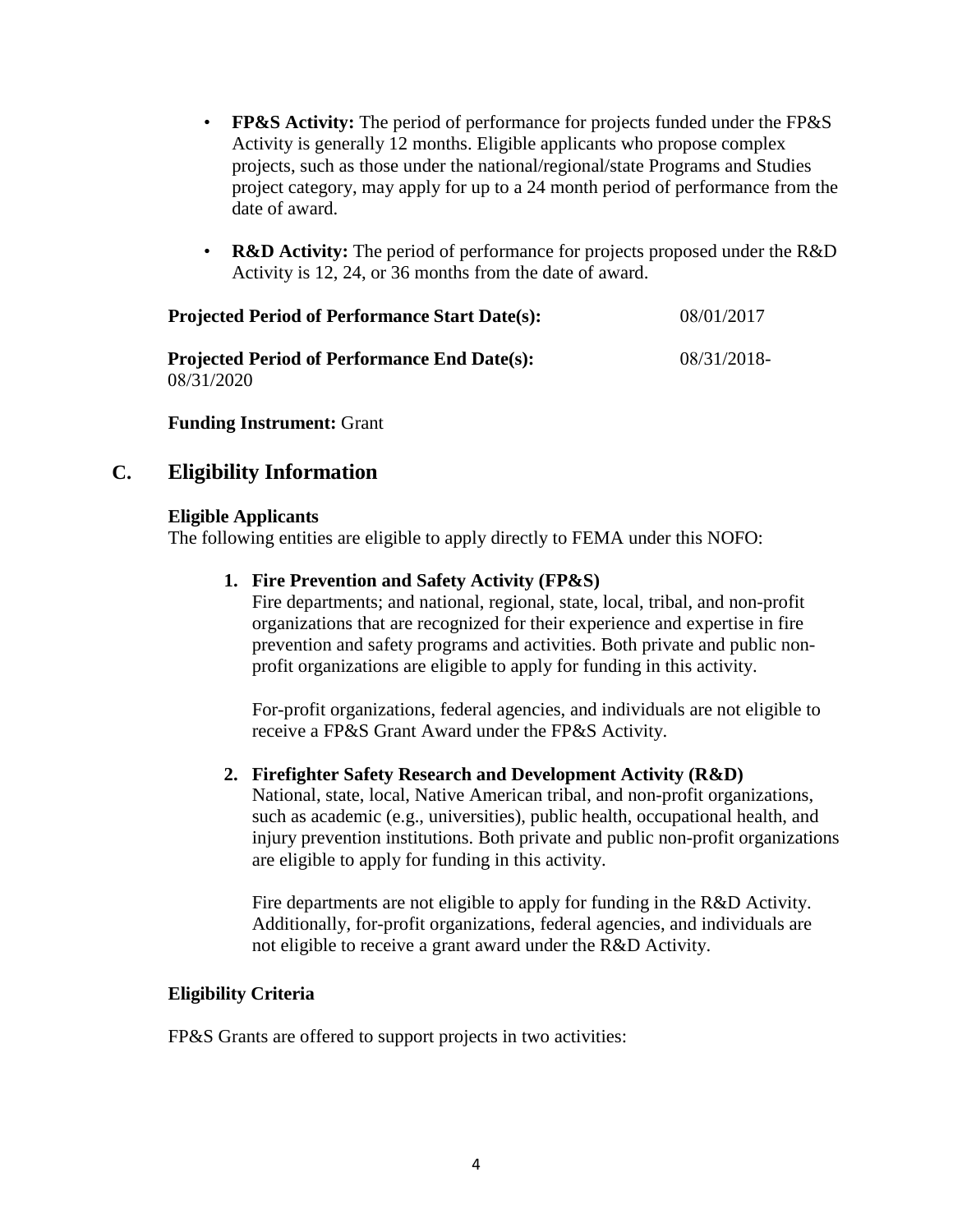- **Fire Prevention and Safety Activity:** FP&S Projects are designed to reach high-risk target groups and mitigate the incidence of death and injuries caused by fire and fire-related hazards.
- **Firefighter Safety Research and Development Activity:** R&D Projects are aimed at improving firefighter safety, health, or wellness through research and development that reduces firefighter fatalities and injuries.

Each activity has its own application and eligibility requirements. These requirements are outlined in Appendix B., Programmatic Information and Priorities.

### **Other Eligibility Criteria**

### *National Fire Incident Reporting System (NFIRS)*

NFIRS reporting is not a requirement to apply for or be awarded a grant within the FP&S Grant Program. However, any fire department that receives an award under this NOFO must commence reporting to NFIRS prior to accepting their Award.

The recipient may be asked by FEMA to provide proof of compliance in reporting to NFIRS. Any recipient that stops reporting to NFIRS during the grant period of performance is subject to having their award modified or withdrawn.

#### *National Incident Management System (NIMS) Implementation*

FP&S Grant Program applicants are not required to be in compliance with the National Incident Management System (NIMS) to apply for funding under this NOFO or to be awarded a grant under this NOFO. However, any applicant that receives an FY 2016 FP&S Grant Program award must achieve the level of NIMS compliance required by the authority having command and control jurisdiction over the applicant's emergency service operations (e.g., a local government), prior to the end of the grant's period of performance.

#### *Maintenance of Effort*

A maintenance of effort is required under this program for all recipients, unless modified by a waiver, subject to waiver eligibility. An applicant seeking an award under this NOFO shall agree to maintain during the term of the grant the applicant's aggregate expenditures relating to the activities allowable under this NOFO at not less than 80 percent (80%) of the average amount of such expenditures in the two (2) fiscal years preceding the fiscal year in which the grant award is received.

For more information on waiver eligibility, please see Appendix C., Award Administration Information, Section I. Economic Hardship Waivers of Cost Share and Maintenance of Effort Requirements for the FP&S Grant Program for more information.

#### *Cost Share or Match*

An eligible applicant seeking an FP&S Grant Program award to carry out an activity shall agree to make available non-federal funds to carry out such activity in an amount equal to and not less than five percent of the grant awarded. The cost share is automatically calculated by the eGrant system in the Budget section of the application.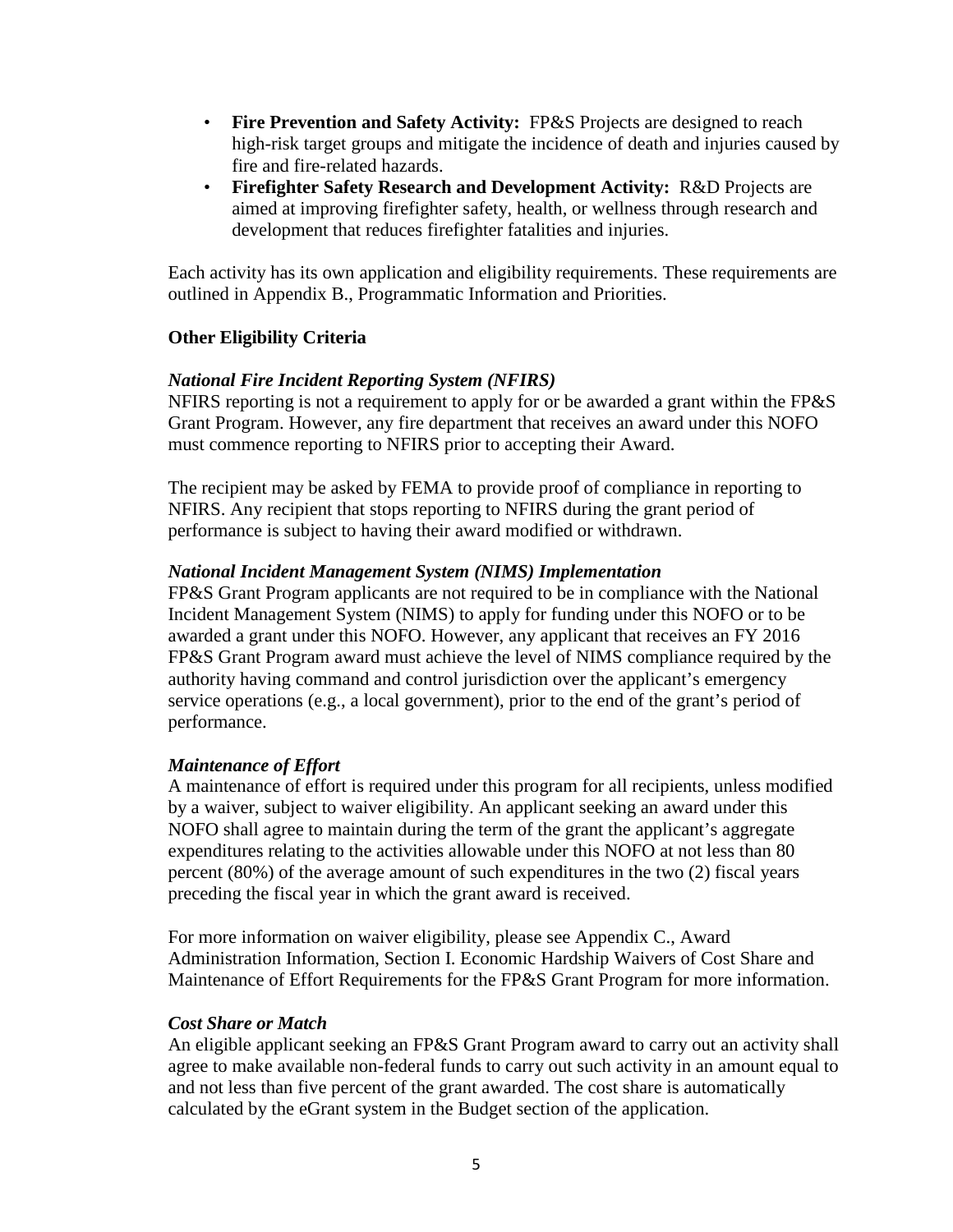All recipients should ensure that they are thoroughly familiar with FEMA's cost sharing requirements identified below, as well as the appropriate cost principles as identified at 2 C.F.R. § 200.101(b)(1).

The recipient is not required to have the cost share at the time of application. However, before a grant is awarded, FEMA may contact potential awardees to determine whether the recipient has the funding in hand or if the recipient has a viable plan to obtain the funding necessary to fulfill the cost sharing requirement.

#### *Types of Cost Share*

# **1) Cash**

Cost share match (cash or hard match), including non-federal cash spent for project-related costs.

### **2) In-Kind**

In-kind (soft; other than cash payments) cost share matches are allowable for FP&S Grants. Such matches include, but are not limited to, the valuation of inkind services, complementary activities, and provision of staff, facilities, services, material, or equipment. In-kind is the value of something received or provided that does not have a cost associated with it. For example, where an in-kind match is permitted, then the value of donated services could be used to comply with the match requirement. Also, third party in-kind contributions may count toward satisfying match requirements, provided the recipient receiving the contributions expends them as allowable costs in compliance with provisions listed above.

Recipients who use in-kind contributions for their five percent cost share must comply with all applicable regulations and 2 C.F.R. Part 200 regarding matching or cost-sharing. Applicants who are under consideration for award and plan to use in-kind as their method for cost sharing will be asked to submit their plan for documenting and verifying in-kind contributions prior to award. Please see 2 CFR § 200.306, as applicable, for further guidance regarding cost matching. For more information on 2 C.F.R. Part 200, please visit [https://www.fema.gov/media](https://www.fema.gov/media-library/assets/documents/101236)[library/assets/documents/101236.](https://www.fema.gov/media-library/assets/documents/101236)

# *Economic Hardship Waivers*

The Administrator of FEMA may waive or reduce cost share requirements in cases of demonstrated economic hardship. Please see Appendix C. Award Administration Information, Section I. Economic Hardship Waivers of Cost Share and Maintenance of Effort Requirements for the FP&S Grant Program for more information.

# **D. Application and Submission Information**

| <b>Key Dates and Times</b><br>Date Posted to Grants.gov: | 04/10/2017                 |
|----------------------------------------------------------|----------------------------|
| <b>Application Start Date:</b>                           | $04/17/2017$ at 8:00 AM ET |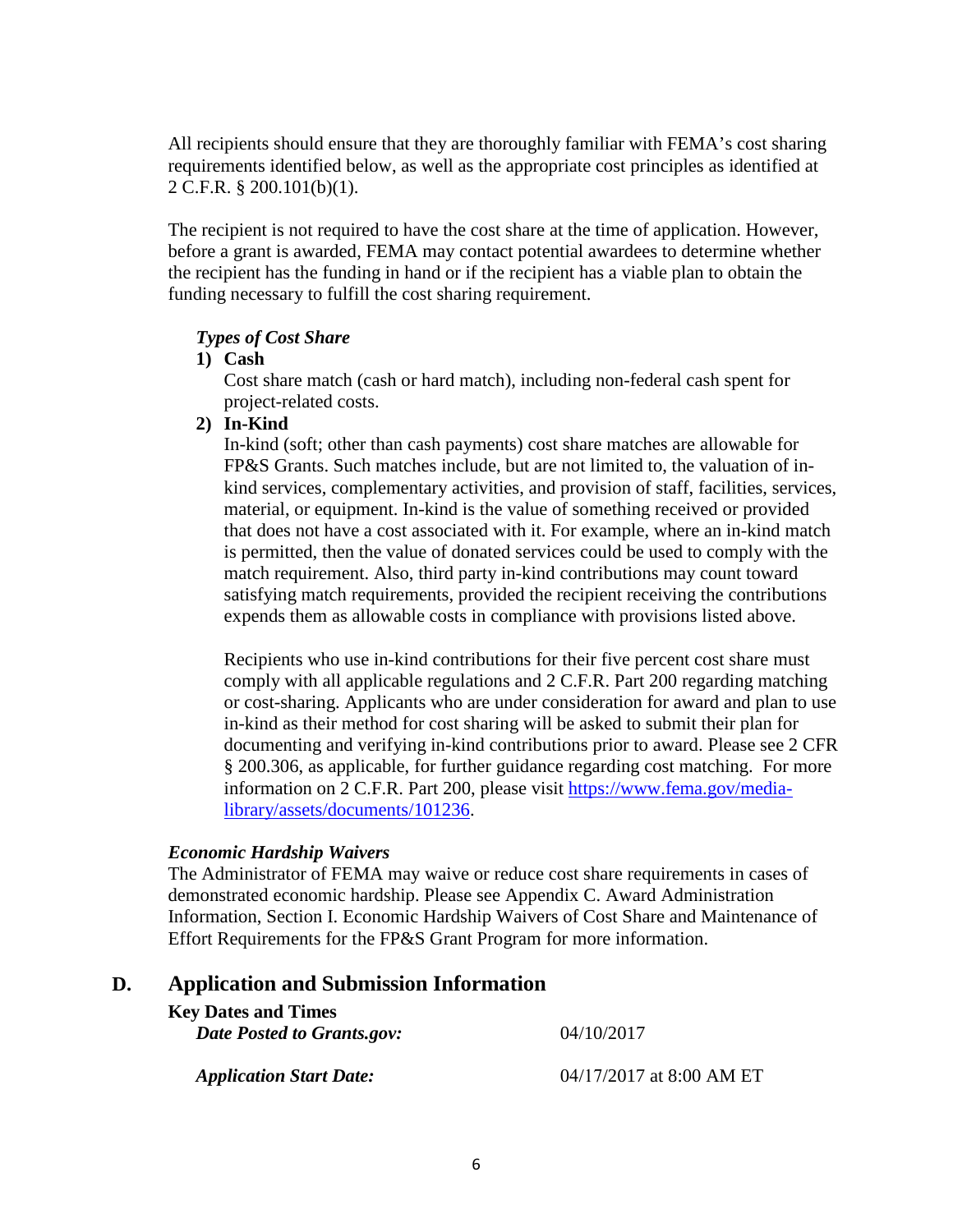In general, DHS/FEMA will not review applications received after the deadline or consider them for funding. DHS/FEMA may, however, extend the application deadline on request for any applicant who can demonstrate that good cause exists to justify extending the deadline. Good cause for an extension may include technical problems outside of the applicant's control that prevent submission of the application by the deadline, or other exigent or emergency circumstances. If applicants experience technical issues, they must notify the FEMA Help Desk as soon as possible.

|  |  |  | <b>Anticipated Funding Selection Date:</b> 07/01/2017 |
|--|--|--|-------------------------------------------------------|
|--|--|--|-------------------------------------------------------|

**Anticipated Award Date:** 08/01/2017

#### **Address to Request Application Package**

The online FY 2016 FP&S Grant Program application is available through the Assistance to Firefighters Grant Program's (AFGP) eGrants system application portal at [https://portal.fema.gov/.](https://portal.fema.gov/) There are several ways to access application information:

- AFGP website [\(http://www.fema.gov/firegrants\)](http://www.fema.gov/firegrants)
- Grants.gov [\(http://www.grants.gov\)](http://www.grants.gov/)
- U.S. Fire Administration [\(http://www.usfa.fema.gov\)](http://www.usfa.fema.gov/)

Hard copies of the application are not available.

In addition, the Telephone Device for the Deaf (TDD) and/or Federal Information Relay Service (FIRS) number available for this Notice is: (800) 462-7585.

Application tutorials and Frequently Asked Questions (FAQs) explain the current FP&S grant program, assist with the online grant application, and highlight lessons learned and changes for FY 2016. For more details, please visit the AFGP website at [http://www.fema.gov/firegrants.](http://www.fema.gov/firegrants)

#### **Content and Form of Application Submission**

DHS makes all funding opportunities available on the Internet, accessible at [http://www.grants.gov.](http://www.grants.gov/) If applicants experience difficulties accessing information or have any questions, please call the Grants.gov Contact Center at (800) 518-4726.

The Grants.gov website will direct applicants to the eGrants system application portal at [https://portal.fema.gov/,](https://portal.fema.gov/) which contains the online FP&S application. All required forms have been incorporated into the online FP&S application.

The eGrants system will allow an authorized representative to log in and create a user name and password. This user name and password is specific to the authorized user and must not be shared with other personnel. If the applicant has submitted any AFGP applications (including Assistance to Firefighters Grant (AFG), Staffing for Adequate Fire and Emergency Response (SAFER), Fire Prevention and Safety (FP&S), or Station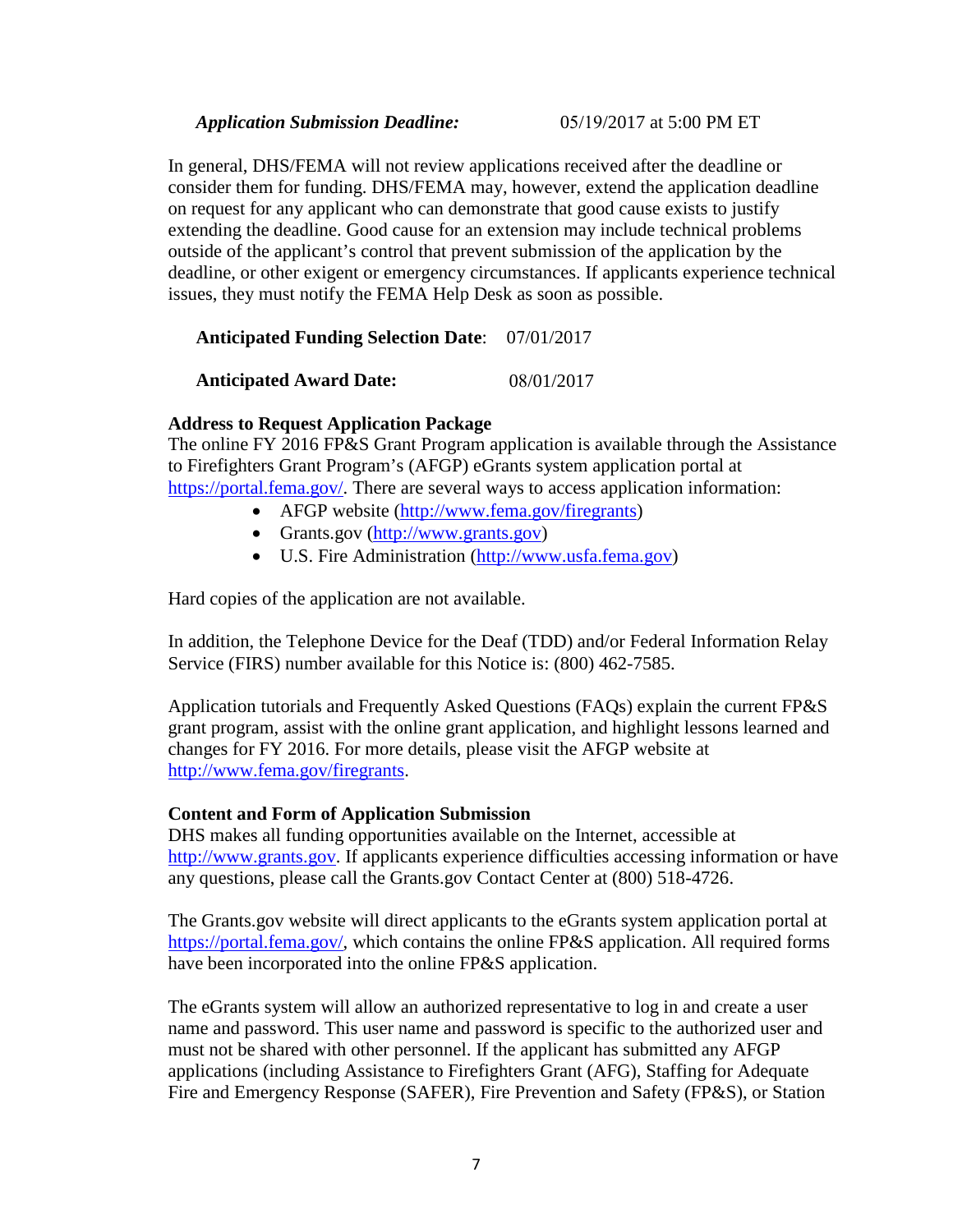Construction Grant (SCG)) in a previous grant cycle, they must continue to use the same username, password, and DUNS number for any FY 2016 application(s).

If the applicant has forgotten the password or the primary point of contact has changed, please visit [http://www.fema.gov/assistance-firefighters-grant-program-most-frequently](http://www.fema.gov/assistance-firefighters-grant-program-most-frequently-asked-questions)[asked-questions](http://www.fema.gov/assistance-firefighters-grant-program-most-frequently-asked-questions) for instructions on how to update and correct the organization's information.

The automated application is designed with help screens and drop-down lists to assist the applicant throughout the process. Applicants can save, retrieve, update, and revise their work through the end of the application period. Applicants should save their work often as the electronic application includes a time-out feature. The automated system does not allow an applicant to submit an incomplete application. The system alerts the applicant when required information has not been entered.

# **NO APPLICATION WILL BE RELEASED AFTER FINAL SUBMISSION**

After an application has been completed and submitted, no changes can be made. There is no appeal process for inaccurate or incomplete information retained by the system due to improper or multiple browser usage by the applicant. Therefore, please:

- Do not use any other browsers than Internet Explorer (IE 6 or higher). The eGrants system can run up to Internet Explorer 11, which should be used if available to the applicant.
- Do not have multiple browser tabs open when entering information, even when using Internet Explorer (IE 6 or higher). There are several known problems entering application information using non-IE browsers or having multiple browsers open, including but not limited to:
	- o System failure to recognize correct information
	- o System failure to capture and retain correct information
	- o System functions like "cut and paste" being disabled

The primary point of contact listed in the application will automatically be notified by email, via the eGrants system, once the application is received.

#### **Unique Entity Identifier and System for Award Management (SAM)**

DHS is participating in the Grants.gov initiative that provides the grant communities a single site to find grant funding opportunities. Before applying for a DHS grant, applicants must have a DUNS number and must be registered in SAM.

**Please allow plenty of time before the grant application submission deadline to obtain a DUNS number and then to register in SAM. It may take four weeks or more after the applicant submits the SAM registration before the registration is active in SAM, then an additional 24 hours for Grants.gov to recognize the information.** 

FEMA may not make an award to an entity until the entity has complied with the requirements to provide a valid DUNS number and maintain an active SAM registration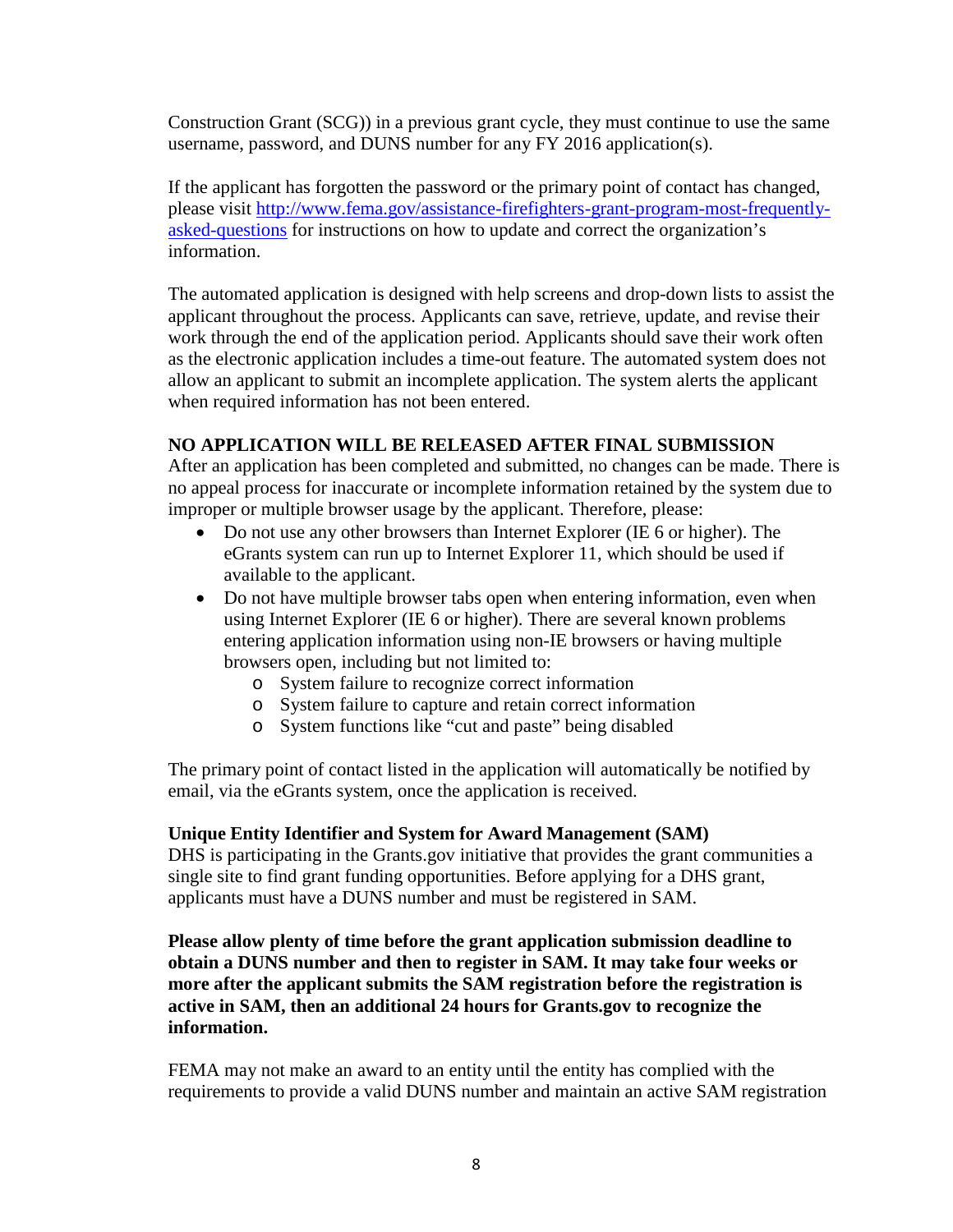with current information. If the applicant is noncompliant at the time of award offer, then FEMA may determine the applicant is not qualified to receive an award, and award to another applicant.

**IMPORTANT:** Please ensure that applicant's organization name, address, DUNS number, and Employer Identification Number (EIN) are up to date in SAM and that the DUNS number used in SAM is the same one used to apply for all FEMA applications. The applicant's organization name in SAM must also match the organization name provided on the applicant's SF-1199a Direct Deposit Form. Future payments will be contingent on the information provided in SAM; therefore, it is imperative that the information is correct.

### **DUNS Number**

Instructions for obtaining a DUNS number can be found at the following website: [http://www.grants.gov//web/grants/applicants/organization-registration/step-1-obtain](http://www.grants.gov/web/grants/applicants/organization-registration/step-1-obtain-duns-number.html)[duns-number.html.](http://www.grants.gov/web/grants/applicants/organization-registration/step-1-obtain-duns-number.html) The DUNS number must be included in the data entry field labeled "Organizational DUNS" on the Standard Forms (SF)-424 forms submitted as part of this application.

### **System for Award Management**

Applicant registration in SAM is free. All applicants must register with SAM in order to apply online. Step-by-step instructions for registering with SAM can be found here: [http://www.grants.gov/web/grants/applicants/organization-registration/step-2-register](http://www.grants.gov/web/grants/applicants/organization-registration/step-2-register-with-sam.html)[with-sam.html.](http://www.grants.gov/web/grants/applicants/organization-registration/step-2-register-with-sam.html) Please remember that SAM registration is only active for one year and must be renewed annually.

Existing SAM.gov account holders should check their account to make sure it is "active." SAM registration should be completed at the very beginning of the application period, and renewed annually to avoid being "inactive."

# **Help with SAM**

SAM quick start guide for new recipient registration and SAM video tutorial for new applicants are tools created by the General Services Administration (GSA) to assist those registering with SAM. If applicants have questions or concerns about a SAM registration, please contact the Federal Support Desk at<https://www.fsd.gov/fsd-gov/home.do> or call toll free (866) 606-8220.

#### **Commercial and Government Entity (CAGE) Code**

To get a CAGE code, applicants must first be registered in SAM, which is a requirement for doing business with the Federal Government. Applicants will be assigned a CAGE code as part of the SAM validation process, and as soon as the registration is active, applicants can view the CAGE code online by logging in to the SAM account.

#### **Funding Restrictions**

Federal funds made available through this award may only be used for the purpose set forth in this award and must be consistent with the statutory authority for the award.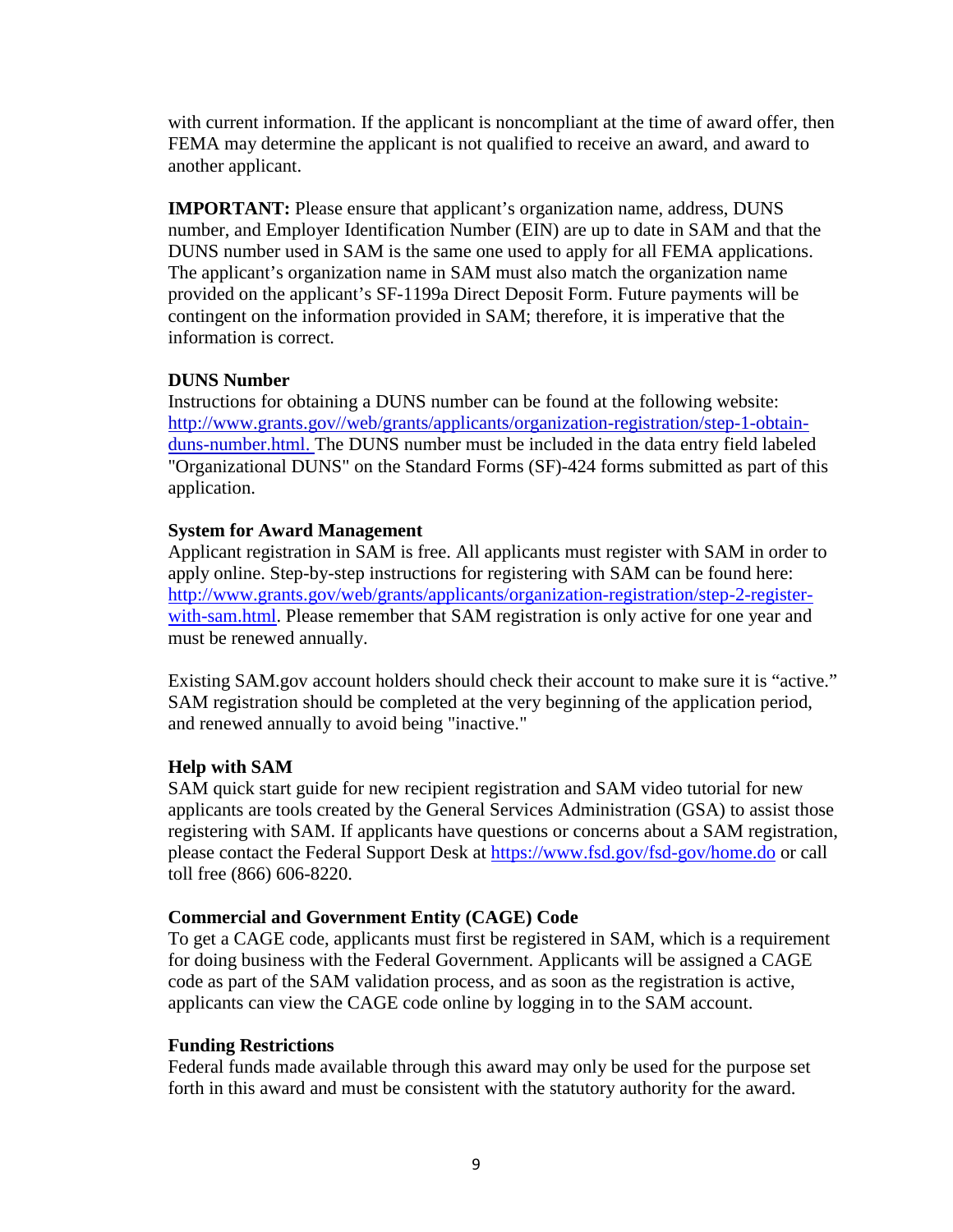Award funds may not be used for matching funds for any other federal grants/cooperative agreements, lobbying, or intervention in federal regulatory or adjudicatory proceedings. In addition, federal funds may not be used to sue the Federal Government or any other government entity. Failure to adhere to the award conditions will cause the recipient to be considered in default of the grant agreement, and may require the return of all federal funds disbursed under the grant.

Applicants may only submit one application, but may submit up to three projects under each activity (FP&S and R&D). Any applicant that submits more than one application may have *all* applications deemed ineligible.

For more information on restrictions on use of award funds, please see Appendix C., Award Administration Information, Section II. Other Allowable Costs.

### **Construction or Remodeling/Renovation Costs**

Construction costs are not eligible under the FP&S Grant Program. Construction includes major alterations to a building that changes the profile or footprint of the structure. To support eligible awarded activities, remodeling/renovations to an existing facility are limited to minor interior alterations costing less than \$10,000 and should be requested under Modification to Facilities. Some of these activities may require an Environmental and Historic Preservation (EHP) review; certain costs associated with an EHP review are eligible for reimbursement.

### **Environmental and Historic Preservation (EHP) Compliance**

As a federal agency, DHS/FEMA is required to consider the effects of its actions on the environment and historic properties to ensure that all activities and programs funded by the agency, including grants-funded projects, comply with federal EHP regulations, laws and Executive Orders as applicable. Recipients proposing projects that have the potential to impact the environment, including, but not limited to modification or renovation of existing buildings, structures and facilities, must participate in the DHS/FEMA EHP review process. The EHP review process involves the submission of a screening form that includes detailed project description that explains the goals and objectives of the proposed project along with supporting documentation so that DHS/FEMA may determine whether the proposed project has the potential to impact environmental resources and/or historic properties. In some cases, DHS/FEMA is also required to consult with other regulatory agencies and the public in order to complete the review process. The EHP review process must be completed before funds are released to carry out the proposed project. DHS/FEMA will not fund projects that are initiated without the required EHP review.

Additionally, all recipients are required to comply with FEMA EHP Policy Guidance. This EHP Policy Guidance can be found in FEMA Policy (FP) 108-023-1, [Environmental Planning and Historic Preservation](https://www.fema.gov/media-library/assets/documents/85376) Policy Guidance, and FP 108-24-4, [Environmental Planning and](http://www.fema.gov/media-library-data/1388411752234-6ddb79121951a68e9ba036d2569aa488/18Dec13-NoNEPAReview.pdf) Historical [Preservation](http://www.fema.gov/media-library-data/1388411752234-6ddb79121951a68e9ba036d2569aa488/18Dec13-NoNEPAReview.pdf) Policy.

FP&S Grant Program projects that involve the installation of equipment not specifically excluded from a FEMA EHP Review, per the GPD Programmatic Environmental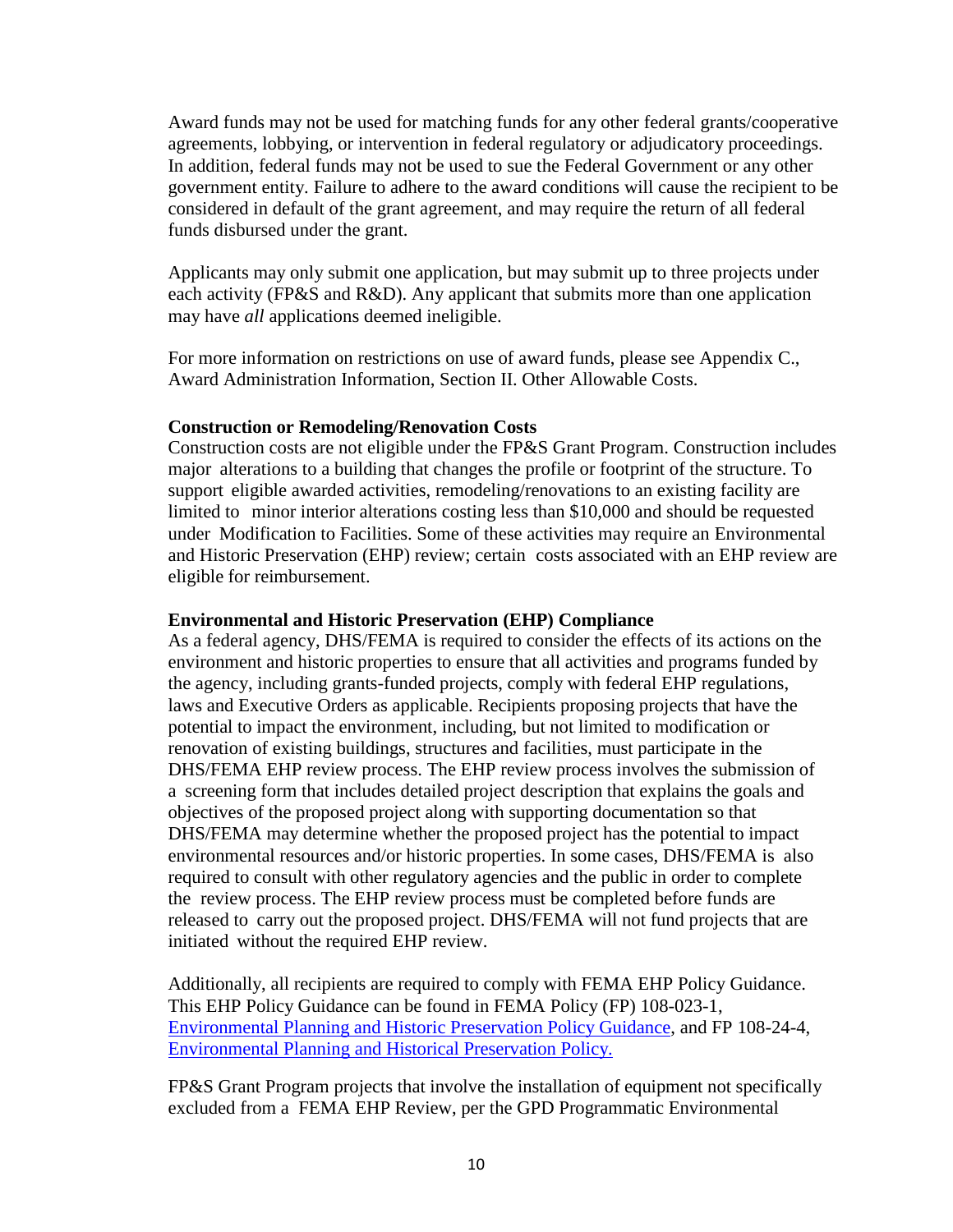Assessment (PEA), ground-disturbing activities, or modification/renovation of existing buildings or structures must undergo a FEMA EHP Review.

No facilities modification project can proceed, with the exception of project planning, prior to formal FEMA approval. Funds for activities that do not require an EHP Review may be requested by the recipient.

The following activities would not require the submission of the FEMA EHP Screening Form:

- Planning and development of policies or processes
- Management, administrative, or personnel actions
- Classroom-based training
- Acquisition of mobile and portable equipment (not involving installation) on or in a building

The AFG EHP Screening form and instructions are available at: *[http://www.fema.gov/media-library-data/1431970163011-](http://www.fema.gov/media-library-data/1431970163011-80ce3cd907072a91295b1627c56d8fd2/gpd_ehp_screening_form_51815.pdf) [80ce3cd907072a91295b1627c56d8fd2/gpd\\_ehp\\_screening\\_for](http://www.fema.gov/media-library-data/1431970163011-80ce3cd907072a91295b1627c56d8fd2/gpd_ehp_screening_form_51815.pdf) [m\\_51815.pdf](http://www.fema.gov/media-library-data/1431970163011-80ce3cd907072a91295b1627c56d8fd2/gpd_ehp_screening_form_51815.pdf)*

Complete the AFG EHP Screening form and submit to the EHP Office at [GPDEHPInfo@fema.dhs.gov.](mailto:GPDEHPInfo@fema.dhs.gov)

### **Pre-award Costs**

Only costs incurred during the period of performance are allowable (see Section F: Federal Award Administration Information, Period of Performance Guidance). However, recipients may request to be reimbursed for grant writer fees (see Appendix C., Award Administration Information, Section I. Grant Writer/Preparation Fees; see also Appendix B: Programmatic Information and Priorities, Section IV. Eligible and Ineligible Projects and Costs).

#### **Award Limits**

Applications and awards under the FP&S Grant Program are limited to a maximum federal share of \$1.5 million.

# **Management and Administration**

Management and administrative (M&A) expenses are not operational costs but are necessary costs incurred in direct support of the grant or as a consequence of it. As such, these costs can be itemized in financial reports. M&A expenses should be based only on actual expenses or known contractual costs; requests that are simple percentages of the award, without supporting justification, will not be allowed or considered for reimbursement. Salaries and fringe benefits for personnel directly supporting the grant are not required to be included in the M&A budget line item.

No more than three (3) percent of the federal share of FP&S funds awarded may be expended by the recipient for M&A associated with the FP&S award.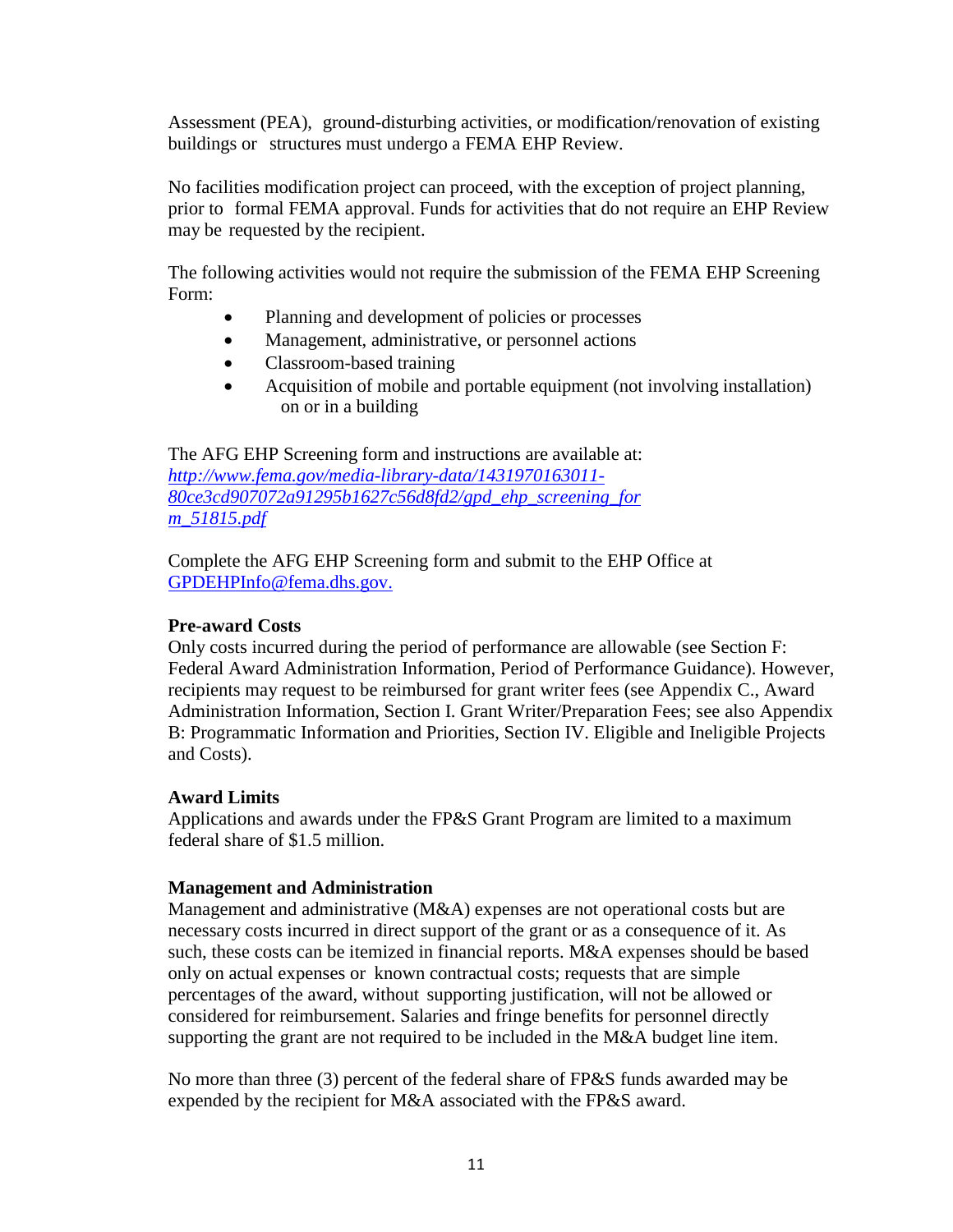#### **Indirect (Facilities & Administrative [F&A]) Costs**

Indirect F&A costs are those costs incurred for a common or joint purpose benefitting more than one cost objective. These costs are not readily assignable to the costs objectives specifically benefitted, without effort disproportionate to the results achieved. Indirect costs are allowable under this program as described in 2 C.F.R. § 200.414. With the exception of recipients who have never received a negotiated indirect cost rate as described in 2 C.F.R. § 200.414(f), recipients must have an approved indirect cost rate agreement with their cognizant federal agency to charge indirect costs to this award. A copy of the approved rate (a fully executed, agreement negotiated with the applicant's cognizant federal agency) is required at the time of application, and must be provided to FEMA before indirect costs are charged to the award. Copies of the indirect cost rate agreements, along with the AFG application number, must be submitted electronically to [FireGrants@fema.dhs.gov.](mailto:FireGrants@fema.dhs.gov)

Indirect costs will be evaluated as part of the application for federal funds to determine if they are allowable, reasonable, or disproportionally impact an application's cost benefit.

#### **Multiple Projects**

Eligible applicants (identified by unique federal tax identification numbers) may only submit one application. Applicants may submit an application for up to three projects under each activity (FP&S and R&D). Applicants applying for funding under both the FP&S and R&D Activities must do so within the same application. Each project within an application must be presented separately as a free-standing proposal. Any applicant that submits more than one application may have *all* applications deemed ineligible.

#### **Example 1**

A community has a strategic goal of reducing the number of fires caused by the use of barbecue grills on the balconies of apartments. Attainment of this goal will be supported through two projects.

The applicant plans to:

- Launch a public education project
- Strengthen code enforcement activities

While both projects aim to reach the same goal, the projects are independent of one another and will be funded as such. Therefore, the public education items would be listed as one supporting project and the code enforcement items listed as the second supporting project.

Although both projects will be included in one application, the projects must be independent in that the completion of one project, or any tasks within that project, does not depend on the funding of the other project. Each project requires its own separate supporting budget and Narrative Statement explaining how accomplishing these independent projects will help achieve the overall goal.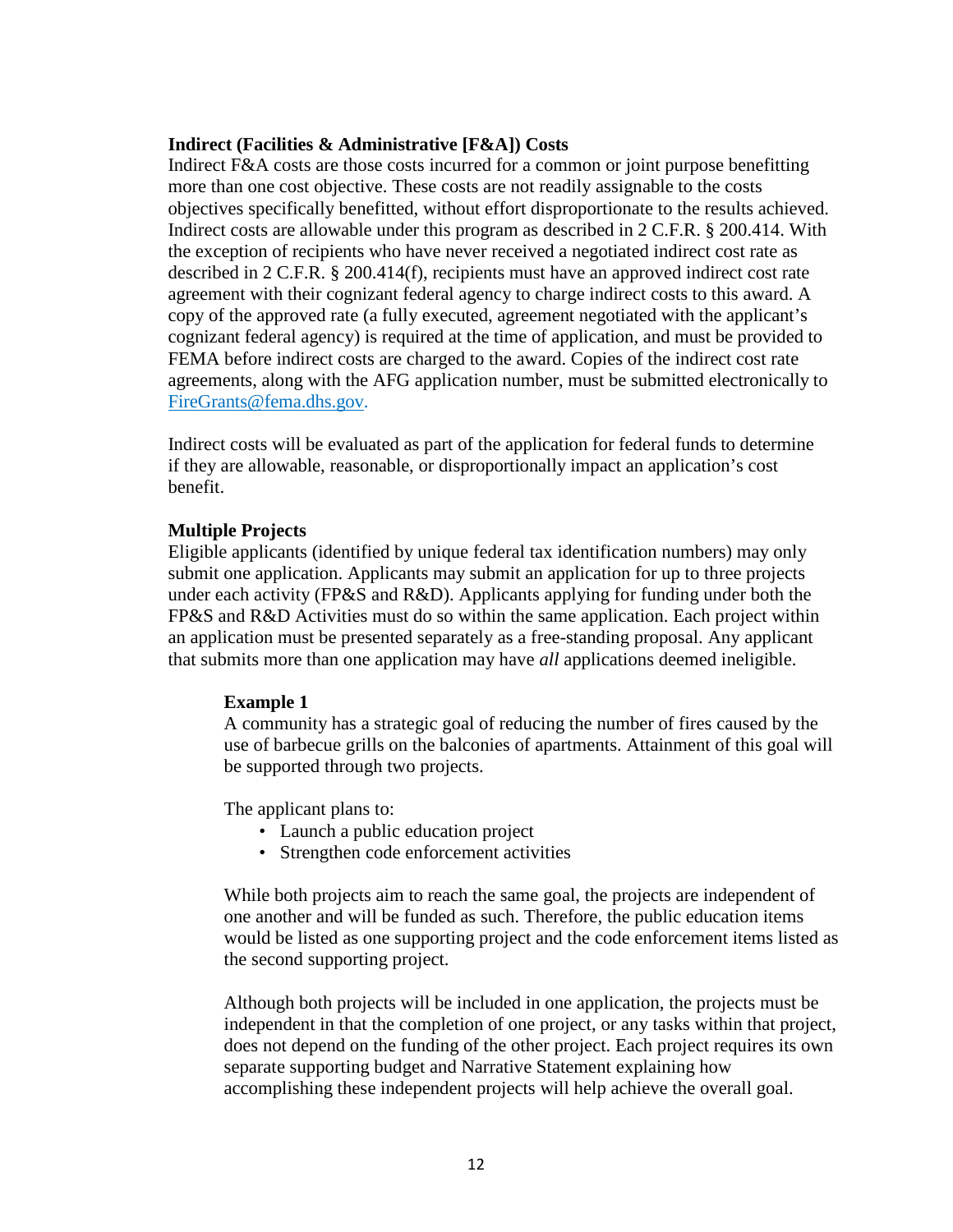#### **Example 2**

A community or organization may have more than one strategic goal depending on its audience or risk.

For example, a national organization may have a goal to reduce firefighter fatalities through a national outreach project. It may also have a goal studying the effectiveness of public education messages. The organization would create one project for firefighter safety initiatives and a second project for national public education efforts.

# **E. Application Review Information**

Funding priorities and criteria for evaluating applications submitted under this NOFO are established by FEMA based on the recommendations from the Criteria Development Panel. Each year, FEMA convenes a panel of fire service professionals to develop funding priorities for the FP&S Grant Program. The panel makes recommendations about funding priorities as well as developing criteria for awarding grants.

The **nine major fire service organizations** represented on the panel are:

International Association of Fire Chiefs International Association of Fire Fighters National Volunteer Fire Council National Fire Protection Association National Association of State Fire Marshals International Association of Arson Investigators International Society of Fire Service Instructors North American Fire Training Directors Congressional Fire Service Institute

The Criteria Development Panel is charged with making recommendations to FEMA regarding the creation or modification of previously established funding priorities as well as developing criteria for awarding grants. The content of this NOFO reflects implementation of the Criteria Development Panel's recommendations with respect to the priorities, direction, and criteria for awards.

Prior to making a federal award, the federal awarding agency is required by (31 U.S.C. § 3321) and (41 U.S.C. § 2313) to review information available through any OMBdesignated repositories of government-wide eligibility qualification or financial integrity information. Therefore application evaluation criteria may include the following risk based considerations of the applicant: (1) financial stability; (2) quality of management systems and ability to meet management standards; (3) history of performance in managing federal awards; (4) reports and findings from audits; and (5) ability to effectively implement statutory, regulatory, or other requirements.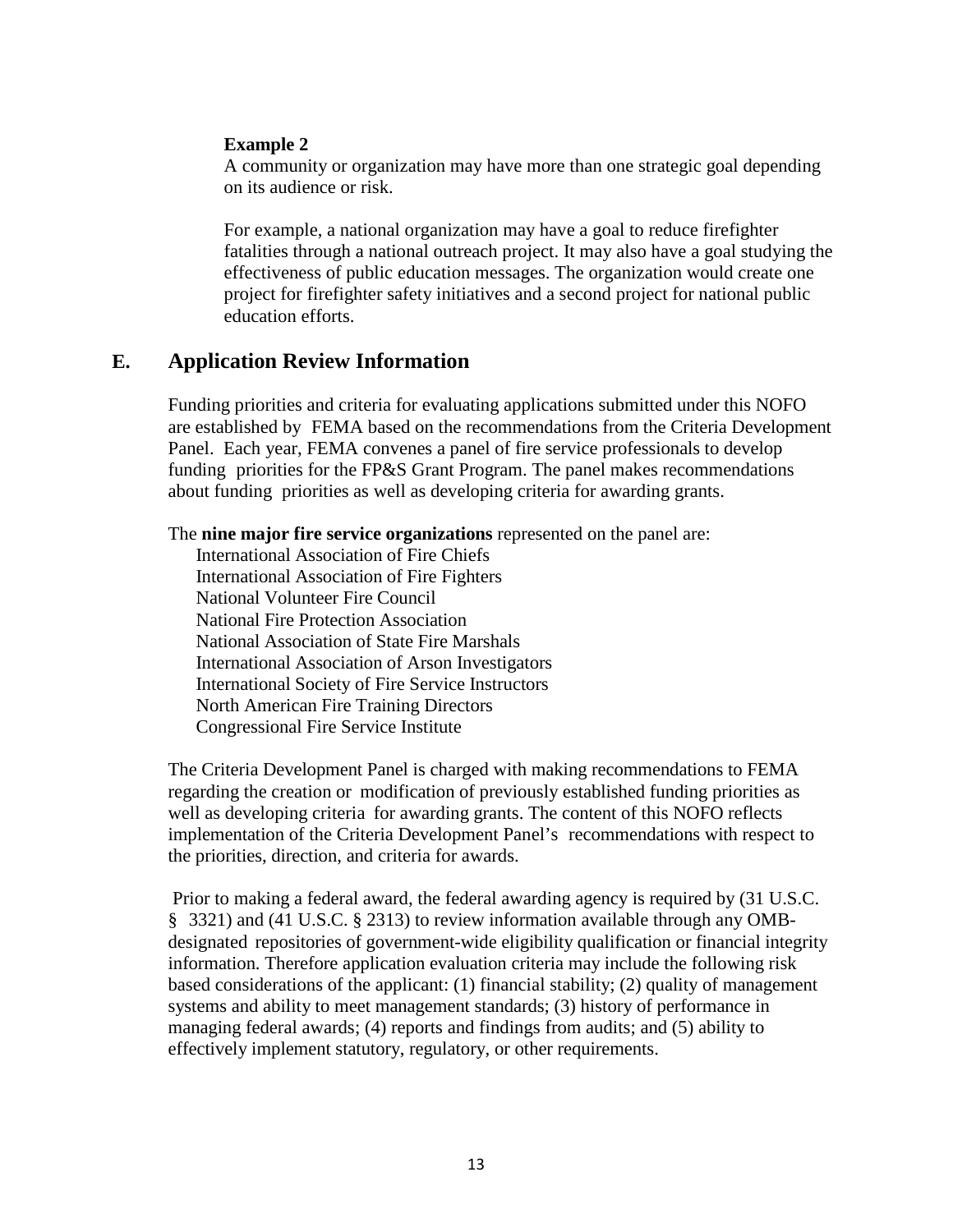### **Simplified Acquisition Threshold (currently \$150,000)**

- i. Prior to making a federal award with a total amount of federal share greater than the simplified acquisition threshold, DHS is required to review and consider any information about the applicant that is in the designated integrity and performance system accessible through SAM (currently FAPIIS).
- ii. An applicant, at its option, may review information in the designated integrity and performance systems accessible through SAM and comment on any information about itself that a federal awarding agency previously entered and is currently in the designated integrity and performance system accessible through SAM.
- iii. DHS will consider any comments by the applicant, in addition to the other information in the designated integrity and performance system, in making a judgment about the applicant's integrity, business ethics, and record of performance under federal awards when completing the review of risk posed by applicants as described in 2 CFR § 200.205 federal awarding agency review of risk posed by applicants.

### **Review and Selection Process**

All applications submitted under this NOFO are scored competitively by (no less than three) members of the Peer Panel Review process. Applications will also be evaluated through a series of internal FEMA review processes for completeness, adherence to programmatic guidelines, technical feasibility, and anticipated effectiveness of the proposed project(s). Below is the process by which applications will be reviewed:

#### **Criteria**

All complete and eligible applications are evaluated relative to FP&S Grant Program funding priorities (see information on the funding priorities in the full NOFO, Section I. Funding Opportunity Description, B. Program Priorities and Appendix B, Section IV Program Priorities).

# **i. Peer Review Panel Process – Fire Prevention and Safety Activity Projects**

All FP&S activity applications will be evaluated by a Peer review process. A panel of peer reviewers is comprised of a fire service representatives recommended by the CDP. These peer reviewers will assess each application's merits with respect to the detail provided in the Narrative Statement on the activity, including the evaluation elements listed in the Narrative Evaluation Criteria below.

The panel will independently score each project within the application, discuss the merits or shortcomings of the application, and document the findings. A consensus is not required.

#### **ii. Peer Review Panel Process – Research and Development Activity Projects**

The peer review process is comprised of a Fire Service Panel Review and a Science Panel Review. All eligible applications will first be reviewed and scored by a panel of fire service experts to assess the need for the research results and the likelihood that the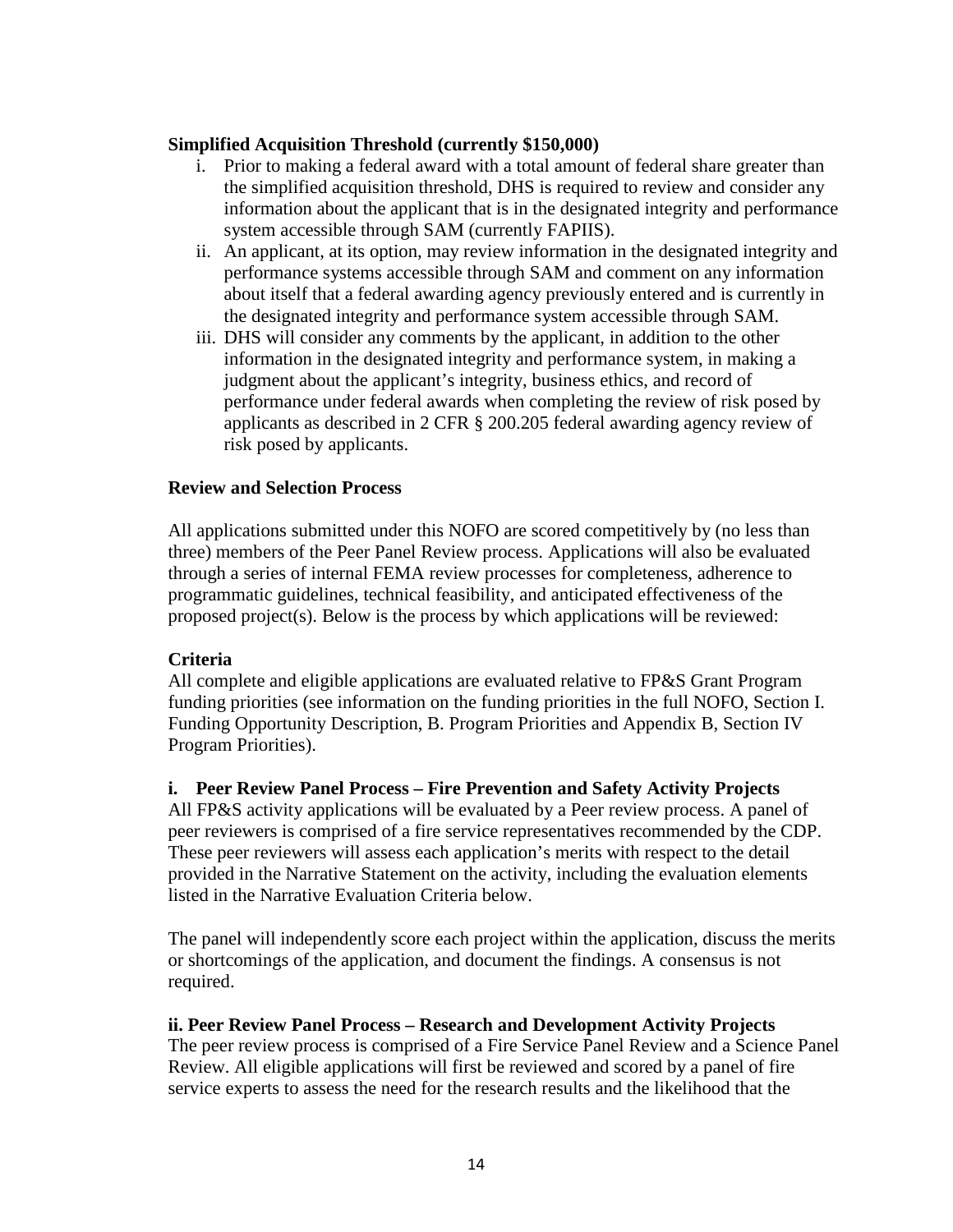results would be implemented by the fire service in the United States. The applications that are determined most likely to be implemented to enable improvement in firefighter safety, health, or wellness will be deemed to be in the "competitive range" and will be forwarded to the second level of application review, which is the scientific panel review process. This panel will be comprised of scientists and technology experts who have expertise pertaining to the subject matter of the proposal.

Scientific reviewers will independently score applications in the competitive range and, if necessary, discuss the merits or shortcomings of the application in order to reconcile any major discrepancies identified by fellow reviewers. A consensus is not required.

#### **iii. Technical Evaluation Process (TEP)**

The highest ranked applications from both Activities will be deemed in the fundable range. Applications that are in the fundable range will undergo a Technical Review by the FEMA Program Office prior to being recommended for award. The FEMA Program Office will assess the request with respect to costs, quantities, feasibility, eligibility, and recipient responsibility prior to recommending any application for award.

Once the review process is complete, each application's cumulative score will be determined and a final ranking of applications will be created. FEMA will award grants based on this final ranking.

#### **Narrative Evaluation Criteria**

The Narrative Statement of the application must provide specific details about the activity for which applicants are seeking funding, including budget details. The relative weight of the evaluation criteria used by the peer reviewers in the determination of the grant award, makes up the Narrative.

Applicants should save their work often as the electronic application includes a time-out feature. If no-save activity is detected for a period of time, the application will time-out and all information that is not saved could be lost. Therefore, it is recommended that applicants type the Narrative Statement information offline using a word processing program to avoid losing any information.

Once the Narrative Statement is complete, applicants can then cut-and-paste the text into the appropriate sections within the Narrative Statement section of the online application.

Please note the Narrative Statement blocks do not allow for formatting. Do not type the narrative using only capital letters. Additionally, do not include tables, special fonts (e.g., quotation marks, bullets), or graphs.

Space for the Narrative Statement is limited. Each element must have a minimum of 200 characters and each element will have a character limit; the limit varies based on the questions being asked. Once the Narrative Statement is saved to the online application, log-out and then log back in to the application to verify that the information was successfully saved.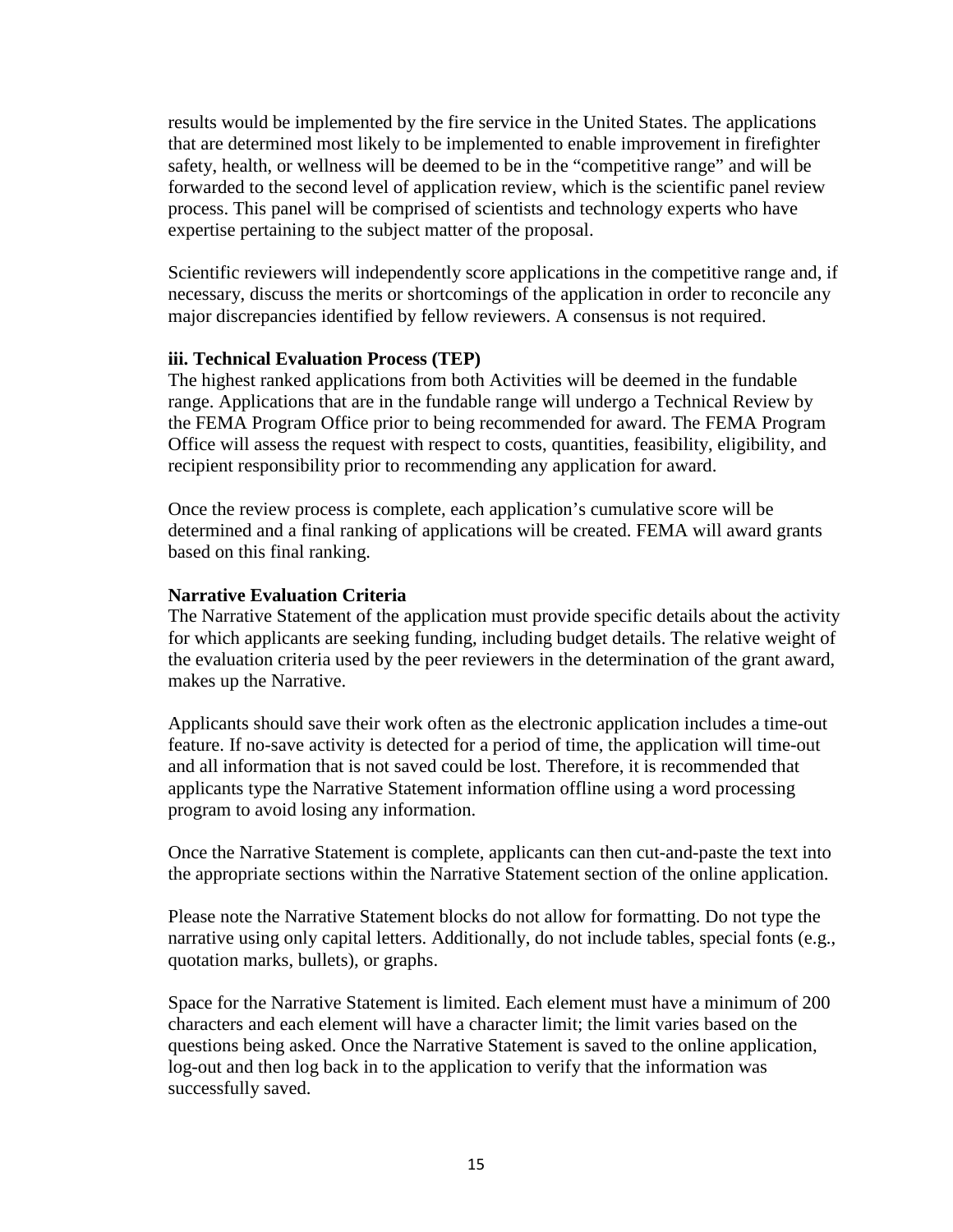Peer Review Panelists will evaluate and score each activity based on the following narrative elements within each activity:

# **i. Evaluation Criteria for Projects - Fire Prevention and Safety Activity**

- **Financial Need (10%):** Applicants should provide details in the Applicant Information section of the application on the need for financial assistance to carry out the proposed project(s). Included in the description might be other unsuccessful attempts to acquire financial assistance**.** Applicants should: provide detail about the applicant's operating budget, including a high-level breakdown of the budget; describe the applicant's inability to address financial needs without federal assistance; and, discuss other actions the applicant has taken to meet their staffing needs (e.g., state assistance programs or other grant programs).
- **Vulnerability Statement (25%):** The assessment of fire risk is essential in the development of an effective project goal, as well as meeting FEMA's goal to reduce risk by conducting a risk assessment as a basis for action. Vulnerability is a "weak link," demonstrating high risk behavior, living conditions, or any type of high risk situation or behavior. The Vulnerability Statement should include a description of the steps taken to determine the vulnerability (weak link) and identify the target audience. The methodology for determination of vulnerability (i.e., how the weak link was found) should be discussed in-depth in the application's Narrative Statement.
	- o The specific vulnerability (weak link) that will be addressed with the proposed project can be established through a formal or informal risk assessment. FEMA encourages the use of local statistics, rather than national statistics, when discussing the vulnerability.
	- o In a clear, to-the-point statement, the applicant should summarize the vulnerability (weakness) the project will address, including who is at risk, what the risks are, where the risks are, and how the risks can be prevented.
	- o For the purpose of the FY 2016 FP&S NOFO, formal risk assessments consist of the use of software programs or recognized expert analysis that assess risk trends.
	- o Informal risk assessments could include an in-house review of available data (e.g., National Fire Incident Reporting System [NFIRS]) to determine fire loss, burn injuries or loss of life over a period of time, and the factors that are the cause and origin for each occurrence.
	- **Implementation Plan (25%):** Each project should provide details on the implementation plan which discusses the proposed project's goals and objectives. The following information should be included to support the implementation plan:
		- o Goals and objectives
		- o Details regarding the methods and specific steps that will be used to achieve the goals and objectives
		- o Timelines outlining the chronological project steps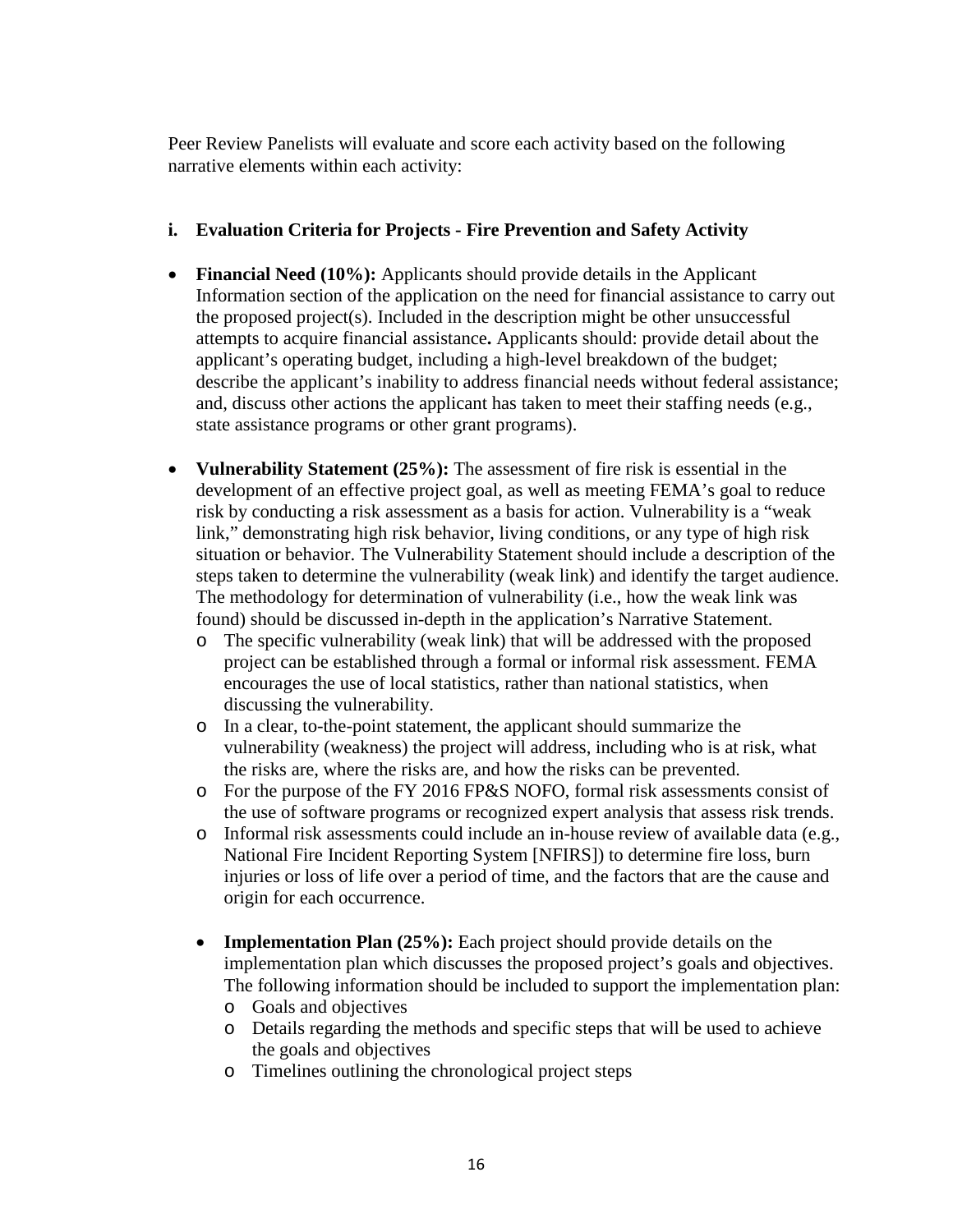- o Where applicable, examples of marketing efforts to promote the project, who will deliver the project (e.g., effective partnerships), and the manner in which materials or deliverables will be distributed
- o Requests for props (i.e., tools used in educational or awareness demonstrations), including specific goals, measurable results, and details on the frequency for which the prop will be utilized as part of the implementation plan. Applicants should include information describing the efforts that will be used to reach the high risk audience and/or the number of people reached through the proposed project (examples of props include safety trailers, puppets, robots, or portable safety houses)

**NOTE:** For applicants proposing a complex project that may require a 24 month Period of Performance, please include significant justification and details in the implementation plan that justify the applicant's need for a Period of Performance of more than 12 months.

- **Evaluation Plan (25%):** Projects should include an evaluation of effectiveness and identify measurable goals. Applicants seeking to carry out awareness and educational projects, for example, should identify how they intend to determine that there has been an increase in knowledge about fire hazards, or measure a change in the safety behaviors of the audience. Applicants should demonstrate how they will measure risk at the outset of the project in comparison to how much the risk decreased after the project is finished. There are various ways to measure the knowledge gained about fire hazards, including the use of surveys, pre- and post-tests, or documented observations.
- **Cost-Benefit (10%):** Projects will be evaluated and scored by the Peer Review Panelists based on how well the applicant addresses the fire prevention needs of the department or organization in an economic and efficient manner. The applicant should show how it will maximize the level of funding that goes directly into the delivery of the project. The costs associated with the project must also be reasonable for the target audience that will be reached and a description of how the anticipated benefit(s) (quantified if possible) of their projects outweighs the cost(s) of the requested item(s) should be included. The application should provide justification for all costs included in the project in order to assist the TEP with their review.
- **Funding Priorities (5%):** Applicants will be evaluated and scored by the Peer Review Panelists on whether the proposed project meets the stated funding priority (listed below) for the applicable category.
	- o **Community Risk Reduction:** Comprehensive home fire safety campaign with door-to-door smoke alarm installations and/or sprinkler awareness.
	- o **Fire/Arson Investigation Priority:** Projects that aim to aggressively investigate every fire.
	- o **Code Enforcement/Awareness Priority:** Projects that focus on first time or reinstatement of code adoption and code enforcement.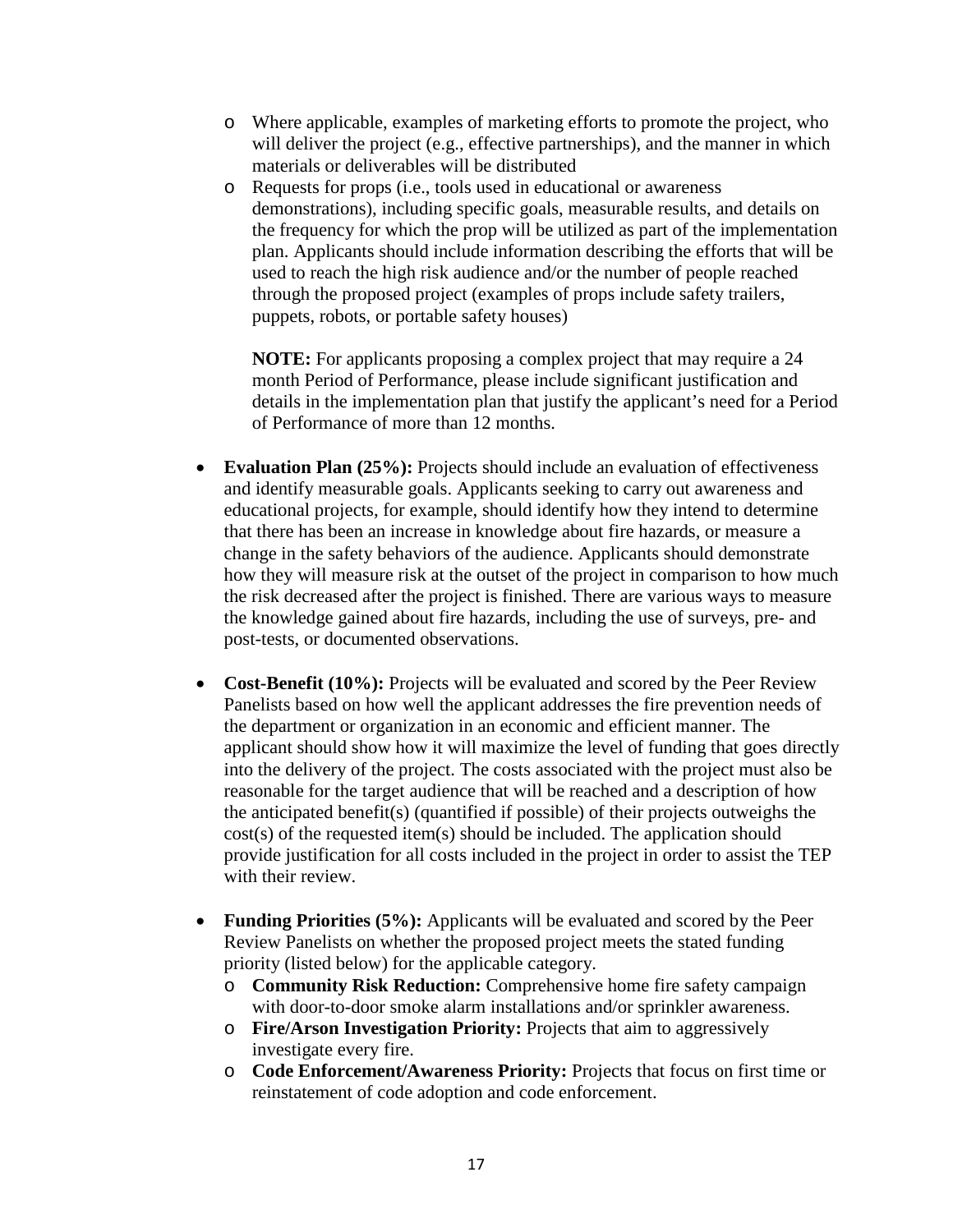- o **National/State/Regional Programs and Studies Priority:** Projects that focus on residential fire issues and/or firefighter safety and wellness by dissemination and implementation of programs, policies, or products from previous studies that used rigorous scientific methods to determine effectiveness. Firefighter safety and wellness projects should aim to measurably change firefighter behavior and decision-making. Research to determine effectiveness of programs, polices, or products should be applied for under the Research and Development Activity. Fire departments that wish to carry out internal, local, firefighter safety and wellness projects should apply for this activity under the Assistance to Firefighters Grant Program.
	- o **Meeting the needs of people with disabilities (additional consideration):** Applicants in the Community Risk Reduction category will receive additional consideration if, as part of their comprehensive smoke alarm installation and education program, they address the needs of people with disabilities (e.g., deaf/hard-of-hearing) in their community.
	- o **Experience and Expertise (additional consideration**): Applicants who demonstrate their experience and ability to conduct fire prevention and safety activities, and to execute the proposed or similar project(s), will receive additional consideration.

**NOTE:** Applicants in the National/State/Regional Programs and Studies project category will be required to list in the Narrative Section any proposed or in place partnerships that would support the project.

# **ii. Evaluation Criteria for Projects - Research and Development Activity**

Funding decisions will be informed by an assessment of how well the application addresses the criteria and considerations listed below. All applications will be reviewed by a fire service expert panel using weighted evaluation criteria, and those applications deemed to be in the "competitive range" will then be reviewed by a scientific peer review panel using weighted evaluation criteria to score the project. Scientific evaluations will impact the ranking of a project for funding.

# **Fire Service Evaluation Criteria:**

- **Purpose (25%):** Applicants should clearly identify the benefits of the proposed research project to improve firefighter safety, health, or wellness, and identify specific gaps in knowledge that will be addressed.
- **Implementation by Fire Service (25%):** Applicants should discuss how the outcomes/products of this research, if successful, are likely to be widely/nationally adopted and accepted by the fire service as changes that enhance firefighter safety, health, or wellness.
- **Potential Impact (15%):** Applicants should discuss the potential impact of the research outcome/product on firefighter safety by quantifying the possible reduction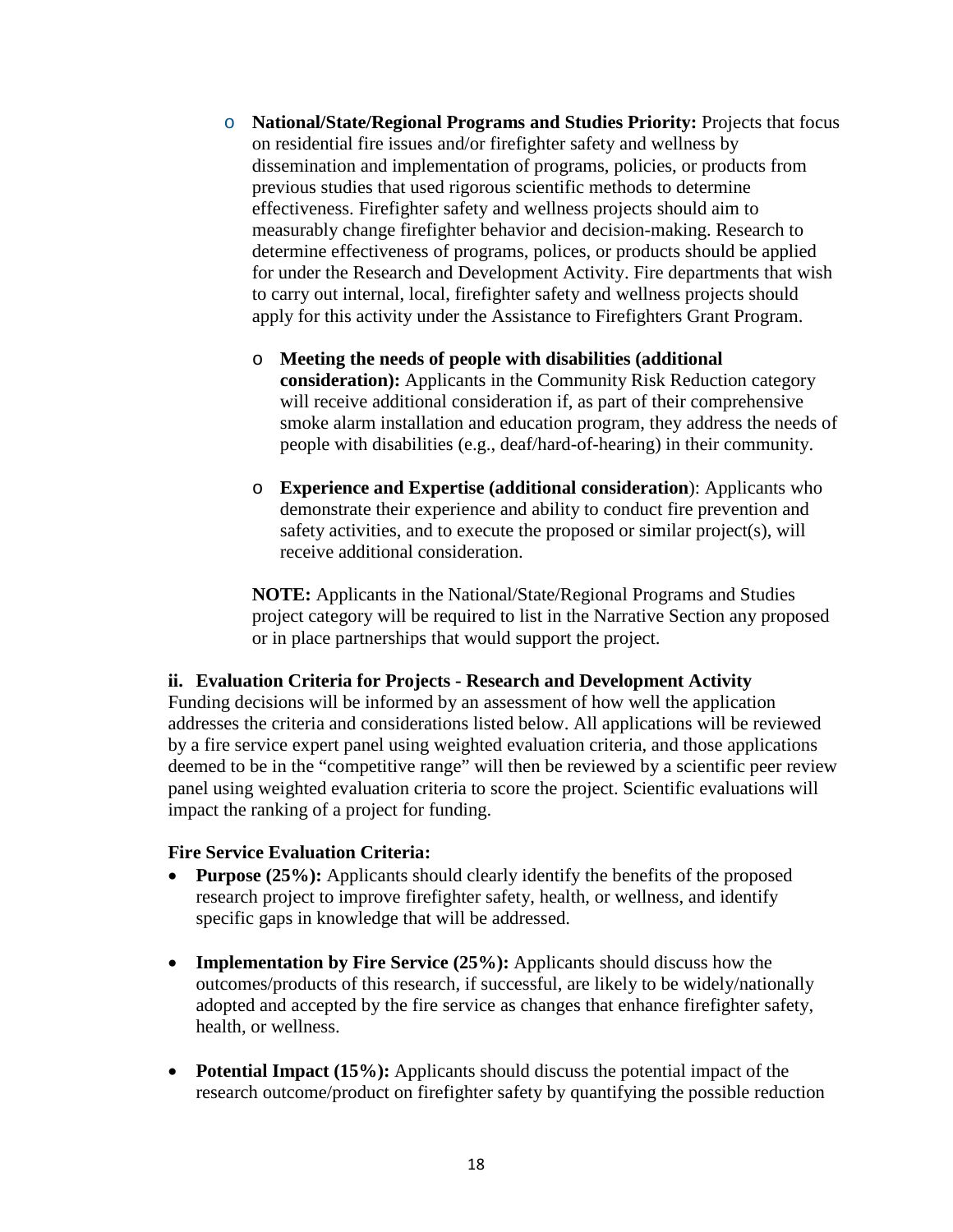in the number of fatal or non-fatal injuries or on the projected wellness by significantly improving the overall health of firefighters.

- **Barriers (15%):** Applicants should recognize that all research contains some level of risk and that the proposed outcomes may not be realized. The applicant needs to identify and discuss potential fire service and other barriers to successfully complete the study on schedule, including contingencies and strategies to deal with barriers if they materialize. This may include barriers that could inhibit the proposed fire service participation in the study or the adoption of successful results by the fire service when the project is completed.
- **Partners (20%):** Applicants should recognize that participation of the fire service as a partner in the research from development to dissemination is regarded as an essential part of all projects. Describe the fire service partners and contractors that will support the project to accomplish the objectives of the study. The specific roles and contributions of the partners to the project should be described. Partnerships may be formed with local and regional fire departments and also with national fire-related organizations. Letters of support and letters of commitment to actively participate in the project should be included in the Appendix of the application. Generally, participants of a diverse population, including both career and volunteer firefighters, are expected to facilitate acceptance of results nationally. In cases where this is not practical, due to the nature of the study or other limitations, these circumstances should clearly be explained.

# **Science Panel Evaluation Criteria**

- **Project goals, objectives, and specific aims (15%):** Applicants should address how the purpose, goals, objectives, and aims of the proposal will lead to results that will improve firefighter safety, health, or wellness. For multi-year projects, greater detail should be given for the first year. Also, describe the specific goals and objectives for the second and third year.
- Literature Review (10%): Applicants should provide a literature review that is relevant to the project's goals, objectives, and specific aims. The citations are placed in the narrative text and references listed at the end of the Narrative Statement (and not in the Appendix) of the application. The review should be in sufficient depth to make it clear that the proposed project is necessary, adds to an existing body of knowledge, is different from current and previous studies, and offers a unique contribution.
- **Project Methods (20%):** Applicants should provide a description of how the project will be carried out, including demonstration of the overall scientific and technical rigor and merit of the project. This includes the operations to accomplish the purpose, goals and objectives, and the specific aims of the project. Plans to recruit and retain human subjects, where applicable, should be described. Where human subjects are involved in the project, describe plans for submission to the Institutional Review Board (IRB) (for further guidance and requirements, see Appendix B – Programmatic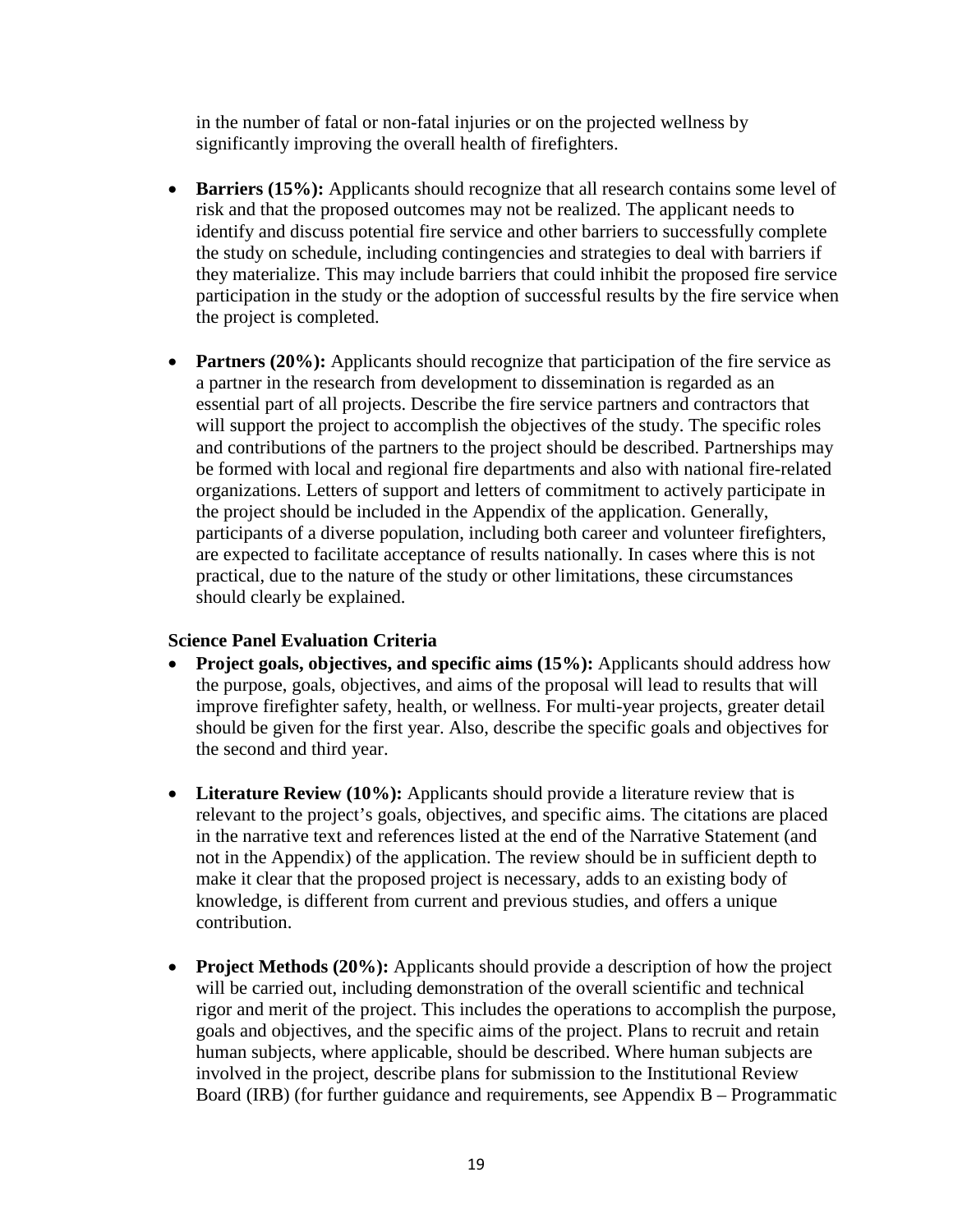Information and Priorities, Section IV. Other Eligible Project and Ineligible Projects and Costs, Section B. Research and Development Project Eligibility Information, Section i. Human Subject Research).

- **Project Measurements (20%):** Applicants should provide evidence of the technical rigor and merit of the project, such as data pertaining to validity, reliability, and sensitivity (where established) of the facilities, equipment, instruments, standards, and procedures that will be used to carry out the research. The applicant should discuss the data to be collected to evaluate the performance methods, technologies, and products proposed to enhance firefighter safety, health, or wellness. The applicant should demonstrate that the measurement methods and equipment selected for use are appropriate and sufficient to successfully deliver the proposed project objectives.
- **Project Analysis (20%):** The applicant should indicate the planned approach for analysis of the data obtained from measurements, questionnaires, or computations. Specify within the plan what will be analyzed, the statistical methods that will be used, the sequence of steps, and interactions as appropriate. It should be clear that the Principal Investigator (PI) and research team have the expertise to perform the planned analysis and defend the results in a peer review process.
- **Dissemination and Implementation (15%):** Applicants should indicate dissemination plans for scientific audiences (e.g., plans for submissions to specific peer review publications) and for firefighter audiences (e.g., via websites, magazines, and conferences). Also, assuming positive results and where applicable, indicate future steps that would support dissemination and implementation throughout the fire service. These are likely to be beyond the current study, so those features of the research activity that will facilitate future dissemination and implementation should be discussed. All applicants should specify how the results of the project, if successful, might be disseminated and implemented in the fire service to improve firefighter safety, health, or wellness. It is expected that successful R&D Activity Projects may give rise to future programs including FP&S Activity Projects.
- **Cost vs. Benefit (additional consideration):** Cost vs. benefit in this evaluation element refers to the costs of the grant for the research and development project vs. the benefits that are projected for firefighters who would have improved safety, health, or wellness. Applicants should demonstrate a high benefit for the cost incurred and effective utilization of federal funds for research activities.
- **Financial Need (additional consideration):** In the Applicant Information section of the application, applicants should provide details on the need for federal financial assistance to carry out the proposed project(s). Included in the description might be other unsuccessful attempts to acquire financial assistance**.** Applicants should provide details about the organization's operating budget, including a high-level breakdown of the budget; describe the department's inability to address financial needs without federal assistance; and discuss other actions the department has taken to meet their staffing needs (e.g., state assistance programs, other grant programs).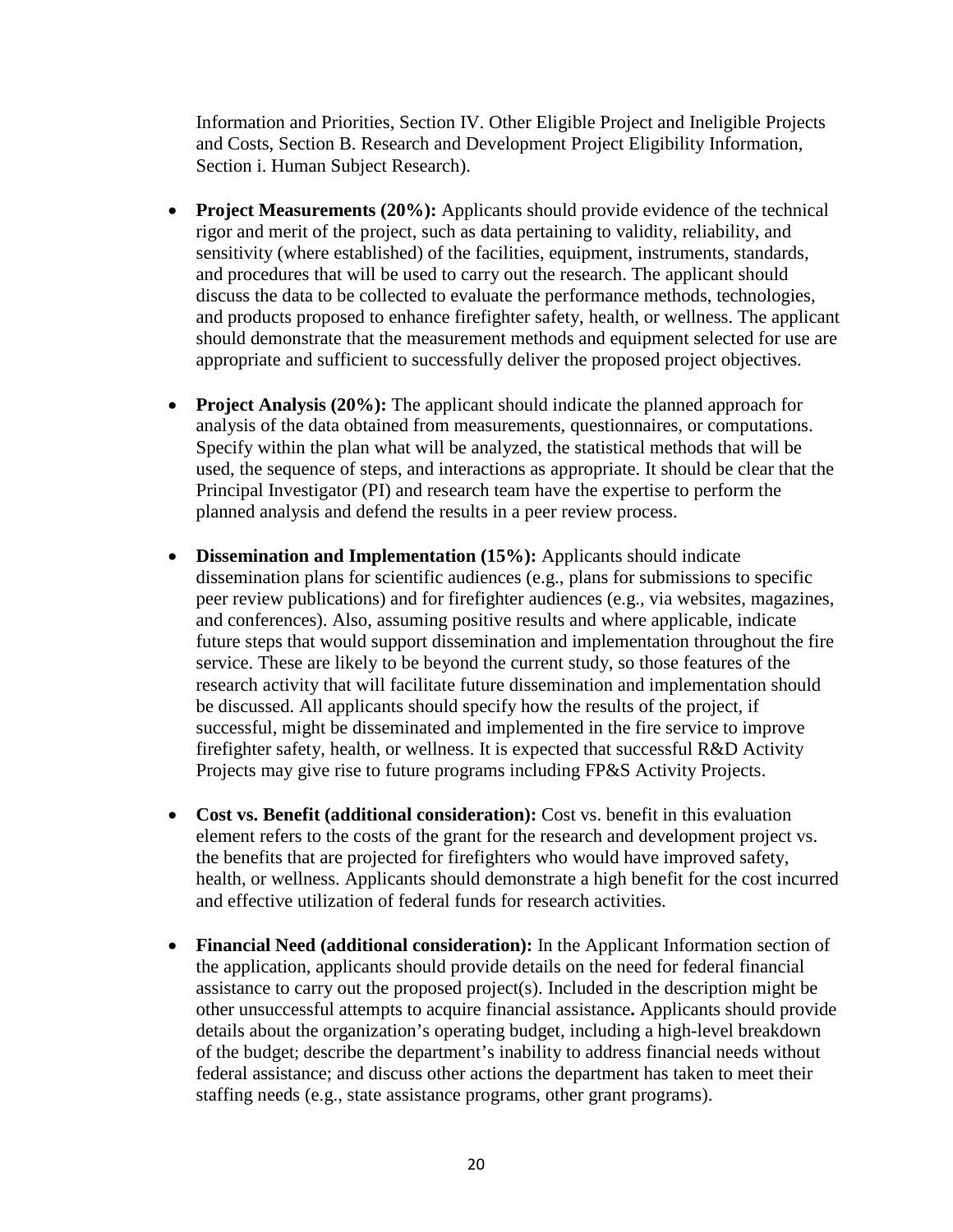### **Research and Development (R&D) Activity Formatting Requirements**

- 1. Applications must include one Narrative Statement and one Appendix document (per project).
- 2. The Narrative Statement for the R&D Activity is limited to 25 pages per project. The first page of the Narrative Statement must include an abstract of about 250 words that addresses purpose and aims, relevance, methods, and anticipated outcomes. Additionally, the fire service evaluation criteria should be addressed at the beginning of the narrative utilizing no more than 5 pages. All narrative text, including pertinent references and footnotes must be in the Narrative Statement. It must include which selected R&D category type the project is addressing. Also, the contact information (email address and telephone number) for the principal investigator must be provided on the first page of the Narrative Statement.
- 3. It may be useful to organize the Narrative Statement to follow the R&D Evaluation Criteria listed within this announcement, including the Fire Service criteria first followed by the Science criteria.
- 4. All references and footnotes pertaining to the Narrative Statement must be in the Narrative Statement. Tables and figures may be included in either the Narrative Statement or the Appendix document.
- 5. The Appendix is limited to 25 pages per project. It includes curriculum vitae and may include other items, such as data collection instruments, additional tables and figures, illustrations, specifications for product designs, and letters of commitment from partners. If this project is a resubmission, applicants may utilize up to two pages of the Appendix to address reviewer concerns from a previous year.
- 6. Curriculum Vitae (CVs) for the PI and lead scientists, as well as other key research personnel listed in the budget, are to be included in the Appendix, but are limited to a maximum of two pages per CV. Applicants are strongly encouraged to follow the biographical sketch sample (see Section IV. Other Eligible Project and Ineligible Projects and Costs, Section B. Research and Development Project Eligibility Information, Section ii. Biographical Sketch Sample for Research and Development Projects) in preparing CVs.
- 7. **Font:** Times New Roman or Arial.
- 8. **Font Size:** 11 points (11 pt) or larger.
- 9. **Page Dimensions:** Page dimensions must be 8.5" x 11" (21.6 cm x 27.9 cm) or smaller.
- 10. **Margins:** All margins (top, bottom, left, and right) must be at least 1" (2.54cm).
- 11. **Header:** The header on each page of the Narrative Statement and the Appendix should contain:
	- PI (surname)
	- Institution name (abbreviated)
	- Project Short Title
	- Page Number

# **Biographical Sketch Sample for Research and Development Projects**

Applicants for the R&D Activity should provide Curriculum Vitae (CV) for PIs and also for lead scientists in the application appendix. The applicant is limited to a maximum of two pages per CV.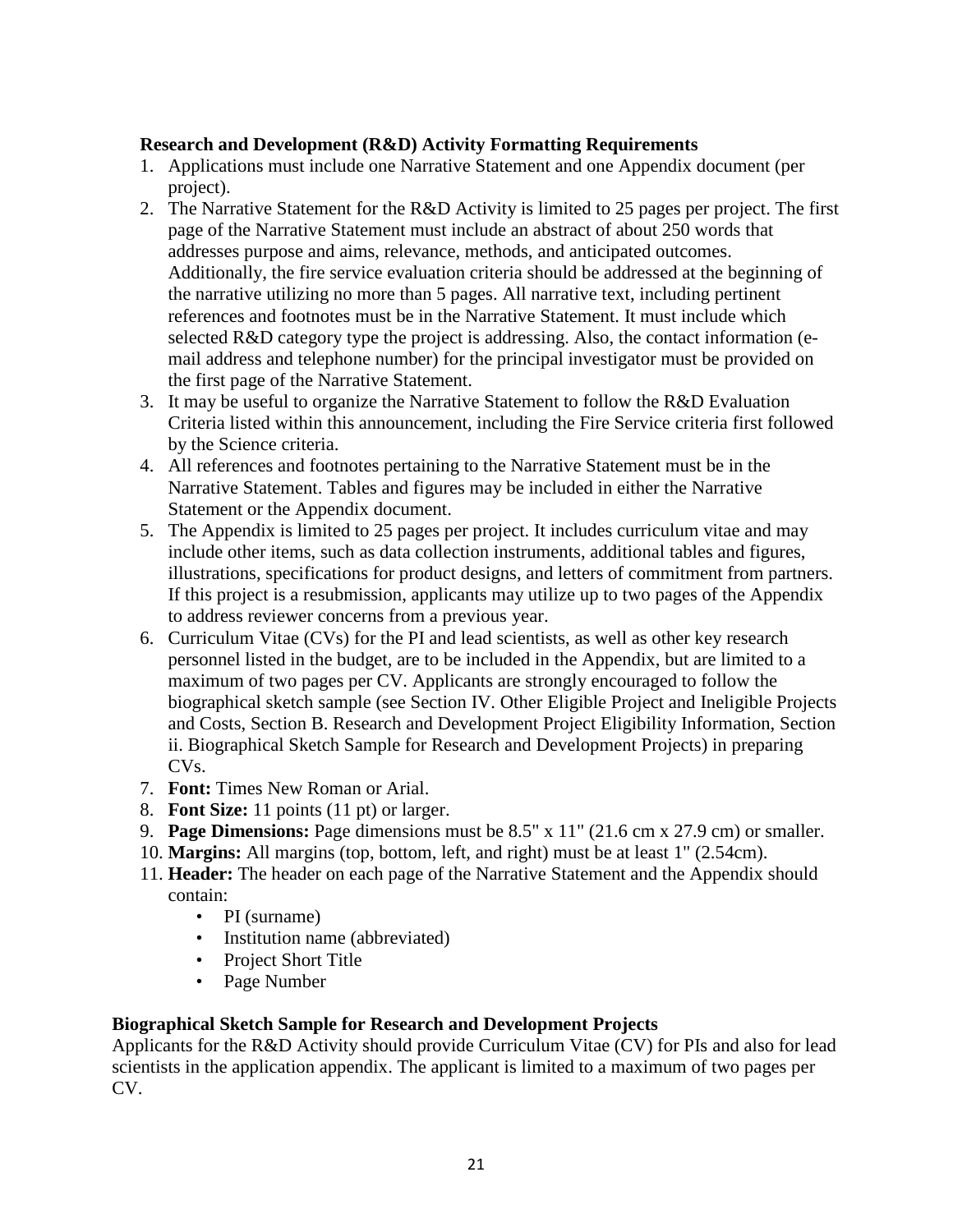**Font Size:** Minimum 11pt; **Font Type:** Times New Roman or Arial; **Amount of Pages:** Two (maximum)

# **Must be completed by PI and Co-PI(s)**

| <b>NAME</b>              | <b>POSITION TITLE</b> |
|--------------------------|-----------------------|
| (Last, First, Middle)    |                       |
| Institution/Organization |                       |

EDUCATION/TRAINING *(Begin with baccalaureate or other initial professional education, such as nursing, and include postdoctoral training.)*

| <b>INSTITUTION AND LOCATION</b> | <b>DEGREE</b><br><i>applicable</i> ) | YEAR(s) | <b>FIELD OF</b><br><b>STUDY</b> |
|---------------------------------|--------------------------------------|---------|---------------------------------|
|                                 |                                      |         |                                 |

Each CV should include:

- **Positions.** List all appointments or other professional positions held, beginning with the present position and include years, title, organization, city, state, and country.
- **Service.** Include all positions held on advisory committees or other working groups, including all Federal Government advisory committees or other public working groups, beginning with most recent.
- **Honors.** Include all honors received in past 10 years and selected others.
- **Peer reviewed publications.** Include all peer reviewed publications in past 10 years, beginning with most recent, and selected others.
- **Other publications.** Include all documents produced in past 10 years, beginning with most recent, and selected others.
- **Research Support.** List funding sources and amounts for all ongoing and completed research projects (federal and non-federal support) for past 10 years and selected others.

# **Human Subjects Research**

The information in this section pertains only to those studies that include human subjects. Human subjects may be, for instance, firefighters who participate in laboratory or field testing. As it would be standard practice for such research in the clinical sciences, all Principal Investigators (PIs) with studies involving human subjects must submit their protocols to their local Institutional Review Board (IRB). IRB approval must precede any research activities involving human subjects.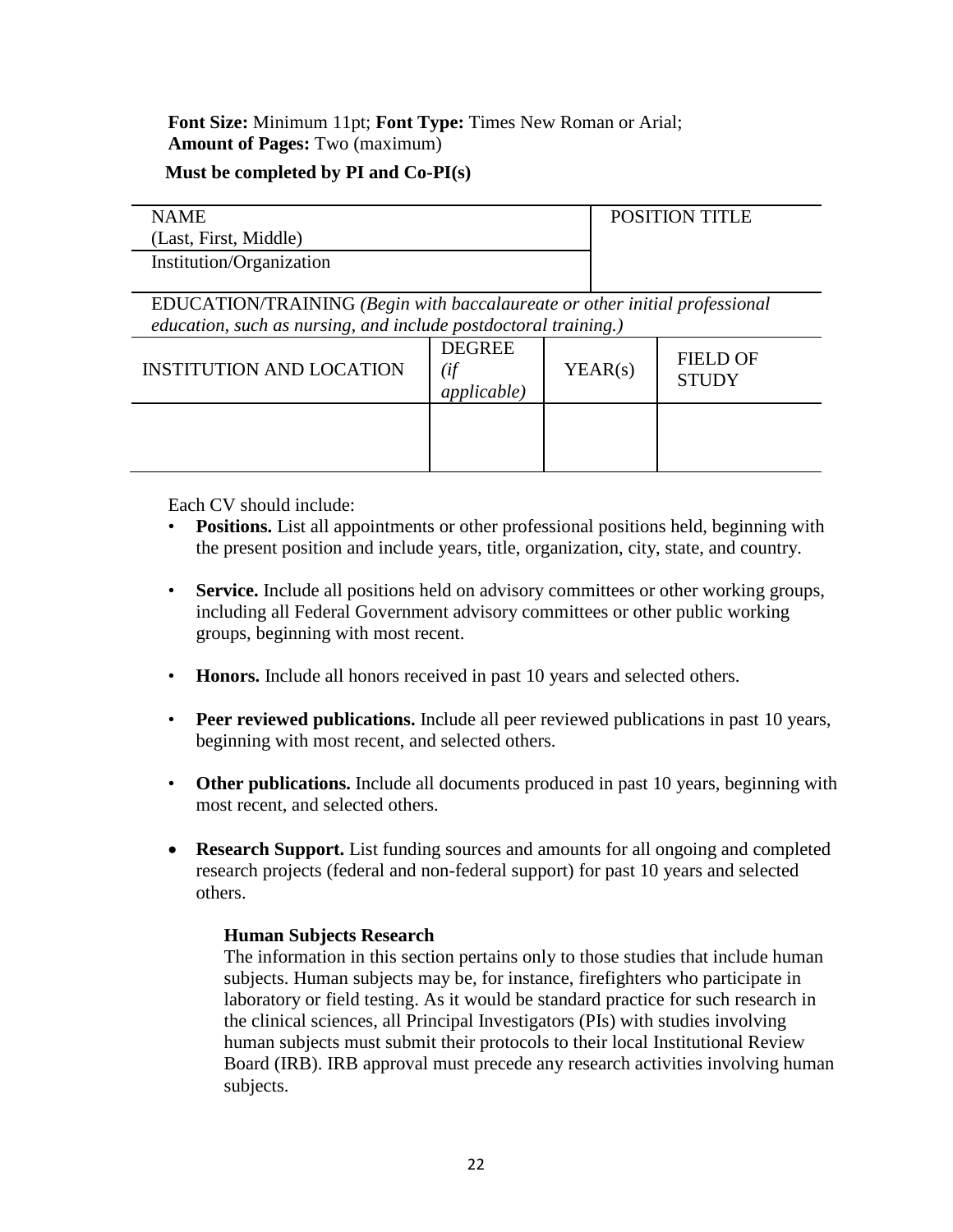In addition, DHS-funded research that involves human subjects carries with it an additional obligation that involves review and approval by the DHS Compliance Assurance Program Office (CAPO). The FEMA AFG/FP&S Grant Program Office will serve as liaison for gaining DHS approvals prior to proceeding with the human subjects aspects of the project.

If the project is non-clinical, such as a technology project that is primarily product development with an emphasis on engineering, it is possible that such a project may be exempt from CAPO review and approval. Such determination will be made by the FP&S Grant Program Office following award.

DHS/FEMA has a responsibility to ensure that mechanisms and procedures are in place to protect the safety of human subjects in DHS/FEMA supported research. DHS requirements are set forth in DHS Management Directive No. 026-04, Protection of Human Subjects, which adopts 45 CFR Part 46, Subparts A-D. A grant recipient must agree to meet all DHS requirements for studies using human subjects (and ensure any sub-grant recipients or sub-contractors meet those requirements) prior to implementing any work with human subjects. Therefore, before enrolling participants or commencing research involving human subjects, a grant recipient will provide a copy of the following for review and approval by the DHS Compliance Assurance Program Office:

- Department of Health and Human Services (HHS) Federal-wide Assurance (FWA) Number (NOTE: The CAPO will assist domestic or international institutions that do not currently have a FWA in submitting an application to HHS)
- Documentation of review by an Institutional Review Board (IRB) registered with HHS, including IRB registration number, IRB name, and notice of IRB approval or exemption of the relevant research
- IRB-approved research protocol
- IRB-approved informed consent document (template) or IRB waiver of informed consent

Documentation should be submitted to the FP&S Grant Program Office which coordinates directly with the CAPO. The CAPO will conduct a regulatory compliance assessment and forward comments or concerns to the grant recipient. The recipient must address in writing all regulatory concerns to the satisfaction of the CAPO before a letter of certification is issued and participant enrollment can begin. However, development of tools (e.g., survey instruments), protocols, and data gathering approaches may proceed prior to project certification. The grant recipient must submit annual reports to the CAPO to include evidence of subsequent IRB reviews, amendments, or any changes of protocol.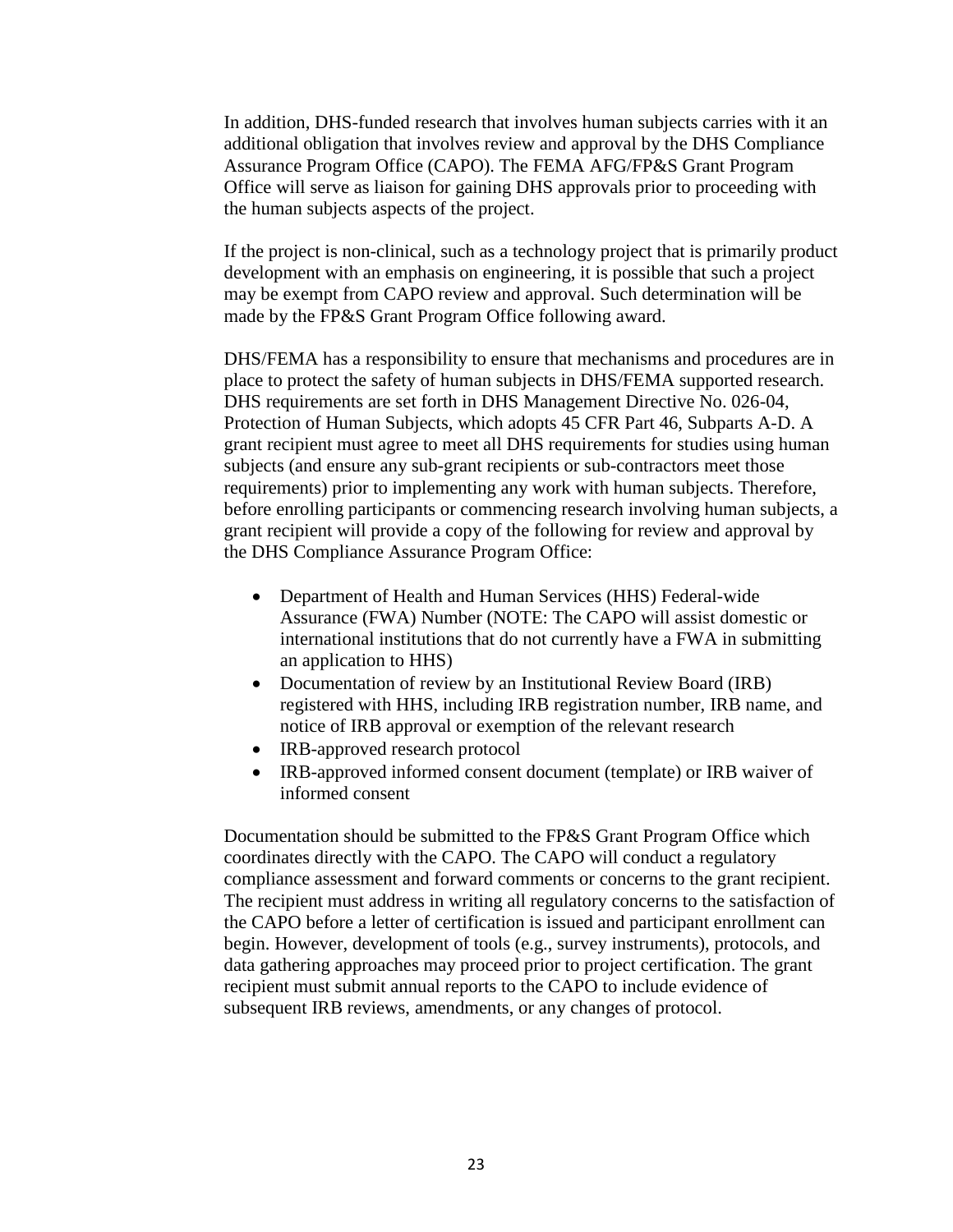# **F. Federal Award Administration Information**

### **Notice of Award**

Once an award has been approved and recorded in the system, an award package is sent to the grant official authorized by the recipient. The award package and email notification will be made within the eGrants system. The authorized grant official should follow the directions in the notification to accept the award documents. The authorized grant official should carefully read the award package for instructions on administering the grant, whether there has been an adjustment to the award, and to become familiar with the terms, conditions and responsibilities of Federal awards.

The offered award will remain on hold and be available (for a maximum of 30 days) until the recipient either accepts the award via the online AFGP eGrants system, or declines the award. The awardee should follow the directions in the notification to confirm acceptance of the award.

Failure to accept the grant award within 30 days of an offer of Award may result in a loss of funds. Recipients may request additional time to accept the award if needed.

#### **Negotiation of Award**

During the offer of an FP&S award, the application request(s) may have been modified during the review process, or awarded activities may require EHP review.

If the awarded activities, scope of work, or requested dollar amount(s) do not match the application as submitted, the grant recipient shall only be responsible for completing the activities actually funded by FEMA. The grant recipient is under no obligation to start, modify, or complete any activities requested but not funded by the award.

#### **Turndown Notifications**

All applicants who do not receive an FY 2016 FP&S award will receive a decision notification from FEMA within the eGrants system.

The notification email will briefly describe those application factors that did not adequately align to the higher FP&S Grant program priorities and consequently, why the application did not score high enough for further consideration. Due to the historical volume of applications and turndowns, a detailed debrief for each applicant will not be possible.

#### **Administrative and National Policy Requirements**

#### **DHS Standard Administrative Terms and Conditions**

All successful applicants for all DHS grant and cooperative agreements are required to comply with DHS Standard Terms and Conditions, which are available online at:

<https://www.dhs.gov/publication/fy15-dhs-standard-terms-and-conditions>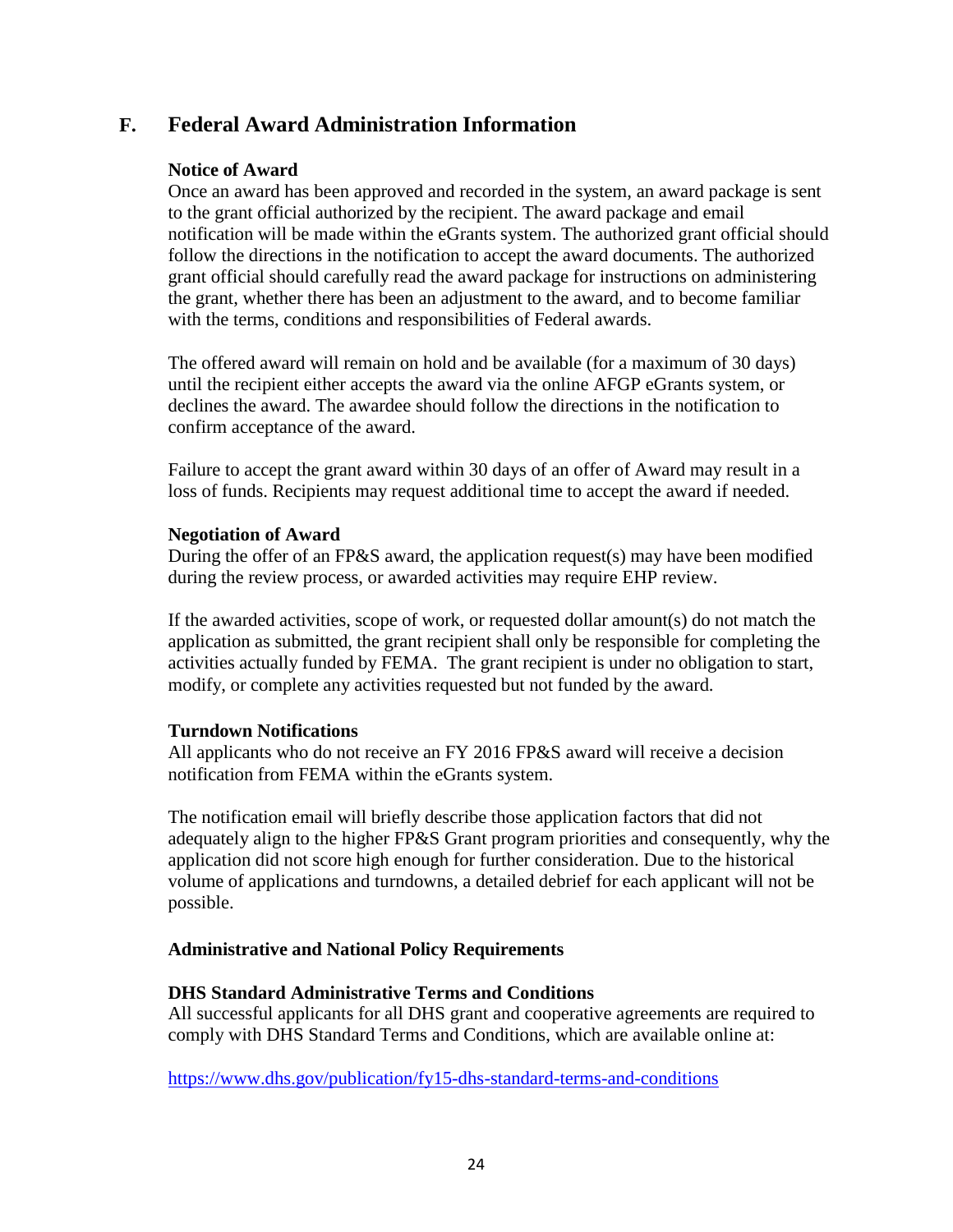The applicable DHS Standard Terms and Conditions will be those in effect on the date in which the award was originally made.

Before accepting the award, the Authorized Organizational Representative (AOR) should carefully read the award package for instructions on administering the grant award and the terms and conditions associated with responsibilities under federal Awards. Recipients must accept all conditions in this NOFO as well as any Special Terms and Conditions in the Notice of Award to receive an award under this program.

# **Uniform Administrative Requirements, Cost Principles, and Audit Requirements for Federal Awards**

On December 26, 2014, DHS adopted the Office of Management and Budget's (OMB) *Uniform Administrative Requirements, Cost Principles, and Audit Requirements for Federal Awards* in 2 C.F.R. Part 200, which establishes a uniform set of mandatory requirements for federal awards to non-federal entities. These requirements apply to all awards made after December 26, 2014, including FY 2016 FP&S awards. This regulation (also commonly referred to as the "Super Circular" or "Omni Circular") is available at: [http://www.ecfr.gov/cgi-bin/text-idx?tpl=/ecfrbrowse/Title02/2cfr200\\_main\\_02.tpl](http://www.ecfr.gov/cgi-bin/text-idx?tpl=/ecfrbrowse/Title02/2cfr200_main_02.tpl)

A crosswalk that highlights policy changes, clarifications, and updates to policy provisions, is available at:

[https://www.whitehouse.gov/sites/default/files/omb/fedreg/2013/uniform-guidance](https://www.whitehouse.gov/sites/default/files/omb/fedreg/2013/uniform-guidance-crosswalk-from-predominate-source-in-existing-guidance.pdf)[crosswalk-from-predominate-source-in-existing-guidance.pdf](https://www.whitehouse.gov/sites/default/files/omb/fedreg/2013/uniform-guidance-crosswalk-from-predominate-source-in-existing-guidance.pdf)

# **Reporting**

Recipients are required to submit various financial and programmatic reports as a condition of their award acceptance. Future awards and funds drawdown may be withheld if these reports are delinquent.

# **Federal Financial Reporting Requirements**

#### **Federal Financial Reports (SF-425)**

Recipients of FP&S Grants awarded on or after October 1, 2009, are required to submit semi-annual Federal Financial Reports (FFR) (SF-425). The FFR is to be submitted using the online eGrants system based on the calendar year beginning with the period after the award is made. Grant recipients are required to submit an FFR throughout the entire period of performance of the grant. Reports are due

- **No later than July 30** (for period January 1 June 30)
- **No later than January 31** (for period July 1 December 31)
- Within 90 days after the end of the Period of Performance

The Federal Financial Reporting Form (FFR) SF-425 and instructions are available here: [http://www.whitehouse.gov/sites/default/files/omb/grants/approved\\_forms/SF-](http://www.whitehouse.gov/sites/default/files/omb/grants/approved_forms/SF-425.pdf)[425.pdf,](http://www.whitehouse.gov/sites/default/files/omb/grants/approved_forms/SF-425.pdf)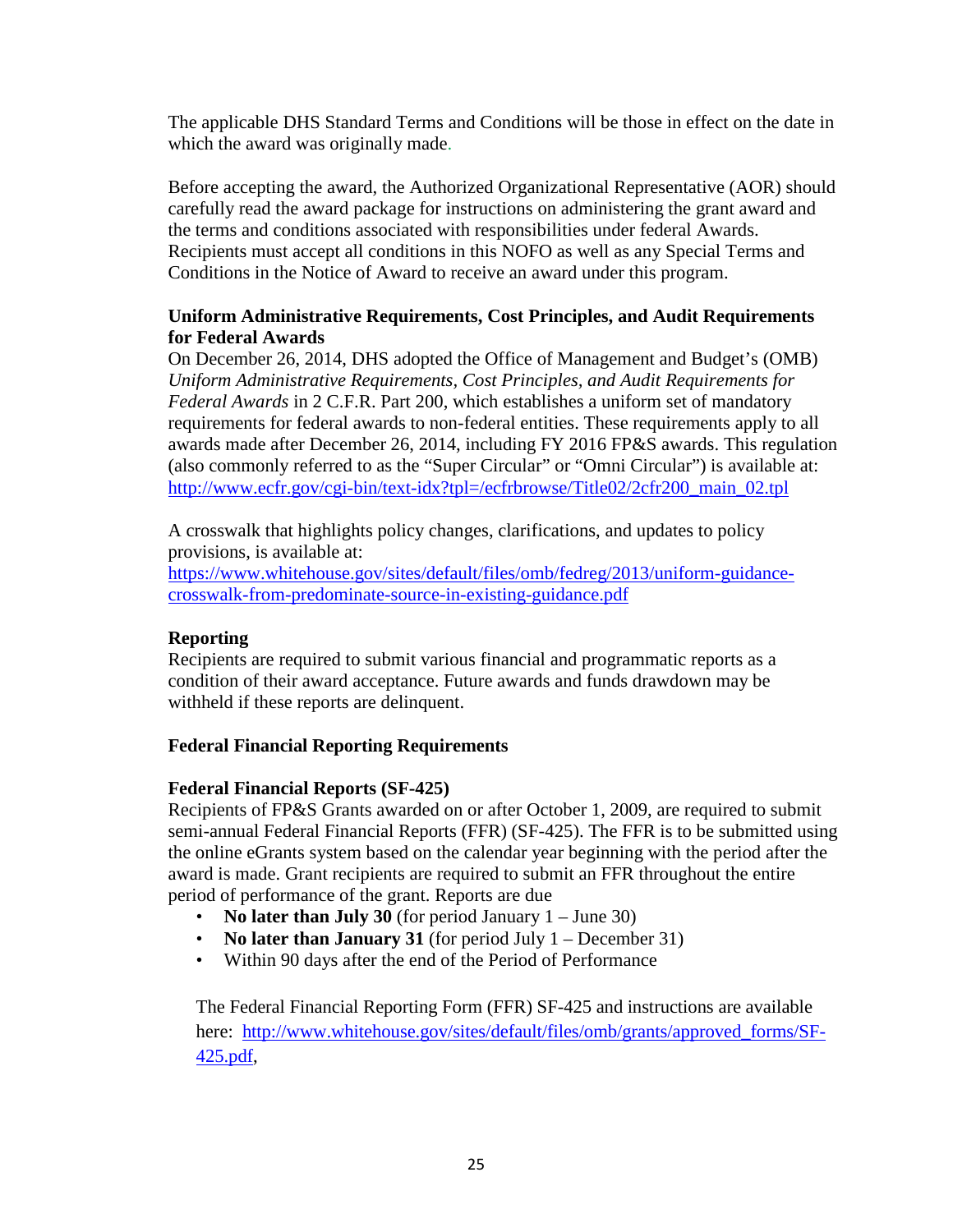### **Financial and Compliance Audit Report**

For audits of fiscal years beginning on or after December 26, 2014, recipients that expend \$750,000 or more from all Federal funding sources during their fiscal year are required to submit an organization-wide financial and compliance audit report. The audit must be performed in accordance with the requirements of GAO's Government Auditing Standards, located at [http://www.gao.gov/govaud/ybk01.htm,](http://www.gao.gov/govaud/ybk01.htm) and the requirements of Subpart F of 2 C.F.R. Part 200, located at [http://www.ecfr.gov/cgi-bin/text](http://www.ecfr.gov/cgi-bin/text-idx?SID=876f827f6fae2c4bce610e9427a6d229&node=sp2.1.200.f&rgn=div6)[idx?SID=876f827f6fae2c4bce610e9427a6d229&node=sp2.1.200.f&rgn=div6](http://www.ecfr.gov/cgi-bin/text-idx?SID=876f827f6fae2c4bce610e9427a6d229&node=sp2.1.200.f&rgn=div6)

For audits of fiscal years beginning prior to December 26, 2014, recipients that expend \$750,000 or more from all Federal funding sources during their fiscal year are required to submit an organization-wide financial and compliance audit report. The audit must be performed in accordance with GAO's Government Auditing Standards, located at http://www.gao.gov/yellowbook/overview, and OMB Circular A-133, Audits of States, Local Governments, and Non-Profit Organizations, located at [http://www.whitehouse.gov/omb/circulars/a133\\_compliance\\_supplement\\_2012.](http://www.whitehouse.gov/omb/circulars/a133_compliance_supplement_2012)

#### **Program Performance Reporting Requirements**

The recipients will be responsible for providing updated project(s) information on a semiannual basis. The recipient is responsible for completing and submitting a programmatic Performance Report using the eGrants system. The programmatic Performance Report is due every six months after the grant's award date, and thereafter until the award is closed out.

#### **Monitoring**

Recipients will be monitored periodically by FEMA staff, both programmatically and financially, to ensure that the project goals, objectives, performance requirements, timelines, milestone completion, budgets, and other related program criteria are being met.

Monitoring may be accomplished through either a desk-based review or onsite monitoring visits, or both. Monitoring will involve the review and analysis of the financial, programmatic, performance, compliance, and administrative processes and policies, activities, and other attributes of each federal assistance award and will identify areas where technical assistance, corrective actions, and other support may be needed.

The recipient is responsible for monitoring all sub-award activities to ensure compliance with federal and state laws, regulations, and guidance. Responsibilities include the accounting of receipts and expenditures, cash management, maintaining of adequate financial records, reporting and refunding expenditures disallowed by audits, monitoring, or other assessments and reviews.

#### **Close Out Reporting Requirements**

Within 90 days after the end of the period of performance, recipients must submit a final SF-425 and final performance report (within the closeout module in the eGrants system) detailing all accomplishments and a qualitative summary of the impact of those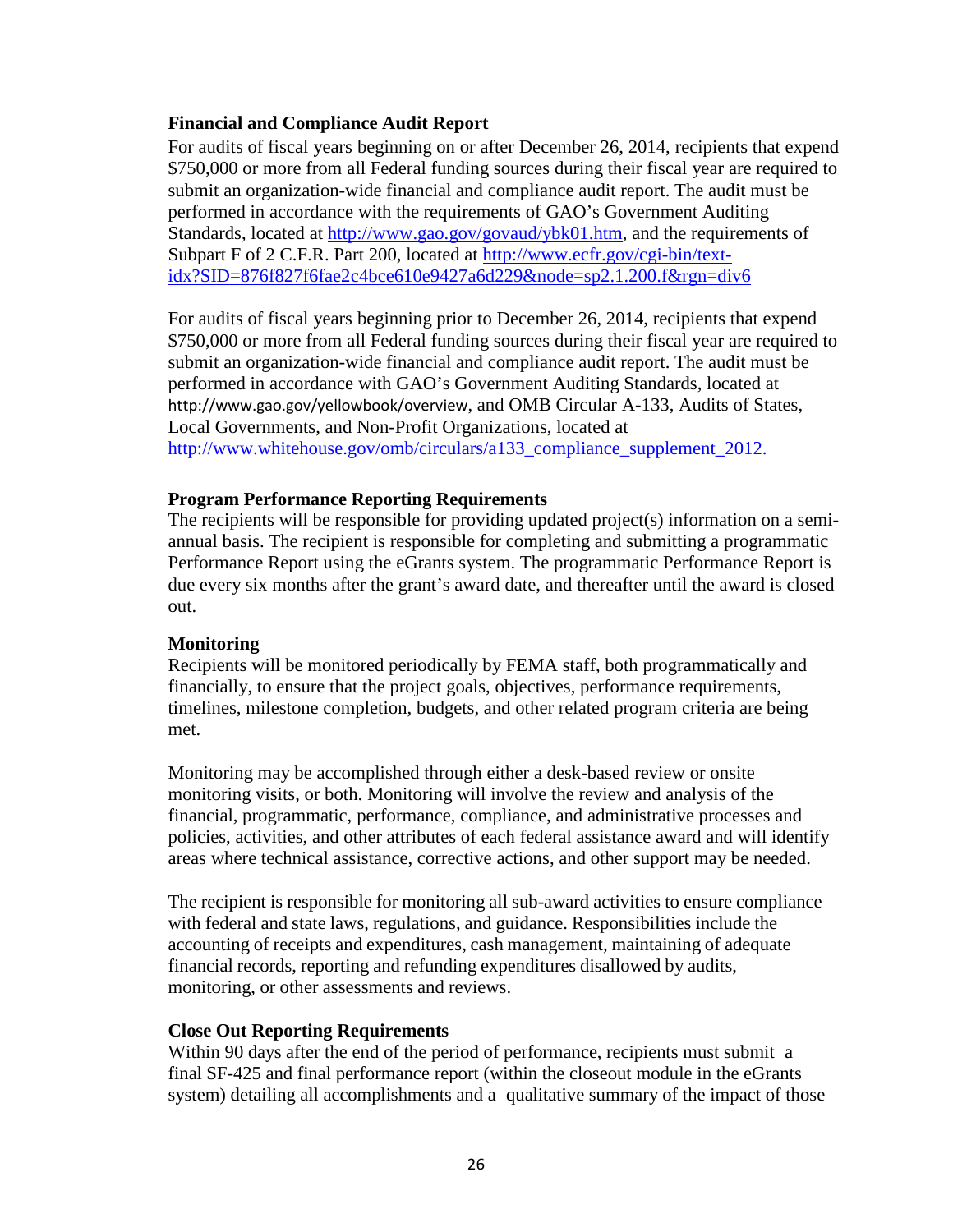accomplishments throughout the period of performance.

After these reports have been reviewed and approved by FEMA*,* a close-out notice will be completed to close out the grant. The notice will indicate the period of performance as closed, list any remaining funds that will be deobligated, and address the requirement of maintaining the grant records for three years from the date of the final SF-425.

The recipient is responsible for returning any funds that have been drawn down but remain as unliquidated on recipient financial records.

Information on how to return funds to FEMA is available at <http://www.fema.gov/media-library/assets/documents/31261?id=7080>

# **G. DHS Awarding Agency Contact Information and Resource Information**

Resources are available to:

- Guide applicants in completing FP&S Grant Applications; and
- Assist grant recipients with the programmatic or financial administration of an award.

# **AFG/FP&S Help Desk**

The AFG/FP&S Help Desk provides technical assistance to applicants for the online completion and submission of applications into the eGrants system, answers questions concerning applicant eligibility and grant recipient responsibilities, and offers assistance in the programmatic administration of awards. The AFG/FP&S Help Desk can be contacted at (866) 274-0960 or by email at [firegrants@fema.gov.](mailto:firegrants@fema.gov) Normal hours of operation are from 8:00 a.m. to 4:30 p.m., Monday through Friday. All times listed are Eastern Time.

#### **eGrants System Information**

For technical assistance with the eGrants system or FP&S Application or Award questions, please email the AFG/FP&S Help Desk at: [FireGrants@fema.dhs.gov,](mailto:firegrants@fema.dhs.gov) the Help Desk can also be contacted at (866) 274-0960.

#### **Environmental and Historical Preservation (EHP)**

- EHP Screening forms and instructions are available at <http://www.fema.gov/media-library/assets/documents/90195>
- FP&S recipients requiring EHP assistance should contact the GPD EHP Team at: [GPDEHPInfo@fema.dhs.gov](mailto:GPDEHPInfo@fema.dhs.gov)

# **H. Additional Information**

#### **Extensions**

Extensions to this program are allowed.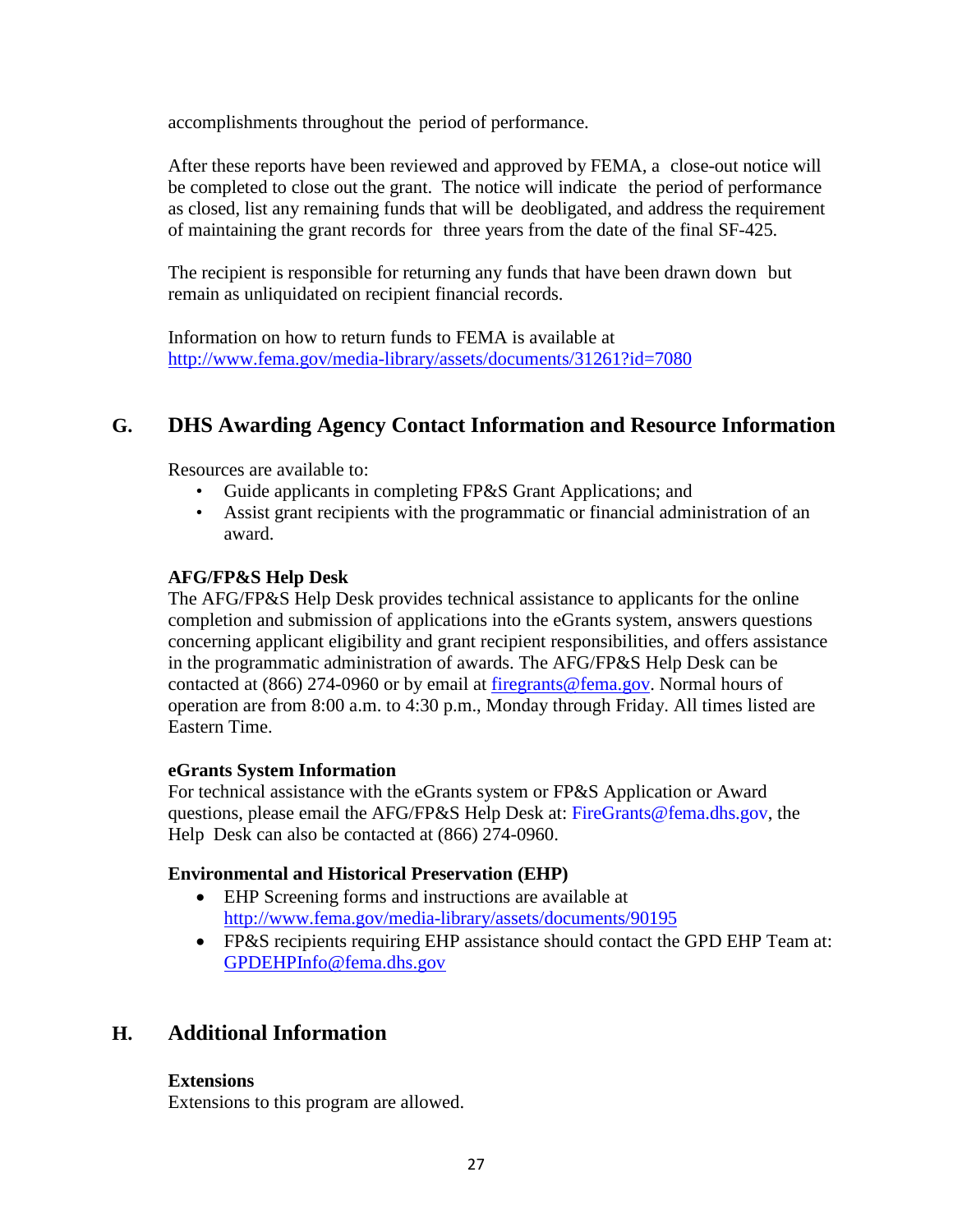### **Extensions to the Grant Period of Performance**

An award's period of performance must be active for a recipient to submit a proposed extension request to FEMA. Recipients should request extensions sparingly and only under exceptional circumstances. **Approval is not guaranteed.**

Extensions to the initial period of performance identified in the award will only be considered through formal requests, via the eGrants system, and must contain specific and compelling justifications as to why an extension is required.

All extension requests must contain:

- 1. Grant Program, Fiscal Year, and award number;
- 2. Reason for delay—this must include details of the legal, policy, or operational challenges being experienced that prevent the final outlay of awarded funds by the applicable deadline;
- 3. Current status of the activity/activities;
- 4. Approved period of performance termination date and new project completion date;
- 5. Amount of funds drawn down to date;
- 6. Remaining available funds, both federal and non-federal;
- 7. Budget outlining how remaining federal and non-federal funds will be expended;
- 8. Plan for completion, including milestones and timeframes for achieving each milestone and the position/person responsible for implementing the plan for completion; and
- 9. Certification that the activity/activities will be completed within the extended period of performance without any modification to the original Statement of Work approved by FEMA.

#### **Requirements for Extension Consideration**

To be eligible for consideration, extension requests must be submitted via the eGrants system. Requests should be submitted no earlier than 120 days but no later than 60 days prior to the end of the award's period of performance.

• In accordance with FEMA policy, extensions are reviewed on a case-by-case basis, and typically granted for no more than a six-month time period. Extension requests will be granted only due to compelling legal, policy, or operational challenges. The review process can take up to 30 days or longer. This review period should be factored into the timing of when to submit a request for an extension.

**Example:** Recipients may request an extension, when not adjusting the timeline for liquidating obligations would constitute a verifiable legal breach of contract by the recipient with vendors or sub-recipients; or where a specific statute or regulation mandates an environmental review that cannot be completed within this timeframe; or where other exceptional circumstances warrant a discrete waiver.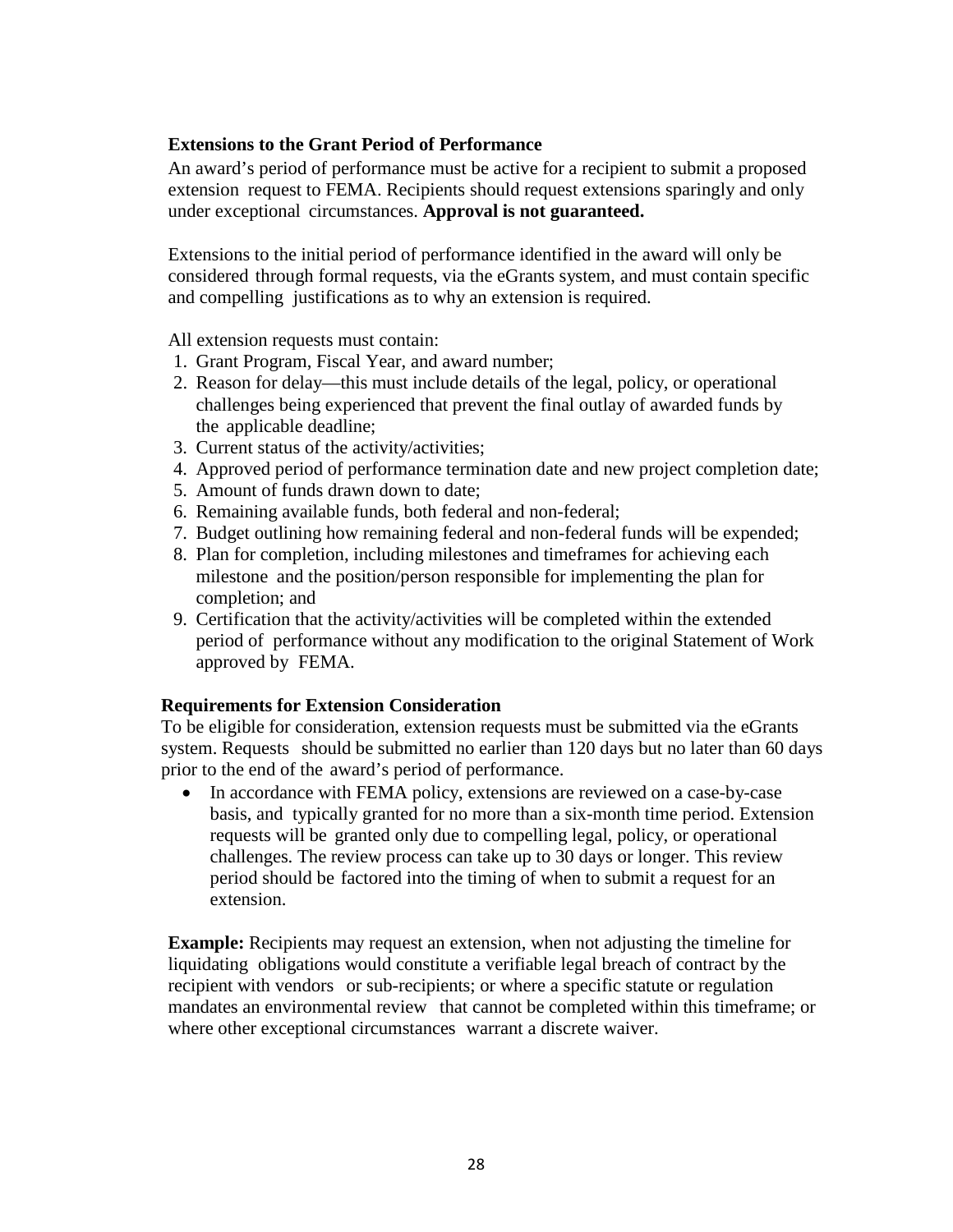# **Appendix A – Application Updates**

*Appendix A contains detailed information on changes between FY 2015 and FY 2016 to the FP&S Grant Program.* 

# **I. New for FY 2016**

• **Programmatic Changes:** Under the Fire Prevention and Safety Activity, the General Education Awareness Category has been revised and is now called the Community Risk Reduction Category. The priorities and eligible activities remain the same.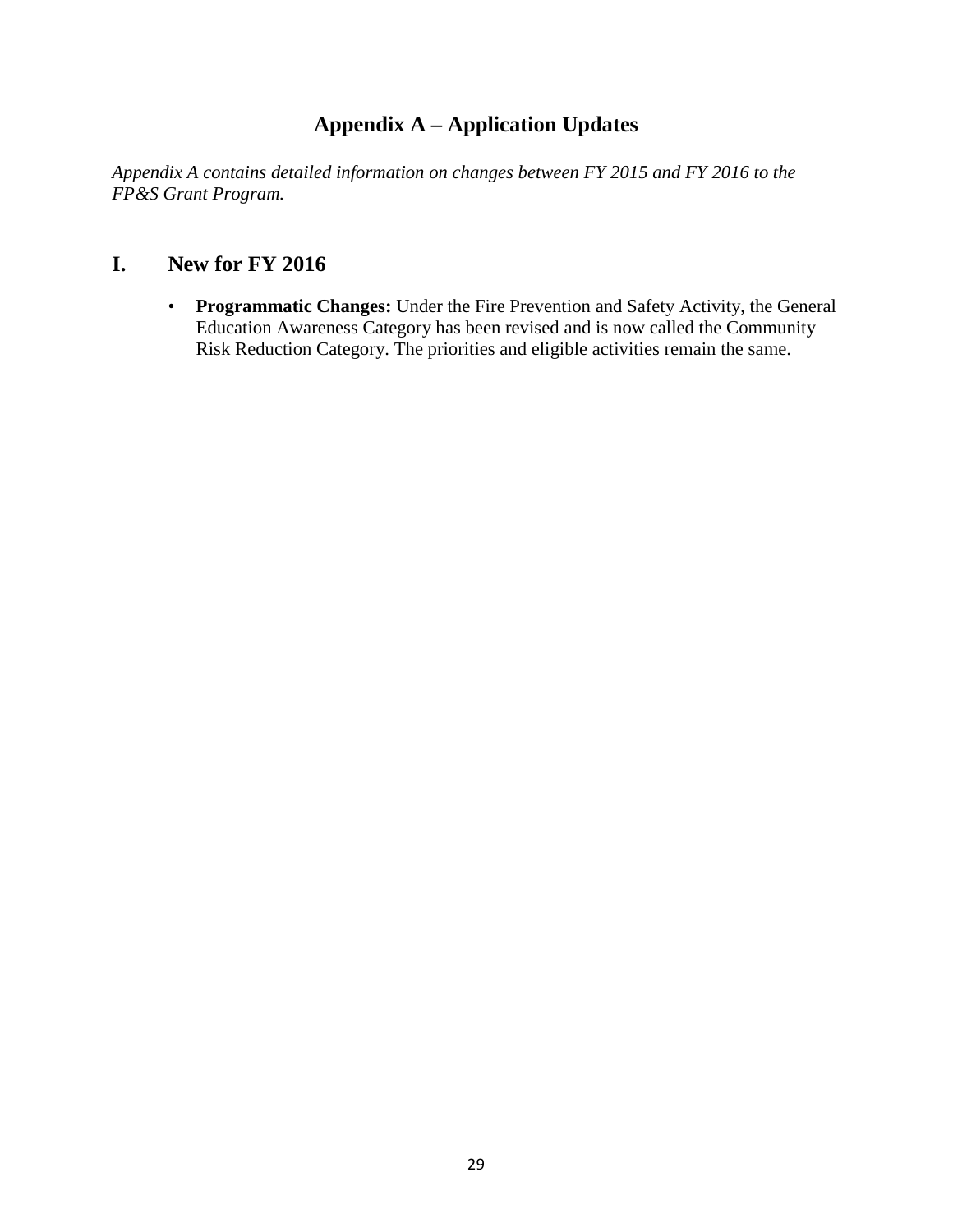# **Appendix B – Programmatic Information and Priorities**

*Appendix B contains more detailed information on FP&S Grant Program Information and Priorities. Reviewing this information may help applicants make their application(s) more competitive.*

# **I. Application Instructions/Tips IMPORTANT**

Once the application has been submitted, it cannot be changed. There is *no appeal process* for inaccurate or incomplete information retained by the system due to improper or multiple browser usage by the applicant.

### **NO APPLICATION WILL BE RELEASED AFTER FINAL SUBMISSION**

The primary point of contact listed in the application will automatically be notified via email, via the eGrants award management system, once the application is received.

# **Application Tips**

- For the most competitive application, select those local need(s) that most closely align with the highest FP&S Grant Program priority(ies).
- When filling out the online application, applicants are required to provide basic demographic information regarding their department and the community served, but applicants must provide detailed information regarding the items or activities for which they are seeking funding.
- If awarded, the application request(s) may be modified during the award review process; if the awarded activities, Scope of Work, or amount(s) do not match the application as submitted, the grant recipient shall only be responsible for completing the activities actually funded. The grant recipient is under no obligation to start, modify, or complete any activities requested, but not funded by this award. Please review Award Package.

# **II. Restrictions on Use of Award Funds**

Federal funds made available through this award may only be used for the purpose set forth in this award and must be consistent with the statutory authority for the award. Award funds may not be used for matching funds for any other federal grants/cooperative agreements, lobbying, or intervention in federal regulatory or adjudicatory proceedings. In addition, federal funds may not be used to sue the Federal Government or any other government entity. Failure to adhere to the award conditions will cause the grant recipient to be considered in default of the grant agreement, and may require the return of all federal funds disbursed under the grant.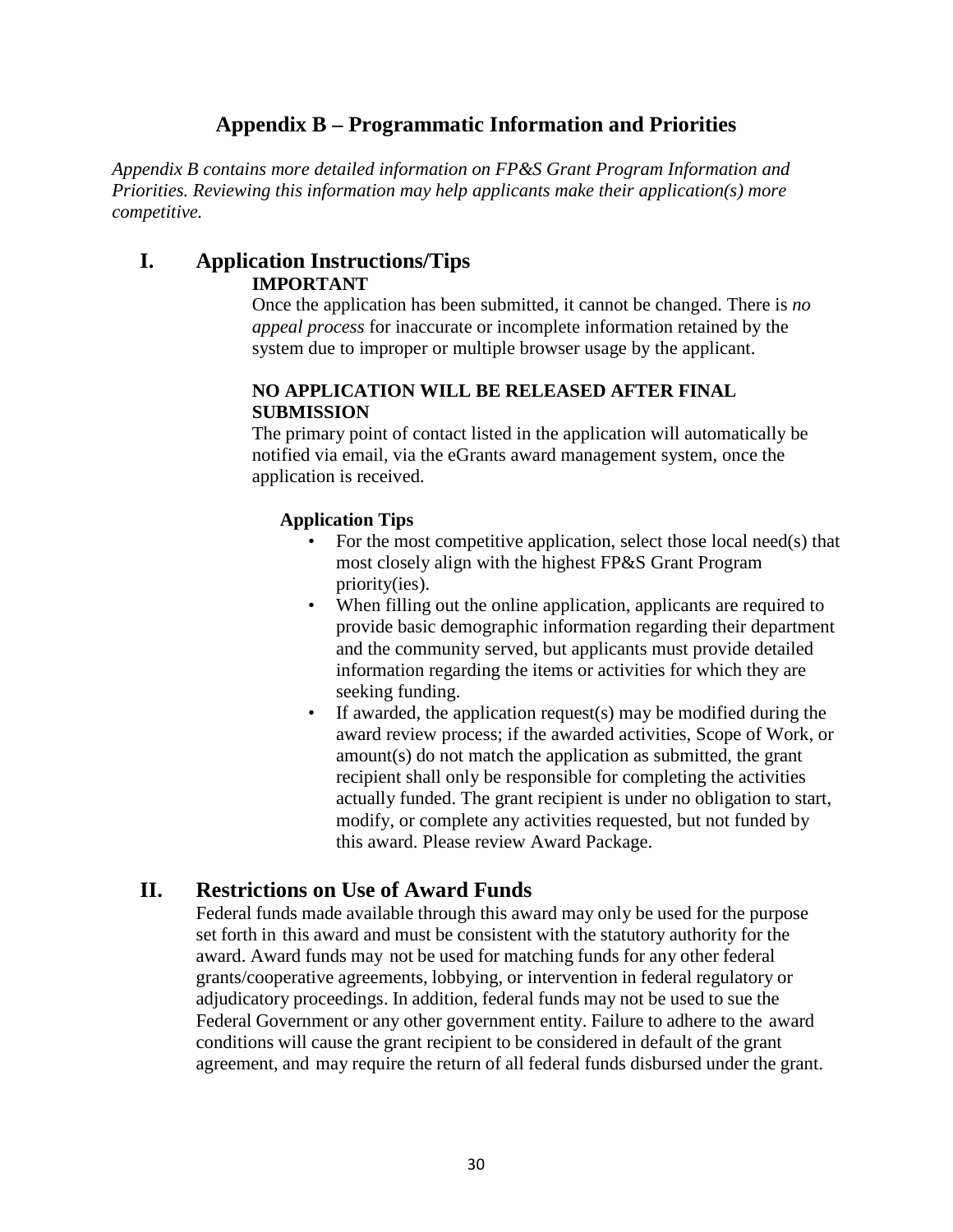# **III. Funding Priorities**

# **A. Activity Eligibility Overview**

The following two activities are eligible under the FP&S Grant Program:

- Fire Prevention & Safety (FP&S)Activity
- Research & Development (R&D) Activity

# **B. Category Eligibility Overview**

The following tables list the eligible categories under each activity:

| <b>Eligible Project Categories for FP&amp;S Activity</b>      |                                                                                          |  |
|---------------------------------------------------------------|------------------------------------------------------------------------------------------|--|
| <b>Community Risk Reduction</b><br>Fire & Arson Investigation | • Code Enforcement/Awareness<br>• National/State/Regional Programs and<br><b>Studies</b> |  |

| <b>Eligible Project Categories for R&amp;D Activity</b>              |                                                                                                             |  |
|----------------------------------------------------------------------|-------------------------------------------------------------------------------------------------------------|--|
| <b>Clinical Studies</b><br><b>Technology and Product Development</b> | Database System Development<br>• Dissemination and Implementation<br>Research<br><b>Preliminary Studies</b> |  |

# **FP&S Activity Priorities**

FEMA desires to provide flexibility to applicants to design innovative strategies and/or unique proposals that reach for a higher level of safety for the public with respect to fire and fire-related hazards. All proposals, as part of the vulnerability statement, will be evaluated on how well the applicant demonstrates the understanding of their actual community fire and safety risks. A community risk assessment should be used to document the "risk" as a basis for mitigation. If the applicant has evidence of a community risk, the application should be based on solving the problem that will reduce the risk. A risk analysis should be the foundation of the application. Risk assessments are eligible for funding; however, if selected as activity project, no other projects may be eligible for funding under the FP&S Activity in the 2016 FP&S Grant Application year.

FEMA encourages applicants designing fire prevention initiatives to utilize the "Fire is Everyone's Fight™" campaign from the United States Fire Administration (USFA). This program uses a wide range of resources to communicate the importance of taking action to protect ourselves and the people we love from the dangers of fire. "Fire is Everyone's Fight™" is designed to unite the fire service and many others in a collaborative effort to reduce home fire injuries, deaths, and property loss. It invites fire departments, safety advocates, community groups, schools, and others to rally behind a common and compelling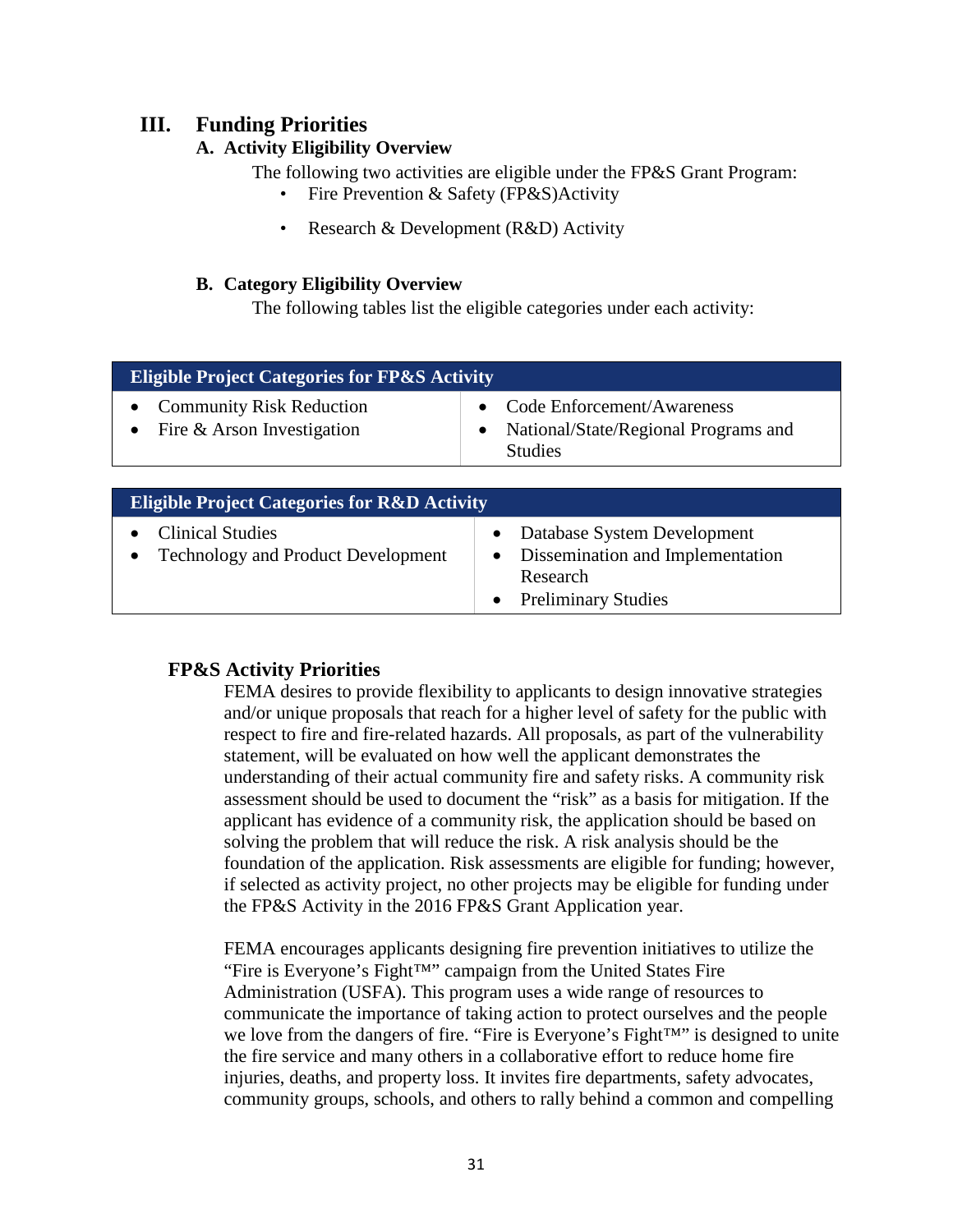theme. USFA and its partners will communicate and reinforce key lessons across many proven fire safety and prevention initiatives and programs. This initiative can be found at<https://www.usfa.fema.gov/prevention/outreach/fief/>

### *Comprehensive Fire and Life Safety Education Program*

A comprehensive education program goes beyond awareness of risk factors. It is based on a plan that contains elements designed to result in knowledge gain, application of knowledge, and, ultimately, behavior change based upon understanding and acceptance of new knowledge and skills. The 5-step planning process, as developed by the United States Fire Administration, is used for the design, implementation, and evaluation of comprehensive education programs. Important steps in the process include risk analysis, community partners, intervention strategy, implementation, and evaluation. An intervention strategy that incorporates multiple E's (Education, Engineering, and Enforcement) has the best chance of making a measurable difference.

Note: More information on the 5-step planning process can be found at [www.usfa.fema.gov](http://www.usfa.fema.gov/) in their document titled "Public Fire Education Planning, a Five-Step Process" [https://www.usfa.fema.gov/downloads/pdf/publications/fa-](https://www.usfa.fema.gov/downloads/pdf/publications/fa-219.pdf)[219.pdf.](https://www.usfa.fema.gov/downloads/pdf/publications/fa-219.pdf)

# **EXAMPLE**

People learn best when information is presented simply, repeated often, sustained over a period of time, and practiced. This is especially true when educating children about fire and life safety. A comprehensive education program using a fire safety trailer might look like this:

- **Risk Analysis:** The fire department uses local incident data to identify and prioritize the types of fires occurring in the community. The program planning team ensures appropriate educational messages are included to address the fire problems that are causing these incidents. They focus attention and resources in specific areas or neighborhoods where fire calls are most frequent.
- **Community Partners:** The fire department reaches out to schools in the neighborhoods at highest risk of fire to schedule a safety trailer visit. They partner with classroom teachers, who work with the students ahead of time to prepare for the visit. The teacher introduces key fire safety concepts, along with vocabulary words the firefighters will use during the visit.
- **Intervention Strategy:** The safety trailer is used as a hands-on tool for students to learn and practice what they know about fire safety. Lessons are tailored to the age and ability of the students. For example, the smoke feature is not used for a classroom of preschoolers, as this would frighten some of the children.
- **Implementation:** The trailer visit is implemented as part of a three-part implementation strategy - before, during, and after. BEFORE the visit, teachers prepare students about what they will learn and do when the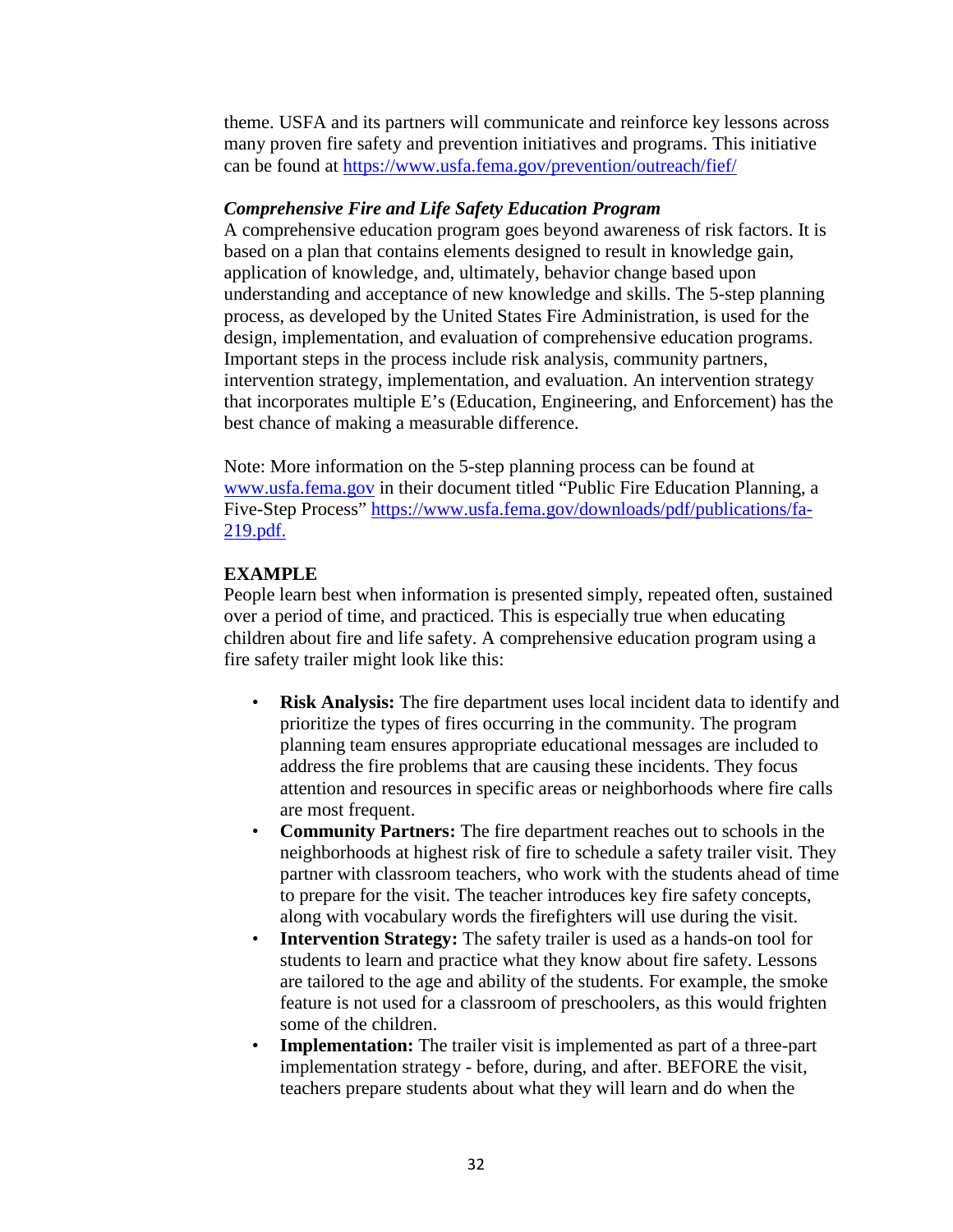trailer visits their school. DURING the visit, firefighters explain key safety messages in simple terms and give students a chance to practice what to do. AFTER the visit, teachers talk with students about what they learned, and encourage them to test their smoke alarms and practice a home fire drill with their families. The teachers help identify families that do not have smoke alarms. When possible, the fire department follows up with these families to install smoke alarms in these homes and educate the parents and caregivers about fire safety. Use of multiple Es might be developmentally and culturally appropriate lessons (Education) combined with free smoke alarm installation (Engineering) according to code requirements (Enforcement).

**Evaluation:** With the teacher's help, the fire department follows up to determine how many homes installed smoke alarms, tested smoke alarms, and practiced a family fire drill since the visit.

The following are examples of eligible projects under the FP&S Activity. This list is not intended to be an all-inclusive list of projects that will be considered. Applicants should develop projects based on their determined risks. Original, creative, or new approaches to enhance the safety of the public and firefighters are welcome. Applications should only consist of FP&S Projects that can be completed within the one-year grant performance period. Micro grants are eligible for projects under the FP&S Activity. Micro Grants are a voluntary funding limitation choice (within the application) for any FP&S activity project. Micro Grant awards have a federal share *not exceeding* \$25,000 and are not an additional funding opportunity. Micro Grant applicants may receive additional consideration for an award. Micro grants will be eligible only for projects that meet the priority for the categories listed below.

# **Community Risk Reduction Category Priority**

According to data available to FEMA and the USFA, working smoke alarms and residential sprinklers greatly reduce the risk of fire casualties for the nation's residents. Therefore, under this category there are **two** (2) distinct but equal priorities.

**Priority** will be given to programs that target a specific high risk population to conduct both door-to-door smoke alarm installations and provide home safety inspections, as part of a comprehensive home fire safety campaign. The comprehensive home fire safety campaign should also include an educational program that is delivered to the occupant at the time of the installation and inspection.

**Priority** will also be given to programs that include sprinkler awareness that affect the entire community in this effort, such as educating the public about residential sprinklers, promoting residential sprinklers, and demonstrating working models of residential sprinklers. Installation of sprinkler systems is only eligible if proposed as part of a sprinkler demonstration/educational effort.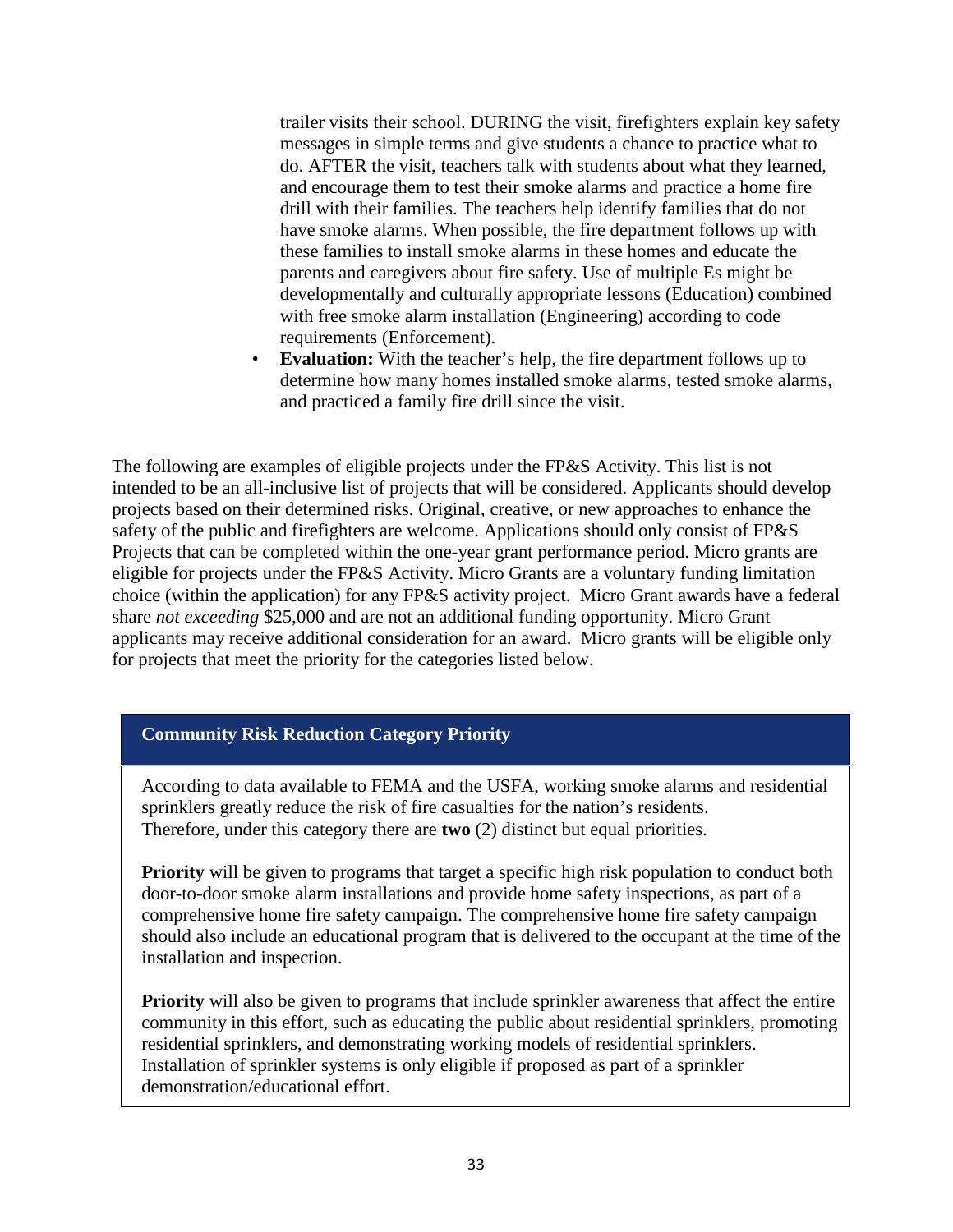#### **Community Risk Reduction Category Priority**

Further, additional consideration will be given to applicants who incorporate supplies for deaf/hard-of-hearing alarm installations as part of their comprehensive installation and education effort (hardwiring of deaf/hard-of-hearing smoke alarms is eligible).

FEMA, through its FP&S Grants, promotes the use of smoke alarms that are powered by non-removable, non-replaceable batteries that power the smoke alarm for a minimum of 10 years and are enclosed within a tamper-resistant housing.

Applicants who do not plan on using smoke alarms powered by non-removable, nonreplaceable batteries that power the smoke alarm for a minimum of 10 years, and are enclosed within a tamper-resistant housing, should address the rationale for using alternatives.

# **Other Community Risk Reduction Eligible Projects (NOTE: these projects will not receive a priority rating per the evaluation criteria)**

**Smoke Alarms:** Applicants who are unable to meet the above stated funding priority (door-to-door installations and home safety inspections) for this category are still eligible to apply for smoke alarms, but will not receive a priority rating. This includes projects that encompass educational components that teach how smoke alarms work to provide early warning in case of a fire, while promoting the installation of smoke alarms and/or inspections to assure that previously installed smoke alarms are operational. Applicants who will not perform installation of the alarms should discuss in their Narrative Statement the methodology for ensuring that the alarms will be properly installed. FP&S Grants promote the use of smoke alarms that are powered by nonremovable, non-replaceable batteries that power the smoke alarm for a minimum of 10 years and are enclosed within a tamperresistant housing. Applicants that do not plan on using these types of alarms should address the rationale for using alternatives.

**Public Education:** National or local projects that promote the reduction of injury due to fire or other safety hazards are eligible under this activity. Projects may include burn prevention, media/public relations campaigns, injury prevention, or other community risk reductions that could be justified in the Narrative Statement. Educational props (educational tools), including fire extinguisher trainers, must be part of a comprehensive and detailed public safety education campaign. Eligible items include escape planning, model homes, safety trailers, or curriculum delivery tools. Projects that will deliver training to the public in the area of automatic external defibrillators (AEDs), Cardio-Pulmonary Resuscitation (CPR), or age-appropriate fire extinguisher training will be considered. However, if the projects are for fire department operational staff, these projects should be requested under the AFG Grants.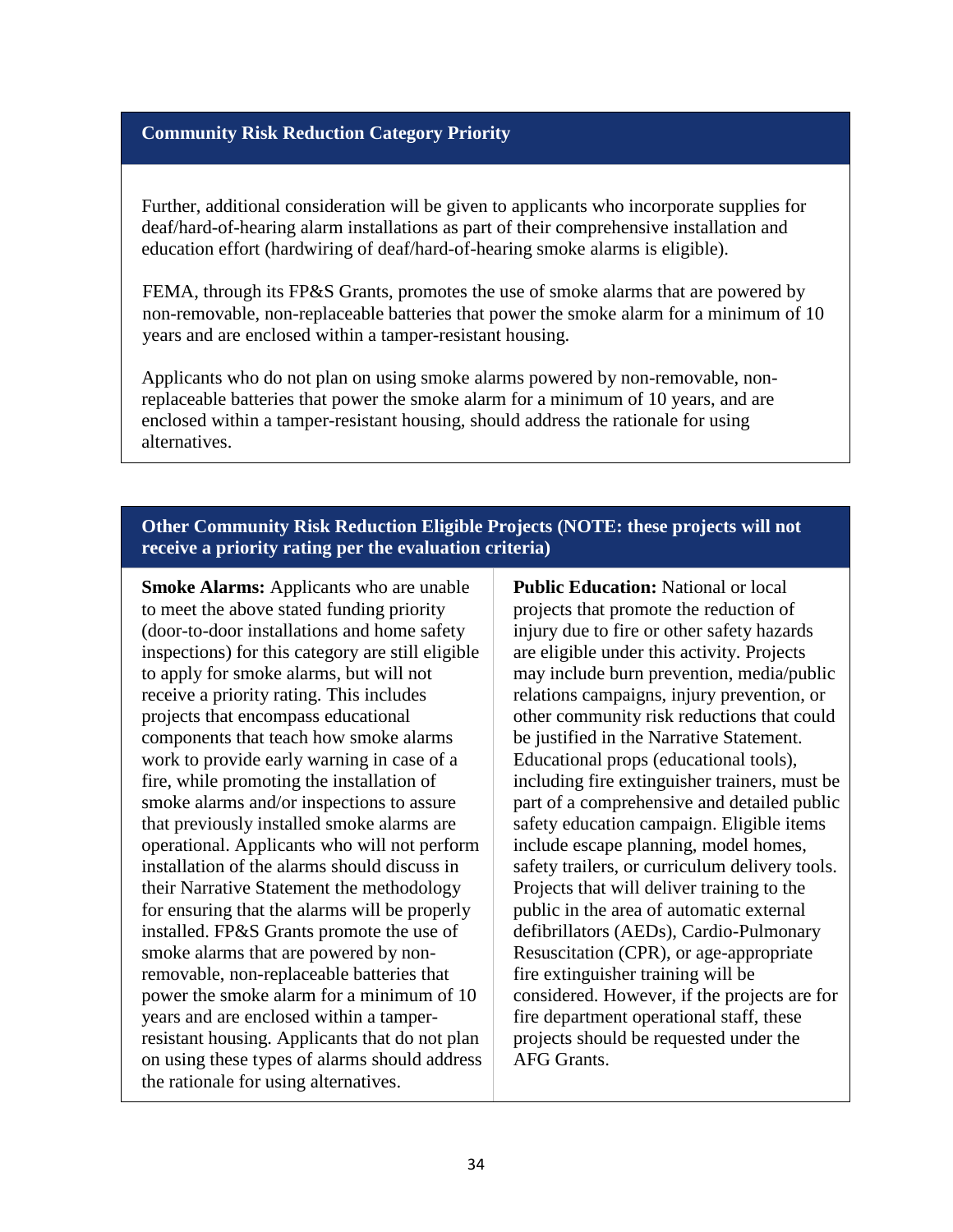| Other Community Risk Reduction Eligible Projects (NOTE: these projects will not<br>receive a priority rating per the evaluation criteria)                                                                                                                                                                                                                                                                                                                                                                        |                                                                                                                                                                                                                                                                                                          |  |
|------------------------------------------------------------------------------------------------------------------------------------------------------------------------------------------------------------------------------------------------------------------------------------------------------------------------------------------------------------------------------------------------------------------------------------------------------------------------------------------------------------------|----------------------------------------------------------------------------------------------------------------------------------------------------------------------------------------------------------------------------------------------------------------------------------------------------------|--|
| Training: Local or regional projects to<br>educate or train personnel in the area of<br>public education are eligible under this<br>activity.                                                                                                                                                                                                                                                                                                                                                                    | Juvenile Firesetter Projects: Projects that<br>are designed to mitigate the instances of<br>fire set by children are eligible under this<br>activity. Projects may have treatment and<br>intervention components. The intervention<br>components should be age appropriate.                              |  |
| <b>General Prevention/Awareness: Projects</b><br>that include general prevention initiatives,<br>including studies, lock-box installation,<br>Carbon-Monoxide (CO) detectors, address<br>markers, cooking range technologies, etc.,<br>will be eligible under this activity.                                                                                                                                                                                                                                     | <b>Risk Assessments: Applicants may request</b><br>assistance to conduct formal or informal<br>risk assessments of their target audience<br>vulnerabilities with respect to fire.<br><b>NOTE:</b> Applications that request a risk<br>assessment are precluded from applying<br>for additional projects. |  |
| <b>Wildland Fire Prevention Programs:</b><br>Education and awareness programs that<br>protect lives, property, and natural resources<br>from fire in wildland/urban interface,<br>including Community Wildfire Protection<br>Plans (CWPP) or Firewise programs, should<br>be applied for under this activity. Fuel<br>reduction demonstrations, in a targeted<br>location as part of an awareness and<br>education effort, are considered. Prescribed<br>burns and fuel reduction equipment are not<br>eligible. |                                                                                                                                                                                                                                                                                                          |  |

# **Code Enforcement/Awareness Category Priority**

Priority is given to projects that focus on first time or reinstatement of code adoption and code enforcement.

# **Other Code Enforcement/Awareness Eligible Projects (NOTE: these projects will not receive a priority rating per the evaluation criteria)**

Assistance for the adoption or awareness of building codes Promotion of code enforcement to improve engineering and/or enacting fire-related ordinances for new construction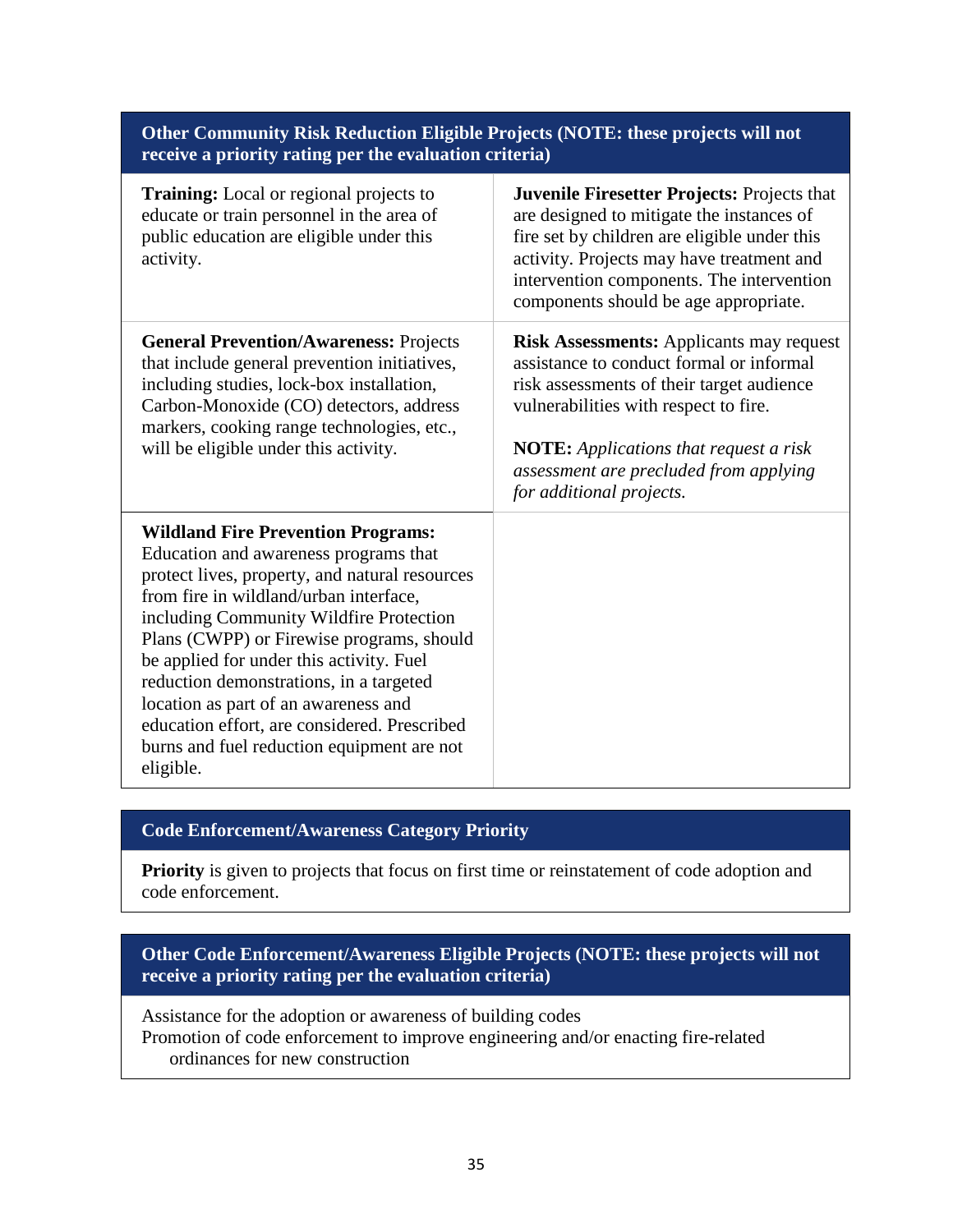Support for conducting inspections (including personnel costs, equipment, code books, and/or training assistance)

# **Fire & Arson Investigation Category Priority**

**Priority** will be given to projects that aim aggressively to investigate every fire.

# **Other Fire & Arson Investigation Eligible Projects (NOTE: these projects will not receive a priority rating per the evaluation criteria)**

- Costs for arson investigation trailers
- Equipment
- Arson investigator training
- Arson prevention training
- Arson-related surveillance equipment
- Personnel costs
- Educational materials
- Media equipment

#### **National/State/Regional Programs and Studies**

**Priority** is given to projects that focus on residential fire issues and/or firefighter safety and wellness by dissemination and implementation of programs, polices, or products from previous studies that used rigorous scientific methods to determine effectiveness. Firefighter safety and wellness projects should aim to measurably change firefighter behavior and decision-making. Research to determine effectiveness of programs, polices, or products should be applied for under the Research and Development Activity.

Fire departments that wish to carry out internal, local, firefighter safety and wellness projects should apply for this activity under the Assistance to Firefighters Grant Program.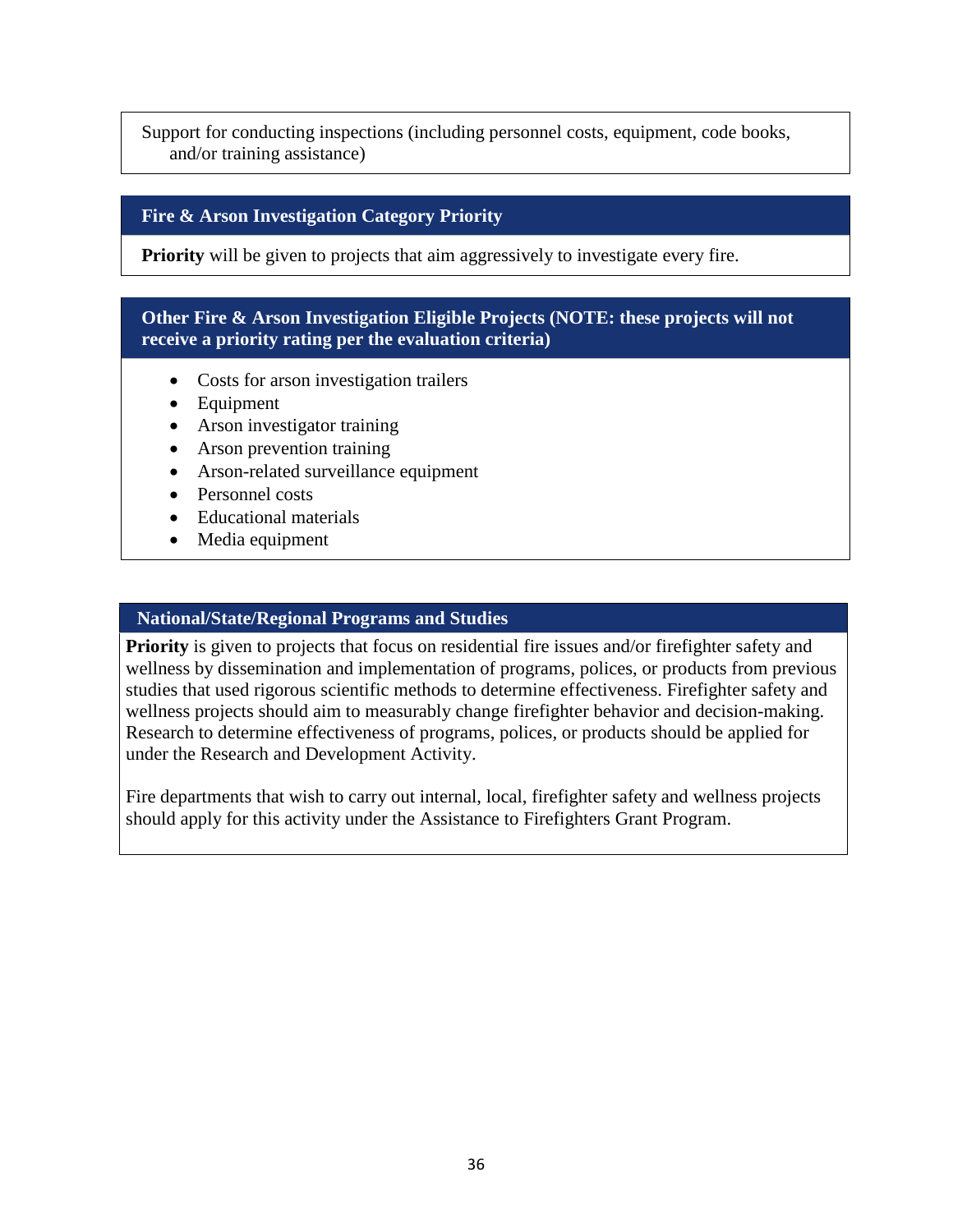The following tables describe the projects and items that are **ineligible** under the FP&S Activity:

# **Ineligible Projects and Items for FP&S Activity**

- Educational props (i.e., tools that are used in educational or awareness demonstrations) that are not a part of a comprehensive educational program, a planned educational effort, or lack description of these elements
- AED, CPR, or fire extinguisher training for operational staff
- Fire hydrants/dry hydrants, supplies, labor, and installation costs
- Wildland fire fuel reduction projects that are prescribed burns or fuel reduction equipment
- Weather/disaster notification devices (e.g., sirens)
- Driver simulator training tools that are not part of a state or national education effort that leads to driver certifications compliant to NFPA 1002 or its equivalent
- Sprinkler head caps
- Development of Administrative Documents (e.g., SOPs, manuals)
- Live animals
- Firearms
- Equipment that is considered entertainment as opposed to educational tools that are part of a comprehensive program
- Fire extinguisher training for children under 14 years old and adults over the age of 65
- Fire extinguisher training that is not part of a comprehensive\* prevention/ education program
- Fire suppression equipment, supplies, and vehicles
- Firefighting training tools or equipment, personal protective gear, fitness equipment, or immunizations
- Installation of sprinkler systems that do not include an educational/demonstration component
- Suppression-related training including Firefighter I, Firefighter II, wildland firefighting, training exercises, or drills for suppression or disasters activities
- Communication equipment, including portable radios or computer-aided dispatch (CAD) systems
- Community projects that include the use of tot finder/child finder, seniors, or pet finder decals
- Hydrant poles or markers
- Fire-retardant house  $gel(s)$
- Fire safety equipment (e.g., smoke alarms, carbon monoxide detectors, surge protectors) that does not adhere to a fire service recognized standard (e.g., non-UL, listed, ANSI fire safety equipment)
- Alarm system and alarm system installation
- Equipment that has no intrinsic fire prevention or life safety education application
- Command Center Packages on fire safety trailers
- Prescribed burns
- Fuel reduction equipment

# **Research and Development (R&D) Activity Priorities**

The goal of the R&D Activity is to reduce firefighter line-of-duty fatalities and injuries through research to improve firefighter safety, health, or wellness.

In November 2015, the National Fallen Firefighters' Foundation (NFFF) hosted the third National Fire Service Research Agenda Symposium (RAS) to update the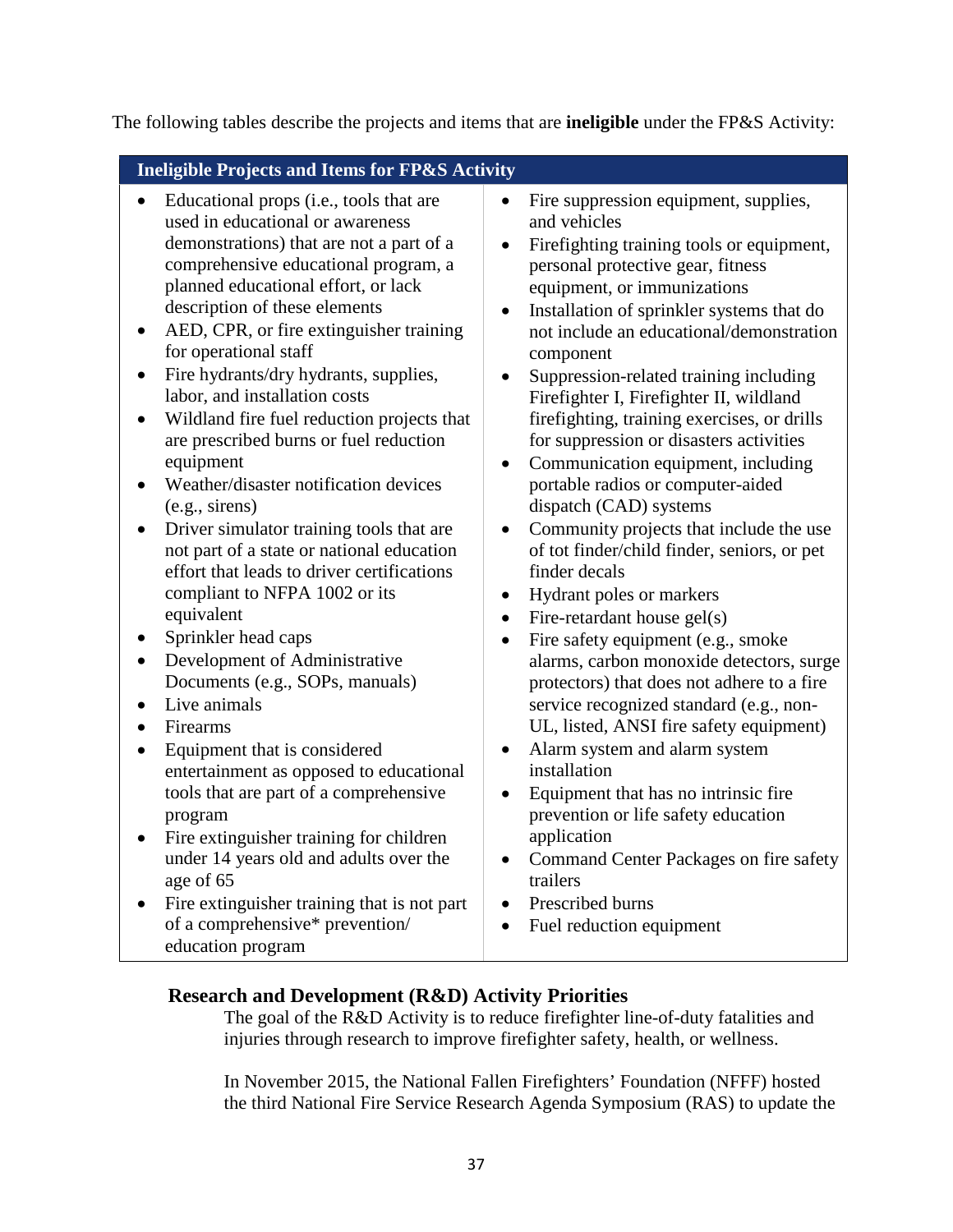agenda with current priorities. A copy of the research agenda is available on the NFFF Website a[t http://www.everyonegoeshome.com/resources/research](http://www.everyonegoeshome.com/resources/research-symposium-reports)[symposium-reports/.](http://www.everyonegoeshome.com/resources/research-symposium-reports)

Projects that meet the intent of this research agenda with respect to firefighter health and safety, as identified by the NFFF working group, will be given consideration. However, the applicant is not limited to these specific projects. All proposed projects, regardless of whether they have been identified by this working group, will be evaluated.

#### **Research and Development (R&D) Activity Project Eligibility Information**

Applicants are strongly encouraged to seek partnerships with the fire service that will support the ongoing project efforts from design through dissemination and implementation (of positive results). It would be appropriate for most applications to include one or more local or regional fire departments and one or more national or international level fire-related organizations.

Since the R&D Activity aims to improve the safety, health, or wellness of firefighters, having strong partnerships with the fire service is essential to the likely relevance and effectiveness of the project. Letters of commitment to actively participate in the project from the fire service are encouraged and may be inserted in the Appendix Section of the application for funding.

Cost effectiveness analysis is encouraged, in clinical, technology and product development, and dissemination and implementation research projects.

Ultimately, the use of cost effectiveness results will be based on the overall study being successful and finding that firefighter safety, health, or wellness was improved by the program, policy, or product.

All proposed R&D Activities must address the potential for improvement in firefighter safety, heath, or wellness both in the short term and long term.

Proposed projects must address the potential for a successful research outcome to be implemented in the fire service and reduce firefighter fatalities or injuries.

The following are descriptions of five R&D Activity categories. These categories are not listed in order of importance. This is not intended to be an all-inclusive list of projects that will be considered. Applicants may also find the list of previously funded R&D projects on the AFG Website at [http://www.fema.gov/firegrants.](http://www.fema.gov/firegrants)

#### **Clinical Studies**

Clinical R&D Activities include projects that address behavioral, social science, and cultural research as well as physiological and medical research activities.

Such studies must address the relevant aspects of reducing fatal and non-fatal injuries among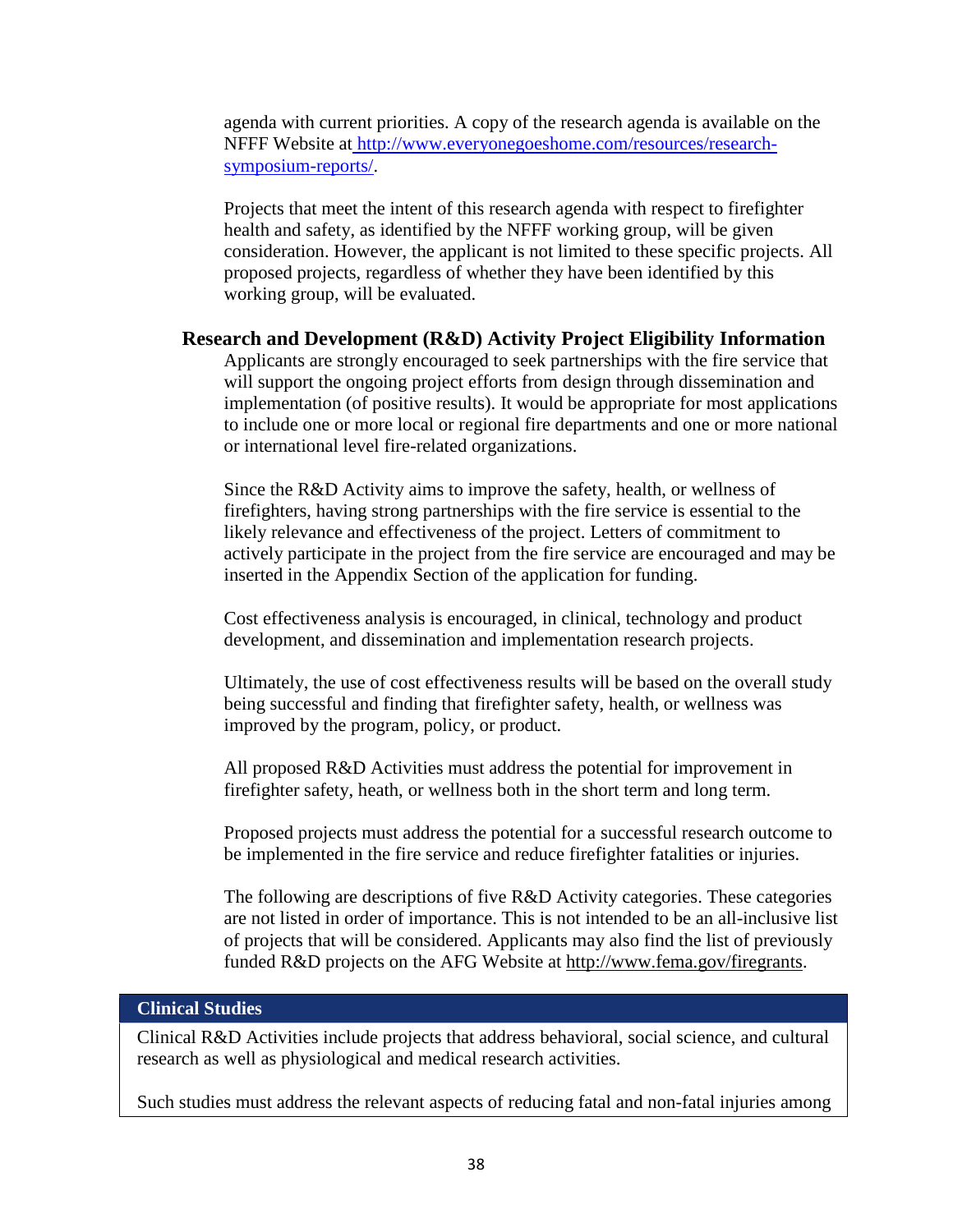#### **Clinical Studies**

firefighters and, where possible, have rigorous design that permits attribution of results to the intervention.

In addition to being relevant and rigorous, each study should target the appropriate level of investigation, based on the state of the science.

At the most basic level, the study might be foundational, investigating the underlying risk and protective factors associated with certain injury outcomes.

These may include the following:

- Individual level characteristics
- Departmental/organizational policies
- Firefighters behavioral practices and norms
- Environmental factors

Where evidence exists to progress to more applied research, the study should emphasize intervention development and testing for effectiveness, including in the field setting. For instance, if certain tests in clinical care settings are known to identify those at risk for cardiovascular events, then the study may focus on modification of, if necessary, and implementation of such tests in fire service settings. To ensure study rigor, the study's design would use a randomized control trial, with comparison to usual care. Inclusion of a costeffectiveness analysis is strongly encouraged.

Where the effectiveness of an intervention has been established in the field setting, the final level of study aims to facilitate adoption of the research results in the fire service by conducting dissemination and implementation research. Such study may investigate the impact of strategies for widespread implementation with fidelity (see Dissemination and Implementation R&D Activity category).

#### **Technology and Product Development**

Technology and product development activities include projects that result in outcomes that can enhance safety of firefighter activities. Firefighter safety can be improved through greater understanding of fire phenomena inside and outside structures, and the development of products to enhance firefighter situational awareness and effectiveness. Projects can develop new technology or adapt existing products and technology to new uses.

Projects shall address the safety of firefighters for all types of fire incidents including residential, commercial, industrial, and wildland fires. Technology and product development projects can address fire and firefighting hazards by making use of technology transfer opportunities in which existing technologies can be adapted to enhance firefighter safety.

As the intention of the R&D Activities is to deliver outcomes that are likely to be implemented nationally by the fire service, inclusion of a cost-effectiveness analysis is encouraged.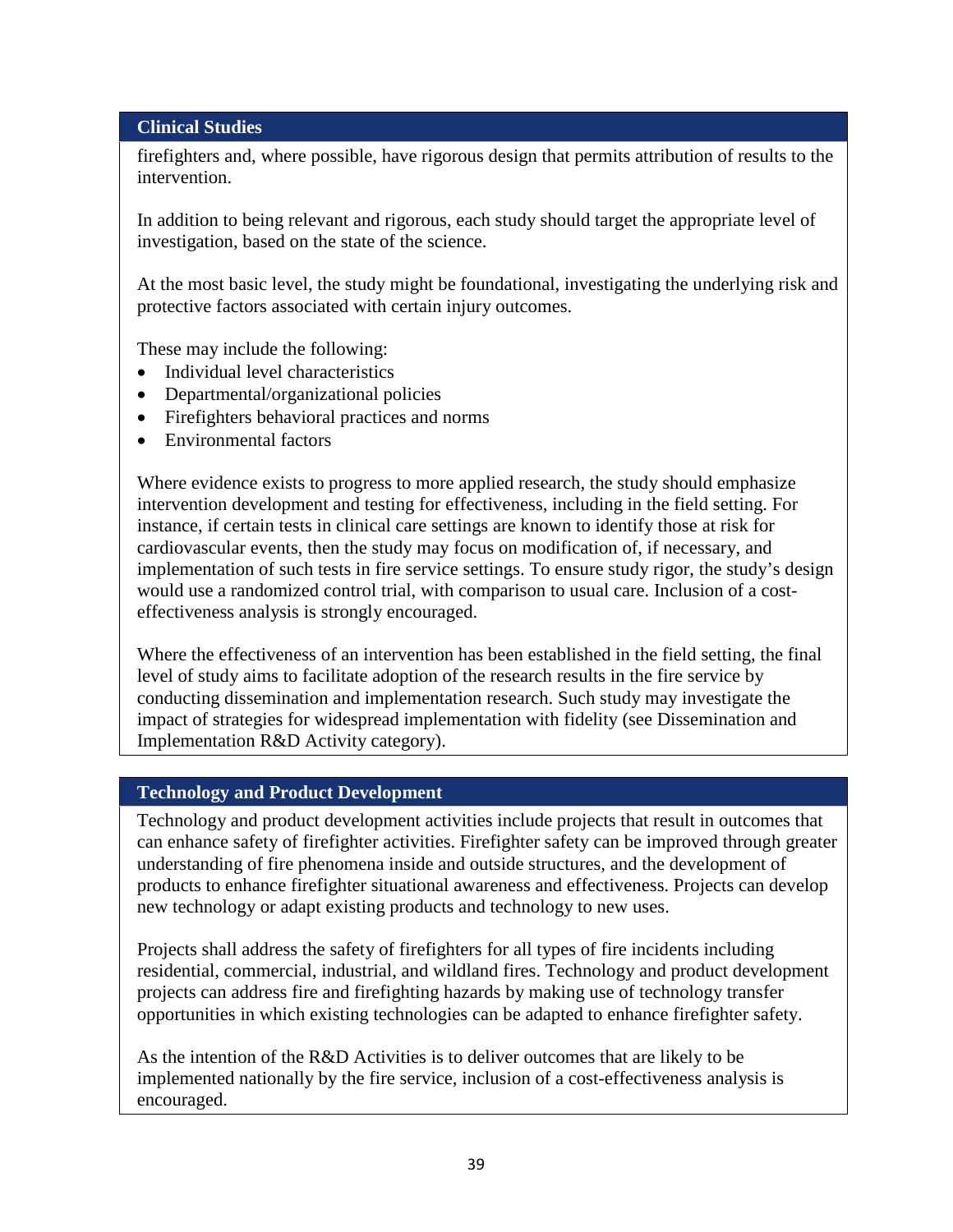#### **Technology and Product Development**

Technology and product development projects need to assess the ultimate practicality of deployment and use of the results by firefighters during actual firefighting operations. In making a selection of local fire department and/or national fire service organization partners, consideration should be given to the capabilities of the partners to assist in the evaluation of the project outcomes.

### **Database System Development**

Database systems are used for the systematic collection of information that aims to determine the predictors and correlates for incidents pertaining to fatal and non-fatal injuries. The focus of the data collection may include but is not limited to:

- Firefighter demographic and health factors (e.g., age, blood pressure)
- Firefighter employment factors (e.g., shift, volunteer, training)
- Firefighter safety behaviors (e.g., seat belt use, hydration)
- Firefighting equipment
- Personal protective equipment (PPE)
- Departmental/organizational safety policies and practices
- Cultural or social norms regarding injury prevention practices
- Community-based resources (e.g., hospitals, communication systems)
- Environmental factors such as local building structures, types of building materials

Applications may, for instance, focus on the design and feasibility of a new database system, expand variables and/or data collection methods, seek to build upon an existing database system, or move from a local level database system to a broader state or regional level system.

# **Dissemination and Implementation Research**

Applications may propose dissemination and implementation research projects including the ways new programs, policies, or products, with credible evidence of effectiveness, are moved to nationwide adoption and use. Credible evidence of effectiveness is defined as positive results from systematic and rigorous study, and the absence of negative results or side effects.

For instance, this category may be used to apply to conduct a study for the dissemination and implementation of a result from a prior firefighter safety, health, or wellness R&D Activity, provided the project resulted in success as represented by publication in a peer review journal or other expert review of findings deemed appropriate by the grantor.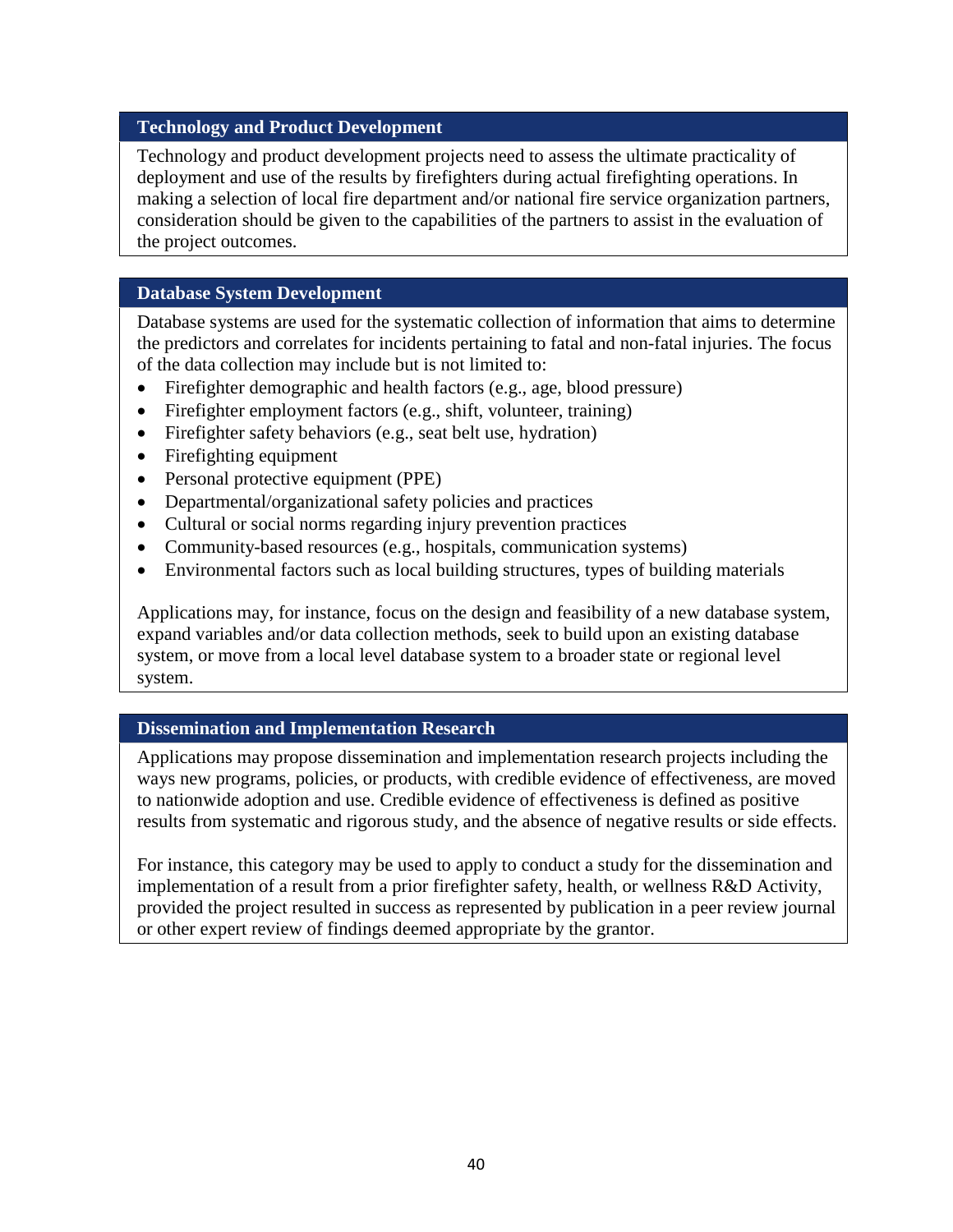#### **Preliminary Studies**

Project ideas may require information, evidence, experimentation, and study in order to justify a larger and complete project that can impact firefighter safety, health, or wellness. Preliminary studies of one-year duration may be proposed to obtain a sufficient amount of evidence to justify a future larger study. Preliminary studies, while more narrow in scope, must have the same high levels of scientific rigor and relevance to the fire service as studies in other R&D categories. The successful completion of a preliminary study does not result in special priority for the larger follow-on proposal submitted in a subsequent application period. The level of funding requested should be appropriate to the limited goal and purpose of the preliminary effort.

The following tables describe projects and items that are ineligible under R&D.

| <b>Ineligible Projects and Items for R&amp;D Activity</b>                                                                                                                                                                                                                                                                                                                       |                                                                                                                                                                                                                                                                                                                                                                |  |
|---------------------------------------------------------------------------------------------------------------------------------------------------------------------------------------------------------------------------------------------------------------------------------------------------------------------------------------------------------------------------------|----------------------------------------------------------------------------------------------------------------------------------------------------------------------------------------------------------------------------------------------------------------------------------------------------------------------------------------------------------------|--|
| Projects that focus primarily on<br>curriculum development and delivery of<br>education or training materials<br>A descriptive study about the fire service<br>$\bullet$<br>or any study without reduced firefighter<br>injury or enhanced firefighter safety aims<br>Projects with local emphasis and little or<br>no indication of application to the broader<br>fire service | Projects that emphasize funding for<br>$\bullet$<br>service delivery<br>Applications that include violations of<br>intellectual property<br>Applications that do not adhere to the<br>guidelines related to the contents of the<br>Appendix and Narrative statements<br>Applications that do not follow the<br>specified page size, font, and margin<br>format |  |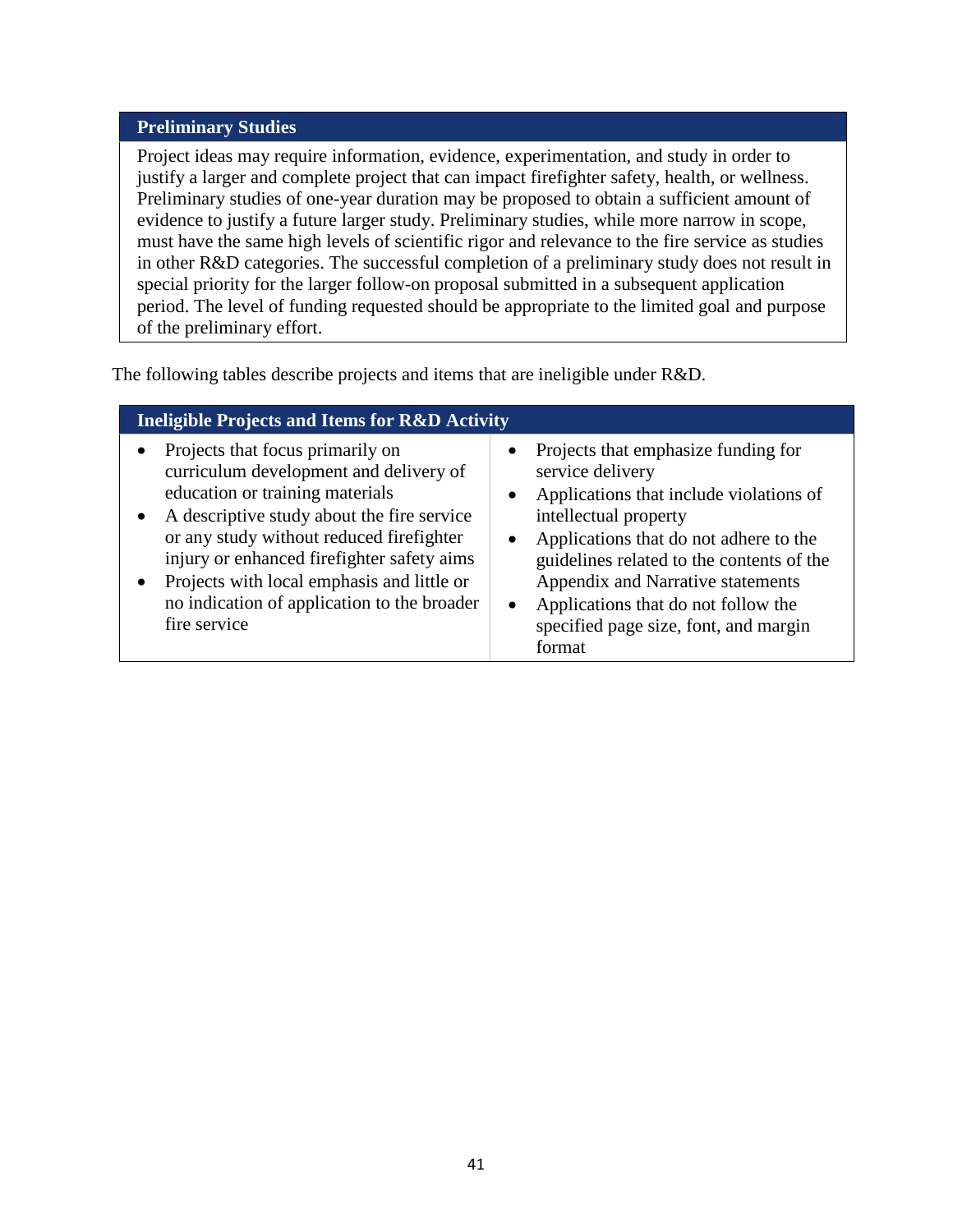# **Appendix C – Award Administration Information**

*Appendix C contains more detailed information on FP&S Award Administration. Reviewing this information may help grant recipients in the programmatic and financial administration of their award(s)*

# **Help FEMA Prevent Fraud, Waste, and Abuse**

If applicants or recipients have information about instances of fraud, waste, abuse, or mismanagement involving FEMA programs or operations, they should contact the DHS OIG Hotline at (800) 323-8603, by fax at (202) 254-4297, or email [DHSOIGHOTLlNE@dhs.gov](mailto:DHSOIGHOTLlNE@dhs.gov)*.*

# **I. Economic Hardship Waivers of Cost Share and Maintenance of Effort Requirements for the Fire Prevention & Safety (FP&S) Grant Program**

In cases of demonstrated economic hardship, and upon the request of the recipient, the Administrator may waive or reduce an FP&S cost share or maintenance of effort requirement for certain recipients  $(15 \text{ U.S.C.} \S 2229(k)(4)(A)).$ 

An Award must be accepted before a hardship waiver for cost share, or maintenance of effort can be submitted as an amendment request via the online eGrants system.

This policy applies to FP&S per § 33 of the Federal Fire Prevention and Control Act of 1974 (Pub. L. No. 93-498), as amended (15 U.S.C. § 2229). For complete requirements concerning these waivers, including a description of how a recipient may demonstrate economic hardship and apply for a waiver, please refer to FEMA Policy FP 207-088-01, dated April 8, 2014, at:

[https://www.fema.gov/media-library-data/1474039327537-](https://www.fema.gov/media-library-data/1474039327537-9e069846f6d89abc48cf27a60b972560/AFG_Economic_Hardship_Waiver_updated_9.13.16.pdf) [9e069846f6d89abc48cf27a60b972560/AFG\\_Economic\\_Hardship\\_Waiver\\_updated\\_9.13.](https://www.fema.gov/media-library-data/1474039327537-9e069846f6d89abc48cf27a60b972560/AFG_Economic_Hardship_Waiver_updated_9.13.16.pdf) [16.pdf](https://www.fema.gov/media-library-data/1474039327537-9e069846f6d89abc48cf27a60b972560/AFG_Economic_Hardship_Waiver_updated_9.13.16.pdf)

# **II. Grant Writer/Preparation Fees**

Fees for grant writers may be included as a pre-award expenditure. Fees payable on a contingency basis are not an eligible expense. For grant writer fees to be eligible as a preaward expenditure, the fees must be specifically identified and listed in the Request Details section of the application. FP&S only will consider reimbursements for application preparation, not administration, up to but not more than \$1,500. As permitted under 2 C.F.R. Part 180, grant recipients may not use federal grant funds to reimburse any entity, including a grant writer or preparer, if that entity is a suspended or debarred party, and the suspension or debarment occurred prior to the time in which the grant recipient contracted with the contractor. Grant recipients must verify that the contractor is not suspended or debarred from participating in specified federal procurement or nonprocurement transactions as permitted under 2 C.F.R. § 180.300.

By submitting the application, applicants certify that all of the information contained therein is true and an accurate reflection of their organization, and that regardless of the applicant's intent, the submission of information that is false or misleading may result in actions by FEMA that include but are not limited to the submitted application not being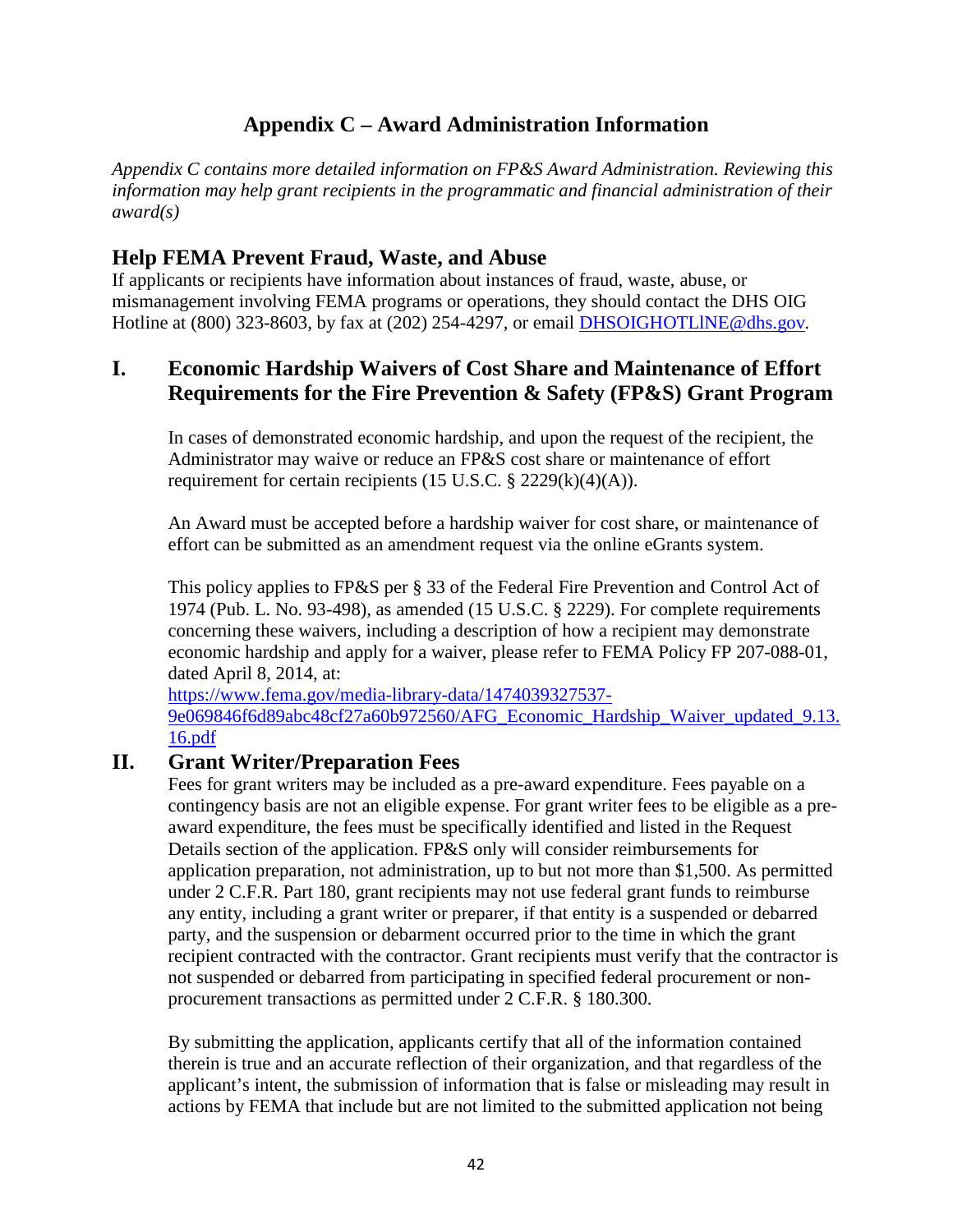considered for award, an existing award being locked pending investigation, or referral to the DHS Office of the Inspector General.

Prior to submission, please review all work produced on behalf by grant writers or third parties for accuracy. In addition, the fees must have been paid prior to any contact with FEMA grants operations staff or an award (i.e., paid within 30 days of the end of the application period). Applicants may be required to provide documentation to support these pre-award expenditures. A copy of the cancelled check and bank statement shall be provided upon request. Failure to provide the requested documentation may result in the grant writer fee being deemed ineligible and the grant reduced accordingly.

FEMA strongly recommends that the applicant keeps a record of their organization's username and password.

**NOTE:** FEMA requires that all grant writer or preparer information must be entered into the Overview section of the FP&S Application, whether that person, entity or agent is compensated or not.

# **III. Maintenance and Sustainment for FP&S Grant Program**

The use of FEMA preparedness grant funds, to include the FP&S Program, for the costs of repairs or replacement, as well as maintenance contracts, warranties, and user fees may be allowable.

The intent of eligible Maintenance and Sustainment activities is to provide direct support to the critical capabilities developed using FEMA and other DHS grants and support activities. Routine upkeep and the supplies, expendables, or one-time use items that support routine upkeep (e.g., gasoline, tire replacement, routine oil changes, monthly inspections, or grounds and facility maintenance) are the responsibility of the recipient and may not be funded with FP&S funding.

Generally, when purchasing a maintenance agreement, service contract, or extended warranty for systems or equipment, the period of coverage provided under such a plan may not extend beyond the period of performance of the grant with which the agreement, warranty, or contract is purchased.

However, only if the maintenance contract or extended warranty is purchased incidental to the original purchase of the system or equipment, recipients may procure maintenance or warranty coverage which exceeds the period of performance, as explained in FEMA Policy 205-402-125-1, document available at [http://www.fema.gov/media-library](http://www.fema.gov/media-library-data/20130726-1915-25045-9444/gpd_maintenance_policy.pdf)[data/20130726-1915-25045-9444/gpd\\_maintenance\\_policy.pdf.](http://www.fema.gov/media-library-data/20130726-1915-25045-9444/gpd_maintenance_policy.pdf)

The duration of an extended warranty purchased incidental to the original purchase of the equipment may exceed the period performance as long as the coverage purchased is consistent with that which is typically provided for, or available through, these types of agreements, warranties, or contracts. When purchasing a stand-alone warranty, or extending an existing maintenance contract on an already-owned piece of equipment or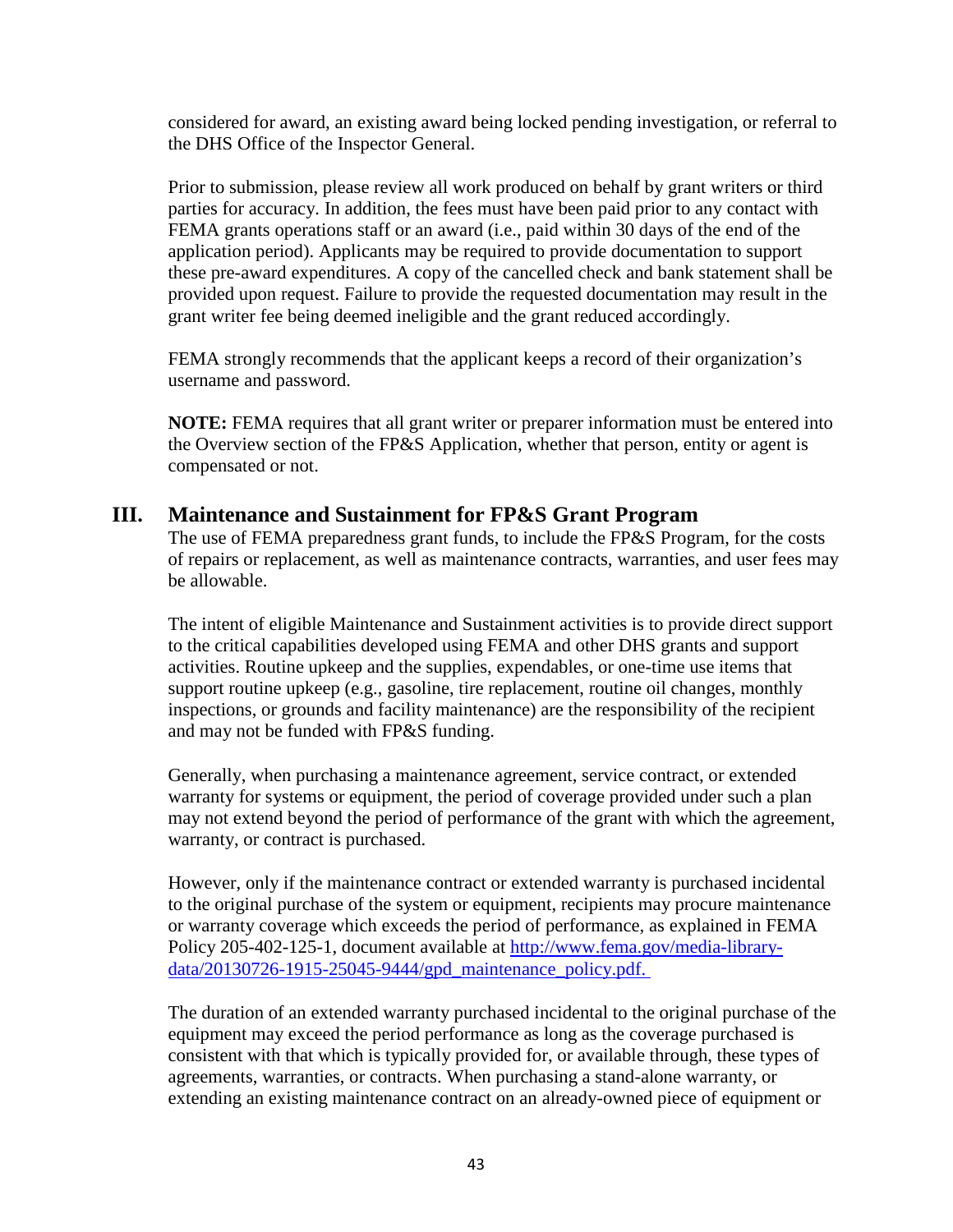system, coverage purchased may not exceed the period of performance of the award used to purchase the maintenance agreement or warranty. As with warranties and maintenance agreements, this policy extends to licenses and user fees as well.

Even if purchased incidental to the original purchase of the equipment, the duration of an extended maintenance agreement or warranty must also be reasonable for the type of equipment or system being purchased. For example, if a vendor offers a 10-year extended warranty incidental to the purchase of a piece of equipment, but the useful life of that equipment being purchased is five years, the purchase of a 10-year extended warranty would not be a reasonable cost and may not be charged to the grant.

# **IV. Taxes, Fees, Levies, and Assessments**

Taxes, fees, levies, or assessments that the recipient is legally required to pay and is directly related to an eligible FP&S Grant program acquisition activity may be charged to an FP&S award as permitted under 2 C.F.R. § 200.470. These charges shall be identified and enumerated in the FP&S application's Narrative and the Request Details section of the acquisition activity.

Any avoidable and unreasonable costs that result from the action or inaction of a recipient (or recipient's agent), or that prevent that recipient from enjoying any lawful exemption, waiver, or reduction of any tax, fee, levy, or assessment directly related to any eligible FP&S Grant Program acquisition activity, are not chargeable to any FP&S award.

**Example:** Governmental entities and Public Safety Agencies are exempt from some Federal Communications Commission (FCC) fees, but only if the eligible organization submits an exemption or waiver request to the FCC.

Government entities are not required to pay FCC regulatory fees. Non-profit entities (exempt under Section 501 of the Internal Revenue Code) also may be exempt. The FCC requires that any entity claiming exempt status submit, or have on file with the FCC, a valid IRS Determination Letter documenting its nonprofit status or certification from a governmental authority attesting to its exempt status. For more information, please visit [http://www.fcc.gov/.](http://www.fcc.gov/)

# **V. Subscription, Access, Membership, Rental, Lease or User Fees**

No subscription, access, membership, rental, lease, termination of services, or user fees, are chargeable to any AFG Award.

# **VI. Vehicle Costs**

Tow vehicles may be eligible as a transportation expense if adequately justified in the proposal. Tow vehicle costs are limited to \$6,000 per application.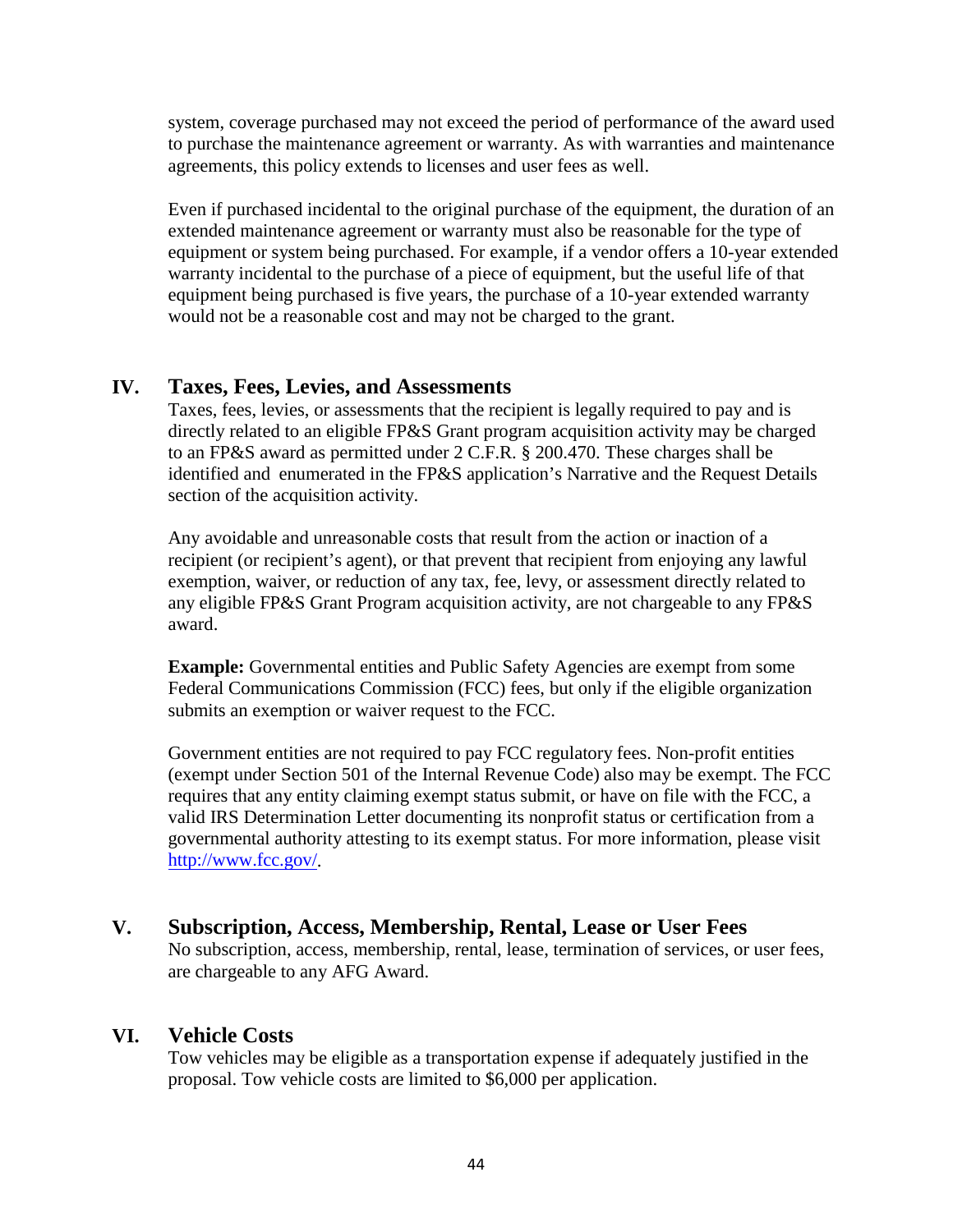# **VII. Excess Funds**

After completing the initial projects proposed in the recipient's application, some recipients may have unexpended funds remaining in their budget. These excess funds may result from any combination of under-budget acquisition activities or competitive procurement processes.

These cost shared excess funds may be utilized to enhance or continue the approved project(s). FEMA expects excess funds to be obligated concurrent with an award's period of performance to address a known or critical need related to the awarded project(s). Approval of excess funds does not justify an extension to the period of performance.

# **VIII. Procurement Integrity**

Through audits conducted by the Department of Homeland Security's Office of Inspector General (OIG) and AFG Program Office grant monitoring, findings have shown that some FP&S recipients have not fully adhered to the proper procurement requirements when spending grant funds. Anything less than full compliance with federal procurement policies jeopardizes the integrity of the grant as well as the grant program. Below, we highlight the federal procurement requirements for FP&S Grant Program recipients when procuring goods and services with federal grant funds. DHS will include a review of grant recipients' procurement practices as part of the normal monitoring activities. **All procurement activity must be conducted in accordance with the Federal Procurement Standards at 2 C.F.R. §§ 200.317 – 200.326.** Select requirements under these standards are listed below. The recipient must comply with all requirements of these standards, even if they are not listed below.

With the exception of State governments, which must comply with the terms of 2 C.F.R. § 200.317, the non-Federal entity must use its own documented procurement procedures which reflect applicable State, local, and tribal laws and regulations, provided that the procurements conform to applicable Federal law and the standards identified in 2 C.F.R. Part 200. These standards include, but are not limited to providing for full and open competition consistent with the standards of 2 C.F.R. § 200.319.

Among the requirements of 2 C.F.R. § 200.319, in order to ensure objective contractor performance and eliminate unfair competitive advantage, contractors that develop or draft specifications, requirements, statements of work, or invitations for bids or requests for proposals must be excluded from competing for such procurements. Some of the situations considered to be restrictive of competition include but are not limited to:

- Placing unreasonable requirements on firms in order for them to qualify to do business;
- Requiring unnecessary experience and excessive bonding;
- Noncompetitive pricing practices between firms or between affiliated companies;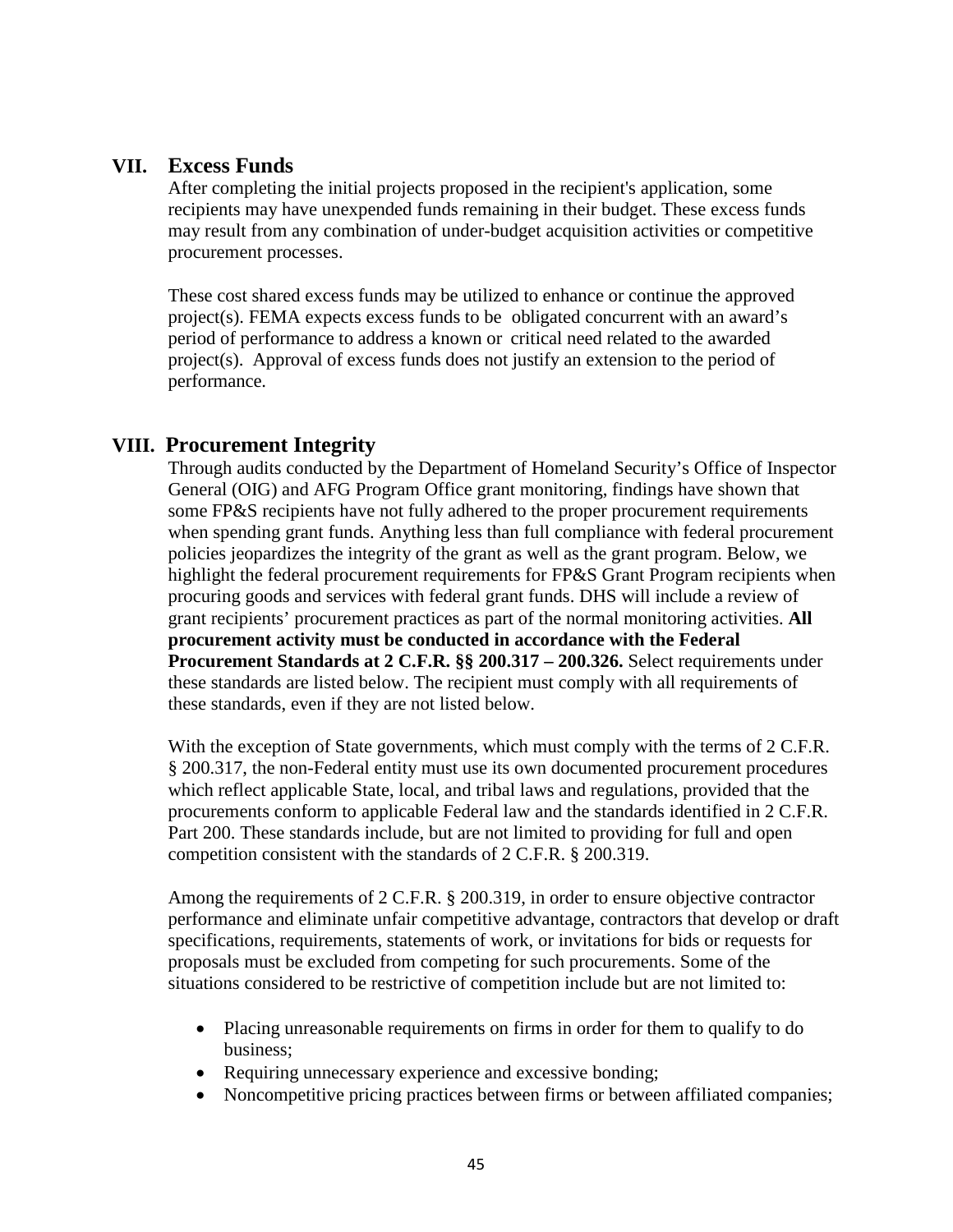- Noncompetitive contracts to consultants that are on retainer contracts;
- Organizational conflicts of interest;
- Specifying only a "brand name" product instead of allowing "an equal" product to be offered and describing the performance or other relevant requirements of the procurement; and
- Any arbitrary action in the procurement process.

Generally, a recipient may seek to procure goods or services from prequalified lists of persons, firms, or products which are used in acquiring goods and services, e.g., Government Services Administration (GSA) schedule, a State schedule, or co-operative or group purchasing, as having satisfied FP&S Grant Program requirements for competition. In order for such procurements by entities other than State governments to be permissible, the following must be true:

- The procurement of the original contract or purchasing schedule and its use by the recipient complies with state and local law, regulations, and written procurement procedures.
- The state or other entity that originally procured the original contract or purchasing schedule with the express purpose of making it available to the recipient and other similar types of entities, the contract or purchasing schedule specifically allows for such use, and the work to be performed for the local government falls within the scope of work under the contract as to type, amount, and geography.
- The procurement of the original contract or purchasing schedule complied with all of the procurement standards applicable to a local government at 2 C.F.R. §§ 200.318 to 326.
- With respect to the use of a purchasing schedule, the recipient must follow ordering procedures that adhere to state and local laws and regulations and the minimum requirements of full and open competition under 2 C.F.R. Part 200.

If a recipient other than a State government seeks to use such a prequalified list, purchasing schedule, or other similar type of arrangement, it must first contact the AFG Program Office.

To the greatest extent possible, the FEMA recommends that federal grant funds be used for the purchase of goods and services manufactured, assembled, and distributed in the United States.

As permitted under 2 C.F.R.  $\S 200.318(c)(1)$ , the recipient (other than States) is required to maintain written standards of conduct covering conflicts of interest and governing the actions of its employees engaged in the selection, award and administration of contracts. No employee, officer, or agent may participate in the selection, award, or administration of a contract supported by a Federal award if he or she has a real or apparent conflict of interest. Such a conflict of interest would arise when the employee, officer, or agent, any member of his or her immediate family, his or her partner, or an organization which employs or is about to employ any of the parties indicated herein, has a financial or other interest in or a tangible personal benefit from a firm considered for a contract. The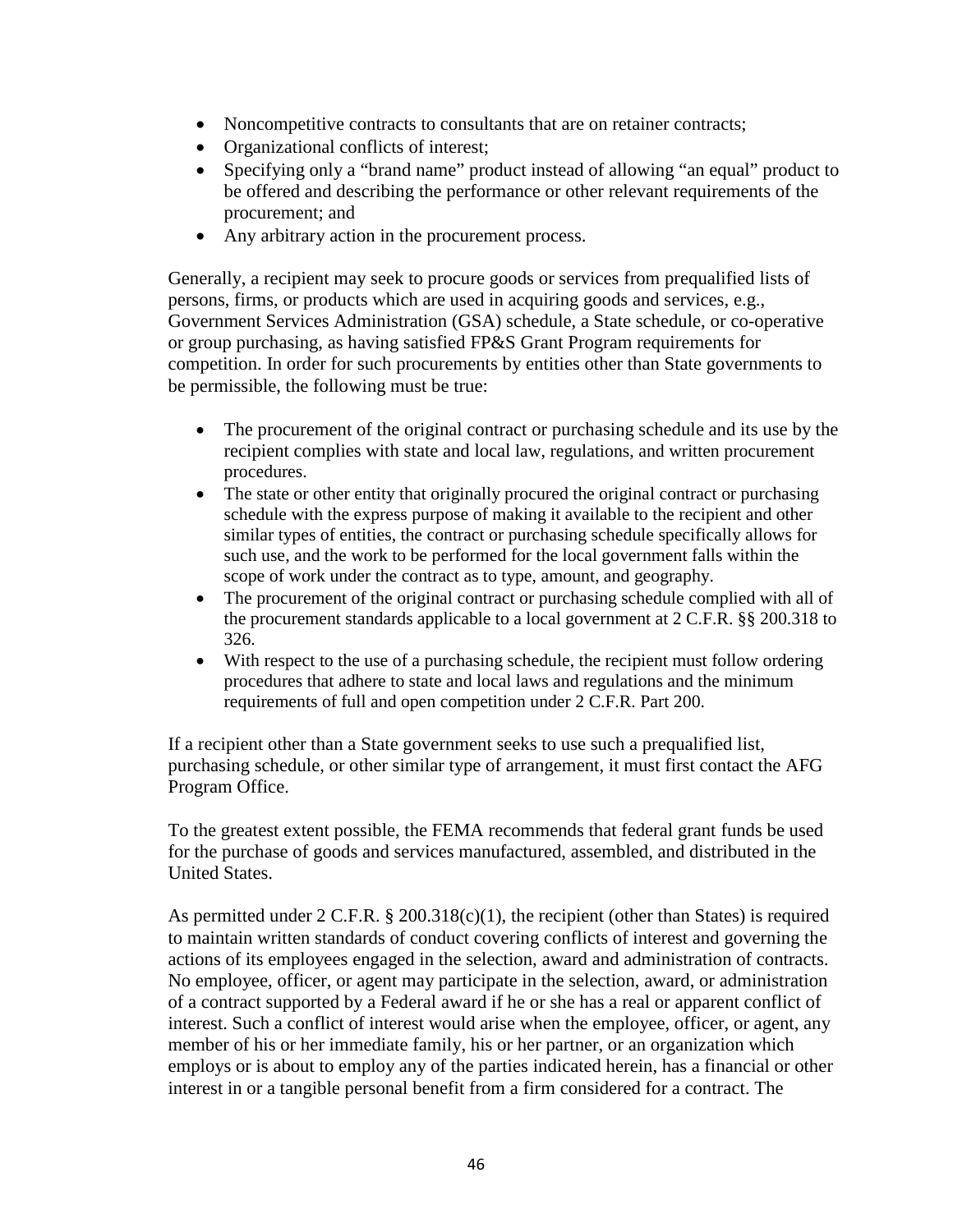officers, employees, and agents of the non-Federal entity may neither solicit nor accept gratuities, favors, or anything of monetary value from contractors or parties to subcontracts. However, non-Federal entities may set standards for situations in which the financial interest is not substantial or the gift is an unsolicited item of nominal value. The standards of conduct must provide for disciplinary actions to be applied for violations of such standards by officers, employees, or agents of the non-Federal entity.

If the recipient (other than States) has a parent, affiliate, or subsidiary organization that is not a state, local government, or Indian tribe, the non-Federal entity must also maintain written standards of conduct covering organizational conflicts of interest. Organizational conflicts of interest means that because of relationships with a parent company, affiliate, or subsidiary organization, the non-Federal entity is unable or appears to be unable to be impartial in conducting a procurement action involving a related organization. In accordance with FEMA's Grant Programs Directorate Information Bulletin No. 400, the non-federal entity must disclose in writing any potential *Conflicts of Interest* to FEMA. The Information Bulletin can be found at [https://www.fema.gov/media](https://www.fema.gov/media-library/assets/documents/101236)[library/assets/documents/101236](https://www.fema.gov/media-library/assets/documents/101236)

**NOTE:** For the purposes of this funding opportunity, FEMA considers volunteers of an organization and grant writers to be employees, officers, and/or agents of the grant recipient. As such, no volunteer or member of an organization or anyone involved in preparing the application for funding can participate in, or benefit from, the procurement if federal funds are involved.

Recipients that purchase items with grant funds from vendors who employ any of their volunteers/members will have to document how they avoided *Conflict of Interests* during the procurement process (i.e., specific details regarding how the members/volunteers removed themselves or how they were prevented from participating in the process). Recipients may be required to provide this documentation upon request. Recipients who fail to fully document their purchases may find their expenditures questioned and subsequently disallowed. FEMA reserves the right to request and review any and all bids or specifications prior to purchase. Recipients may be subject to an audit after award.

#### **Documentation**

Recipients are required to maintain and retain the following:

- **•** Backup documentation, such as bids and quotes
- **•** Cost/price analyses on file for review by federal personnel
- **•** Other documents required by 2 C.F.R. Part 200

FEMA generally recommends that the recipient maintain the following documentation for federally funded purchases:

- **•** Specifications
- **•** Solicitations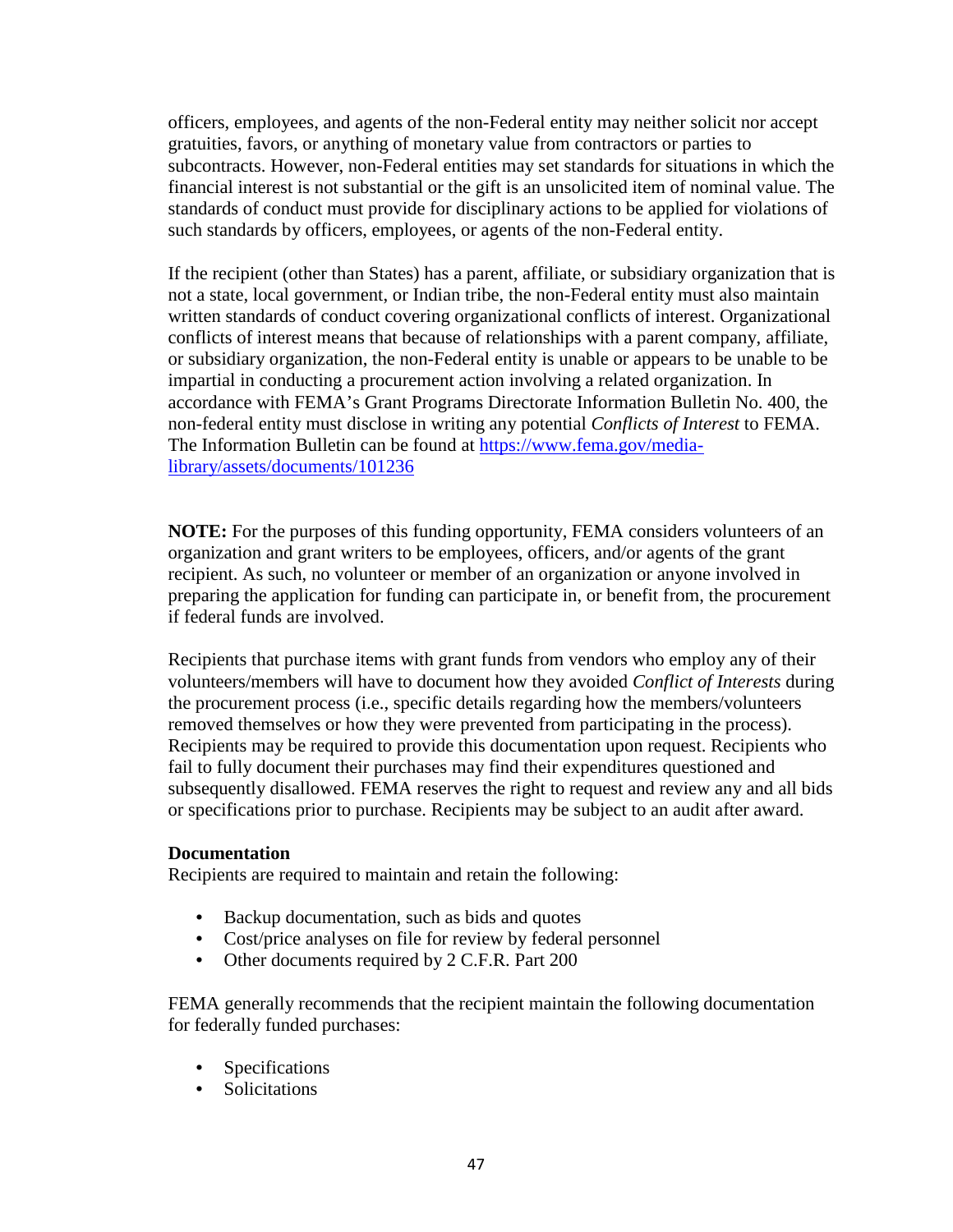- Competitive quotes or proposals
- **•** Basis for selection decisions
- **•** Purchase orders
- **•** Contracts
- **•** Invoices
- **•** Cancelled checks

Recipients who fail to fully document their purchases may find their expenditures questioned and subsequently disallowed.

#### **Specifications**

When drafting bid specifications, and prior to publicizing or publishing such bid specifications, a recipient should ensure the following:

- Bids and specifications are not proprietary to any one product or manufacturer.
- In-state or local geographical preferences are not imposed in the evaluation of bids or proposals.

# **IX. Payments and Amendments**

#### **Payments**

FP&S Payment/Drawdown Requests are generated using the eGrants system.

FP&S Payment/Drawdown Requests from the recipient will be governed by applicable federal regulations, including at 2 C.F.R. § 200.305.

Recipients should not expend funds or request drawdowns until all special conditions listed on the grant award document have been met and request for payment in the eGrants system has been approved.

Recipients should draw down funds based upon immediate disbursement requirements; however, FEMA strongly encourages recipients to draw down funds as close to disbursement or expenditure as possible to avoid accruing interest.

#### **Advances**

Recipients shall be paid in advance, provided they maintain or demonstrate the willingness and ability to maintain procedures to minimize the time elapsing between the transfer of the funds and their disbursement by the recipient, and financial management systems that meet the standards for fund control and accountability as established in 2 C.F.R. Part 200.

Although advance drawdown requests are permissible, recipients remain subject to applicable federal law in effect at the time a grant is awarded to the recipient governing interest requirements, including the Uniform Administrative Requirements Cost Principles, and Audit Requirements for Federal Awards at 2 C.F.R. Part 200 and the Cash Management Improvement Act (CMIA) and its implementing regulations at 31 CFR Part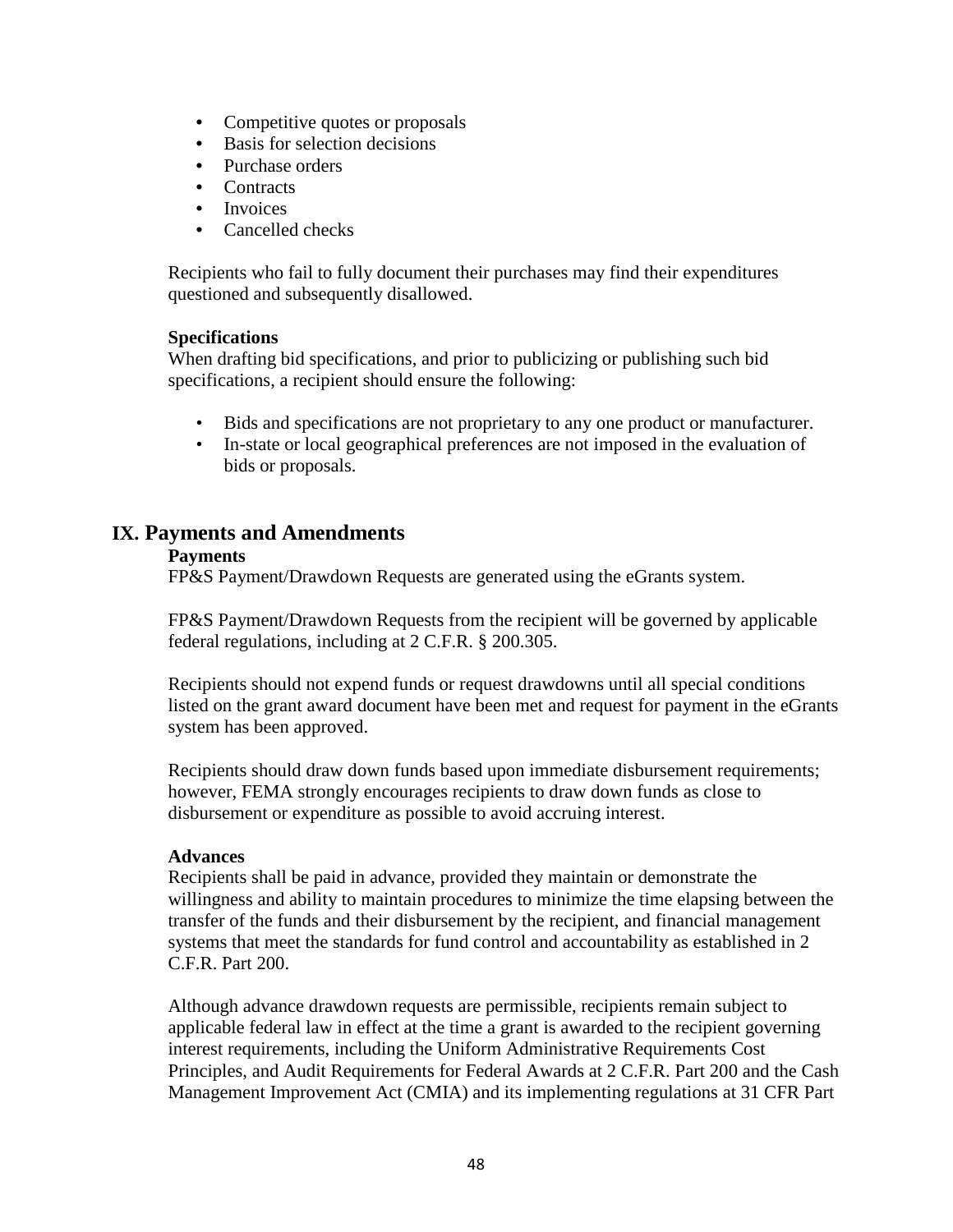205. Interest under CMIA will accrue from the time federal funds are credited to a recipient's account until the time the recipient pays out the funds for program purposes.

Recipients must follow applicable federal regulations governing interest earned on payment advances in effect at the time a grant is awarded to the recipient, including 2 C.F.R. § 200.305.

### **Reimbursement**

Reimbursement of the recipient is the preferred method of payment under the grant award when the requirements to be paid in advance, per 2 C.F.R. § 200.305, cannot be met. In accordance with U.S. Department of Treasury regulations at 31 C.F.R. Part 205, if applicable, the recipient shall maintain procedures to minimize the time elapsing between the transfer of funds and the disbursement of said funds.

### **Rebates**

Recipients shall disburse program income, rebates, refunds, contract settlements, audit recoveries, and interest earned on such funds before requesting additional cash payments, in accordance with applicable federal regulations at 2 C.F.R. Part 200.

The reduction of federal financial participation via rebates/refunds *may* generate excess funds for the recipient, if the recipient had already obligated their Cost Share match based upon the original award figures.

If the recipient had *already* obligated their original Cost Share *prior* to the rebate, then the recipient *may* have minimum excess funds equal to the difference between the original Cost Share less the rebate adjusted Cost Share.

#### **Payment Requests During Closeout**

For 90 days after the expiration of the period of performance, during an award's closeout reconciliation, a recipient may only submit reimbursement payment requests.

Reimbursement payment requests shall only be for obligations that were obligated within the active period of performance of the award. The recipient's request should contain clear and specific information certifying that the liquidation of federal funds is reimbursement for an obligation properly incurred during the active period of performance; FEMA may request documentation supporting the reimbursement for review.

#### **Amendments**

FP&S Award amendments may be approved, on a case-by-case basis, for the following reasons:

- Extension of the period of performance in order to complete the scope of work
- Changes to the activity, mission, retroactive approval [pre-award], closeout issues, some excess funds requests, requests for economic hardship Cost Share waiver, and requests for maintenance of expenditure waivers
- Cost over/under run (adding funds to award/non-closeout deobligation of funds)